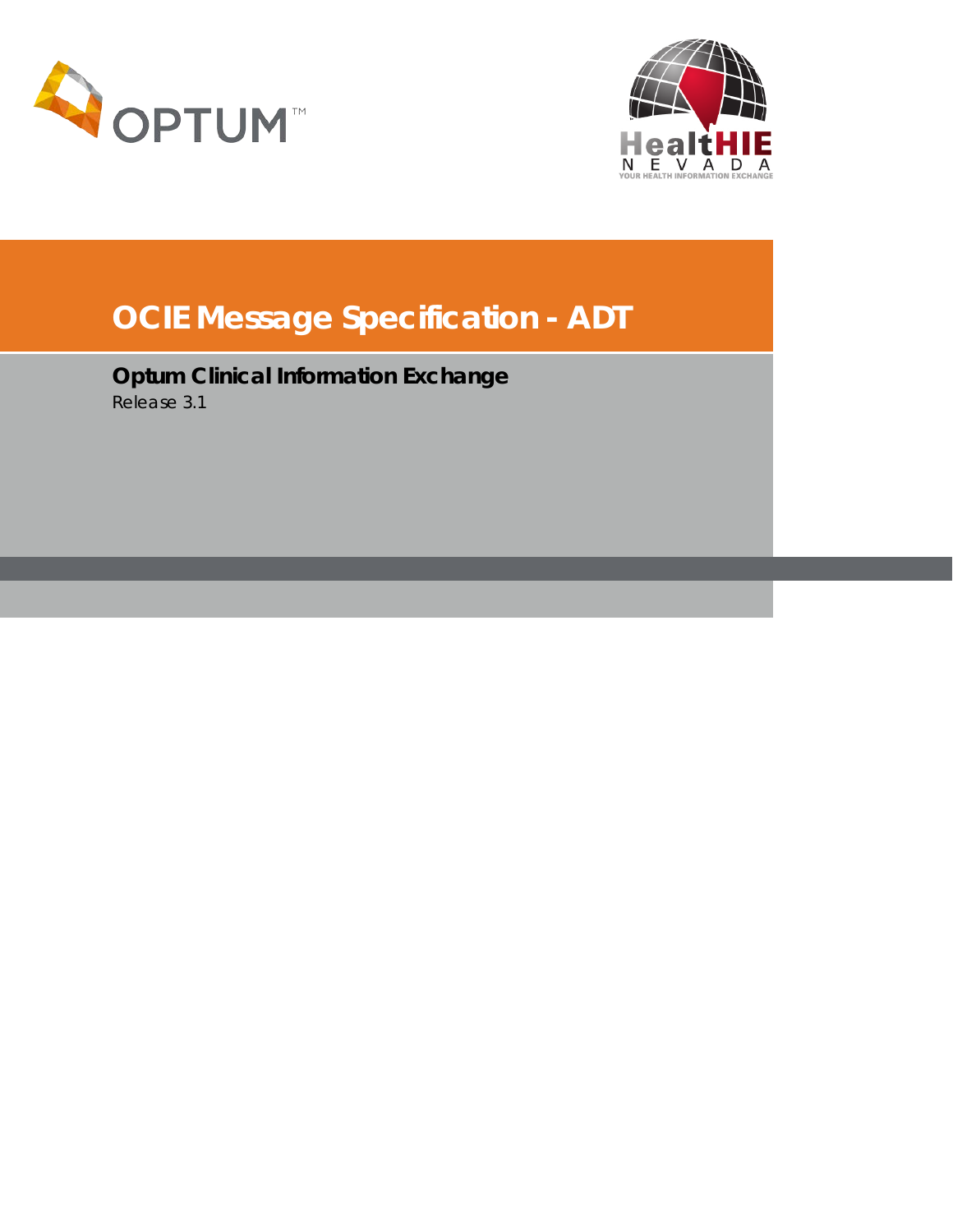### <span id="page-1-0"></span>**Copyrights and Legal Disclaimers**

© 2014 Optum, Inc. All rights reserved.

The information in this document is subject to change without notice. This documentation contains proprietary information, and is protected by U.S. and international copyright. All rights reserved. No part of this documentation may be reproduced or transmitted in any form or by any means, electronic or mechanical, including photocopying, modifying, or recording, without the prior written permission of Optum, Inc. No part of this documentation may be translated to another program language without the prior written consent of Optum, Inc.

"Optum" is now the name of the entity formerly known as "Ingenix."

Optum, Inc. 12125 Technology Drive Eden Prairie, MN 55344 www.optum.com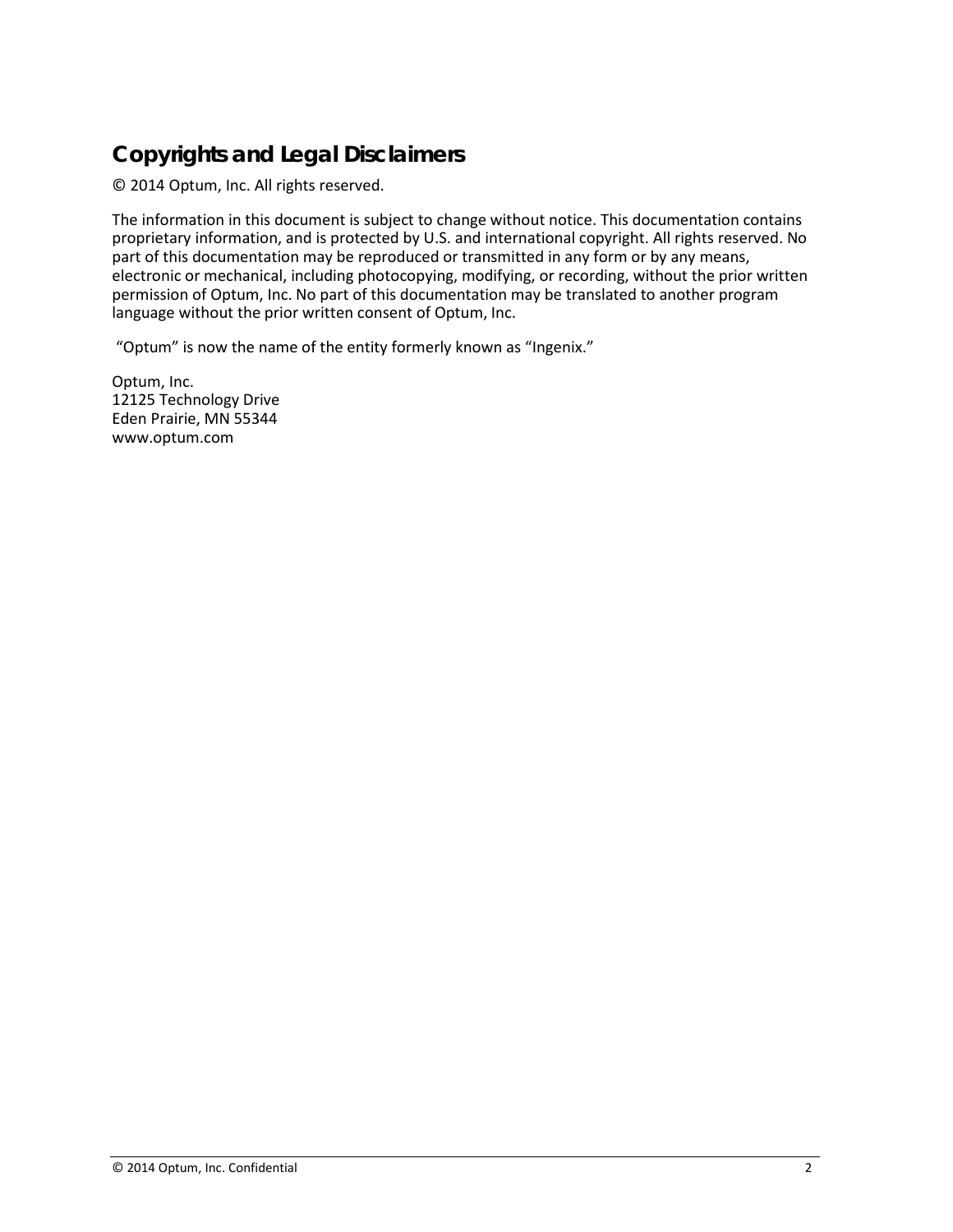# **Table of Contents**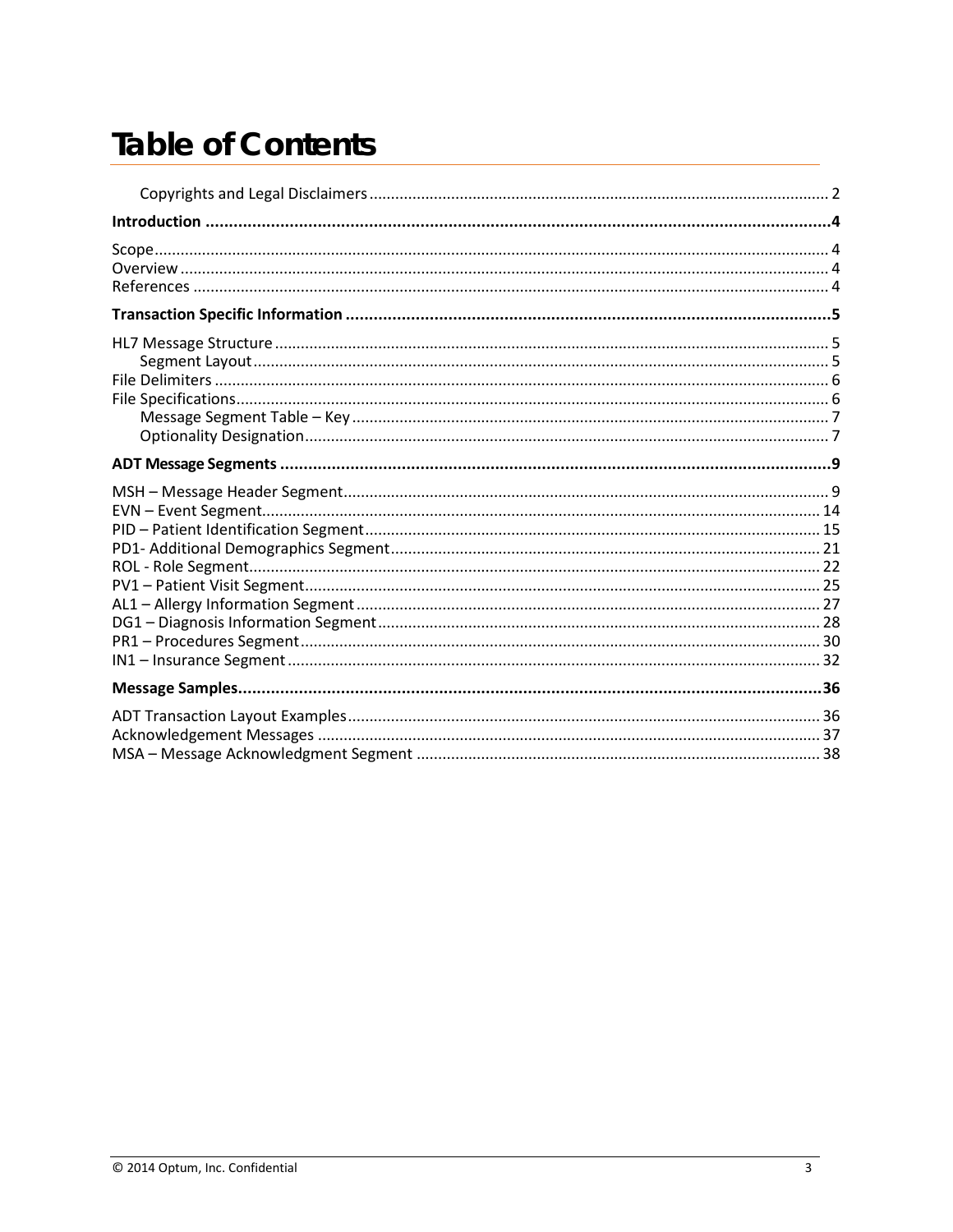# <span id="page-3-0"></span>**Introduction**

### <span id="page-3-1"></span>**Scope**

This guide is to be used for the development of data interfaces transmitting Admit / Discharge / Transfer (ADT) messages to Optum Clinical Information Exchange (OCIE). As the healthcare industry evolves toward standards-based communications for clinical data OCIE has recognized the need to move away from custom and proprietary methods and move toward common standards that eliminate or substantially reduce the custom interface programming and program maintenance that may otherwise be required.

The OCIE standard is based on the Health Level Seven (HL7) version 2.5.1 messaging standard for electronic data exchange in healthcare environments which was designed to conform to the requirements of the American National Standards Institute (ANSI). During the development of the OCIE standard a deliberate effort was made to support prior version implementations of HL7 for applications and systems that can generate HL7 release 2.2, 2.3, 2.3.1, and 2.4 extracts in addition to the 2.5.1 version that our standard is based on.

This document describes the elements of HL7 messages as they relate to the OCIE standard for transmission of ADT data and is not intended to be an introduction to HL7 messages and standards. Readers unfamiliar with HL7 should first review the information describing the HL7 2.5.1 standard, available at [www.hl7.org.](http://www.hl7.org/)

### <span id="page-3-2"></span>**Overview**

This *OCIE HL7 Message Specifications - ADT* has been written to assist you in designing and implementing HL7 transactions to meet the OCIE processing standard. *OCIE Message Specifications - ADT* must be used in conjunction with the instructions set forth by the American National Standards Institute (ANSI) HL7 Working Group.

*OCIE Message Specifications - ADT* identifies key data elements from the transaction set that we, as Optum, request you provide to us. The recommendations made herein are to enable you to more effectively complete ADT transactions with OCIE.

Updates to this guide occur periodically and new documents are distributed to all Data Partners in writing in advance with not less than 30 days' notice.

### <span id="page-3-3"></span>**References**

See Version 2.5.1 of the Health Level 7 standard, referred to herein as the *HL7 2.5.1 standard*, for a full description of all messages, segments, and fields. Information regarding HL7 is available at [www.hl7.org.](http://www.hl7.org/)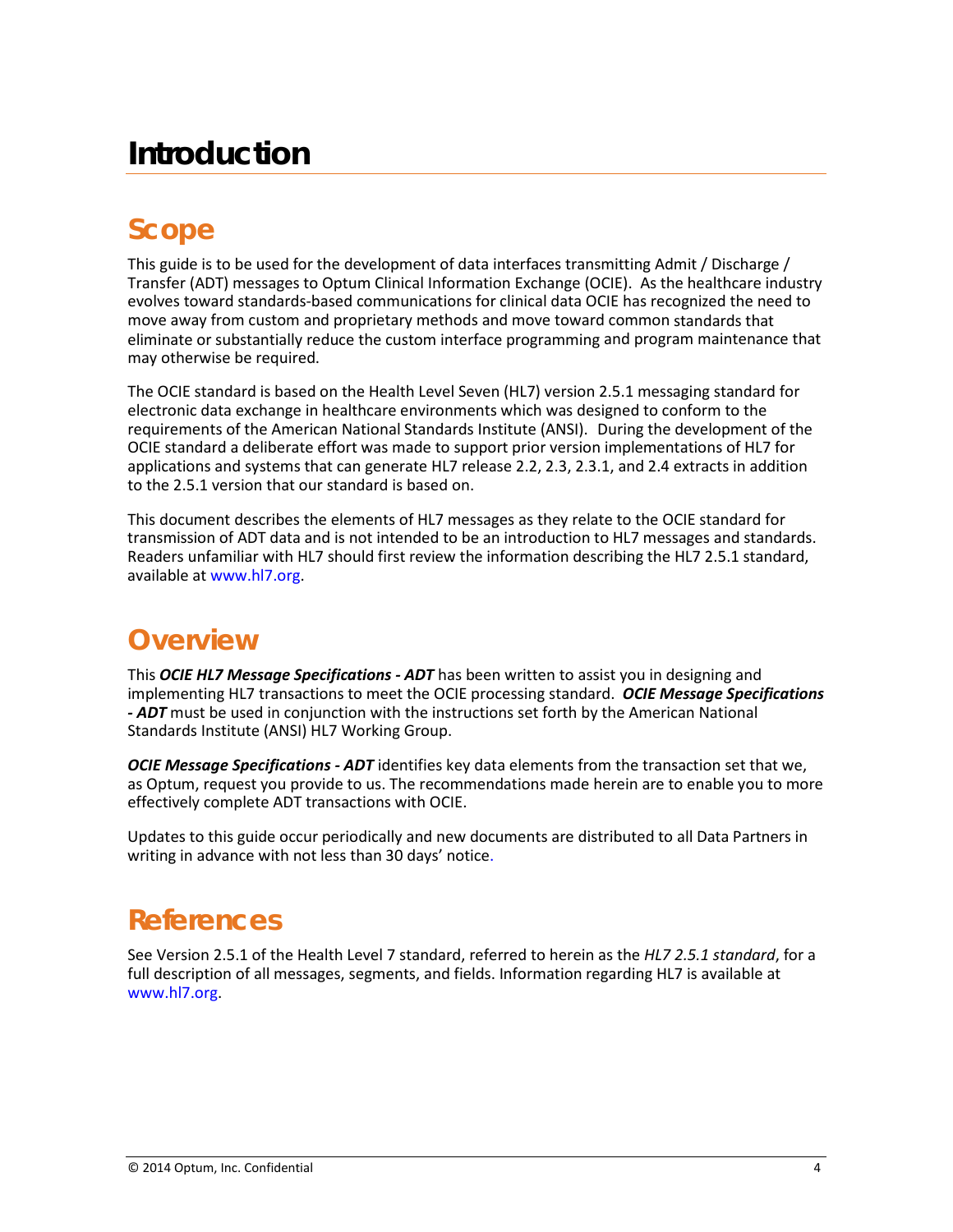# <span id="page-4-0"></span>**Transaction Specific Information**

### <span id="page-4-1"></span>**HL7 Message Structure**

HL7 messages include data fields of various lengths and are separated by delimiters. Fields are grouped by segments that may be required by HL7 rules, or may be optional to be used at the discretion of the submitter.

- Message
	- Segment (repeatable)
		- ♦ Fields (repeatable)
			- o Components
				- **Subcomponents**

### <span id="page-4-2"></span>**Segment Layout**

- The first 3 characters = segment ID code
- Data field sequence:
	- Field separator (|)
	- If the value is not present, no further characters are required
	- **Present but not null, include values/characters. Be aware of the maximum field length**
	- If the field is separated into components:
		- ♦ Include component separators (^) if necessary
		- ♦ Include no characters for components that are not present but retain their position with a component separator (^) if more components follow
		- ♦ Include no separators for components not present at the end of a field
	- If the field is separated into Subcomponents:
		- ♦ Include Subcomponent separators (&) if necessary
		- ♦ Include no characters for Subcomponents that are not present but retain their position with a subcomponent separator (&) if more subcomponents follow
		- Include no separators for Subcomponents not present at the end of a field
		- If the field definition repeats (if allowed):
			- o Use Repetition separator (~) only if more than one occurrence is sent (Place between occurrences.)
- Repeat the Data Field sequence if there are any fields present to be sent. If no other data fields are present then no further characters are required
- ASCII carriage return character <CR> (hex 0D) is the Segment Terminator.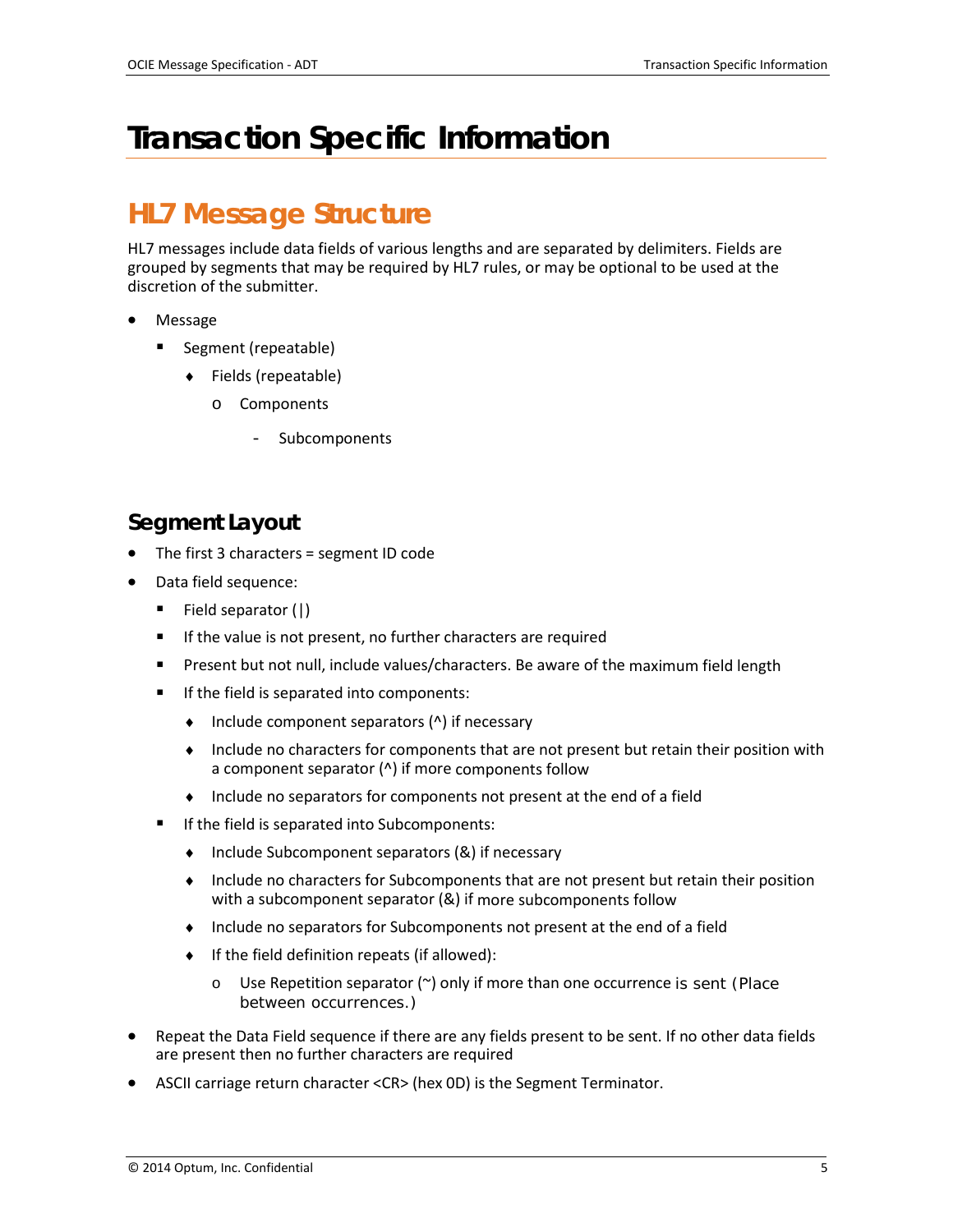### <span id="page-5-0"></span>**File Delimiters**

| <b>Delimiter</b>          | <b>Value</b> | <b>Encoding</b><br><b>Character</b><br><b>Position</b> | <b>Usage</b>                                                                                                                                                                                                                                                                                                          |
|---------------------------|--------------|--------------------------------------------------------|-----------------------------------------------------------------------------------------------------------------------------------------------------------------------------------------------------------------------------------------------------------------------------------------------------------------------|
| Segment<br>Terminator     | $<$ CR $>$   |                                                        | Terminates a segment record. This value cannot be<br>changed by implementers.                                                                                                                                                                                                                                         |
| Field<br>Separator        |              |                                                        | Separates two adjacent data fields within a segment.<br>It also separates the segment ID from the first data<br>field in each segment.                                                                                                                                                                                |
| Component<br>Separator    | $\lambda$    | $\mathbf{1}$                                           | Separates adjacent components of data fields where<br>allowed.                                                                                                                                                                                                                                                        |
| Subcomponent<br>Separator | &            | 4                                                      | Separates adjacent subcomponents of data fields<br>where allowed. If there are no subcomponents, this<br>character may be omitted.                                                                                                                                                                                    |
| Repetition<br>Separator   | $\tilde{}$   | $\overline{\phantom{a}}$                               | Separates multiple occurrences of a field where<br>allowed.                                                                                                                                                                                                                                                           |
| Escape<br>Character       |              | 3                                                      | Escape character for use with any field represented by<br>an ST, TX or FT data type, or for use with the data<br>(fourth) component of the ED data type. If no escape<br>characters are used in a message, this character may<br>be omitted. However, it must be present if<br>subcomponents are used in the message. |

### <span id="page-5-1"></span>**File Specifications**

OCIE has outlined the **ADT Message Segments** herein to assist you in designing and programming the information we need in order to submit ADT data. For each message segment used by OCIE a table is provided that illustrates the fields for that segment. The table contains a row for each field in that segment.

Note: The provided tables illustrate segment and field use by OCIE and may not reflect the same information as the HL7 standard. A (\*) denotation will indicate where the OCIE standard differs from the HL7 standard.

The columns in the message segment tables are used to describe the length, data type, optionality, repeatability, and HL7 table designation for each field within the segment. All segments, data elements, and codes supported in the HL7 guidelines are acceptable; however, all data may not be used in the processing of this transaction by OCIE.

ADT transactions sent with segments not supported in the HL7 guidelines will be rejected. This restriction applies also to custom segments.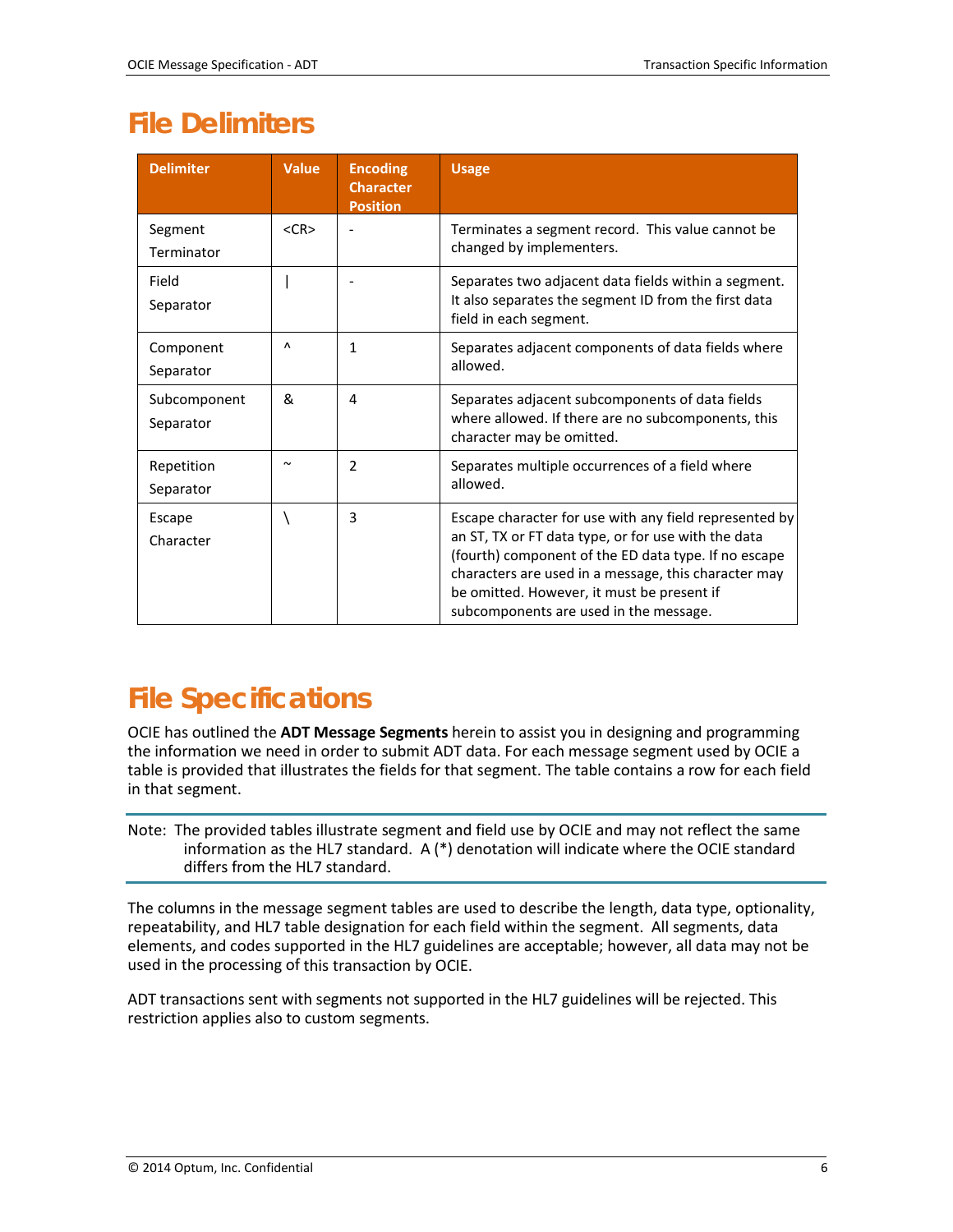### <span id="page-6-0"></span>**Message Segment Table – Key**

The following table defines the various column headers in the message segment tables.

| <b>Table Item</b> | <b>Definition</b>                                                                                                                                                                      |  |  |  |
|-------------------|----------------------------------------------------------------------------------------------------------------------------------------------------------------------------------------|--|--|--|
| <b>SEQ</b>        | Sequence of elements as numbered in the segment                                                                                                                                        |  |  |  |
| <b>ELEMENT</b>    | Element name as specified by HL7 (Reference only and does not appear in<br>message)                                                                                                    |  |  |  |
| LEN               | Length of the element                                                                                                                                                                  |  |  |  |
| DT                | Data Type                                                                                                                                                                              |  |  |  |
| <b>OPT</b>        | $R =$ Required by OCIE (does not indicate HL7 standard requirement)<br>$O = Optional$<br>$C =$ Conditional<br>$B =$ Backward compatible<br>See Appendix for more detailed information. |  |  |  |
| RP/H              | Blank = No repetitions permitted<br>$Y =$ repeatable indefinitely<br>$Y/x$ (where x = repeatable times)                                                                                |  |  |  |
| TBL#              | HL7 Table number (Reference only and does not appear in the message)                                                                                                                   |  |  |  |

### <span id="page-6-1"></span>**Optionality Designation**

The following table outlines the optionality designations that have been defined by HL7 and supported by OCIE.

| Value | <b>Definition</b> | <b>Description</b>                                                                                                                                                                                                                                                                                                                                                                                                                                                                                                                                                                       | <b>OCIE Requirement</b>                                                                                                                                                                                                 |
|-------|-------------------|------------------------------------------------------------------------------------------------------------------------------------------------------------------------------------------------------------------------------------------------------------------------------------------------------------------------------------------------------------------------------------------------------------------------------------------------------------------------------------------------------------------------------------------------------------------------------------------|-------------------------------------------------------------------------------------------------------------------------------------------------------------------------------------------------------------------------|
| R     | Required          | A conforming sending application shall<br>populate all R elements with a non-empty<br>value. Conforming receiving application shall<br>process (save/print/archive/etc.) or ignore<br>the information conveyed by required<br>elements. A conforming receiving application<br>must not raise an error due to the presence<br>of a required element, but may raise an error<br>due to the absence of a required element.<br>Any element designated as required in a<br>standard HL7 message definition shall also<br>be required in all HL7 message profiles of<br>that standard message. | These elements must have a value<br>that conforms to the element's data<br>type specification. Lack of a value or<br>invalid coding of this element<br>generates an error and results in the<br>message being rejected. |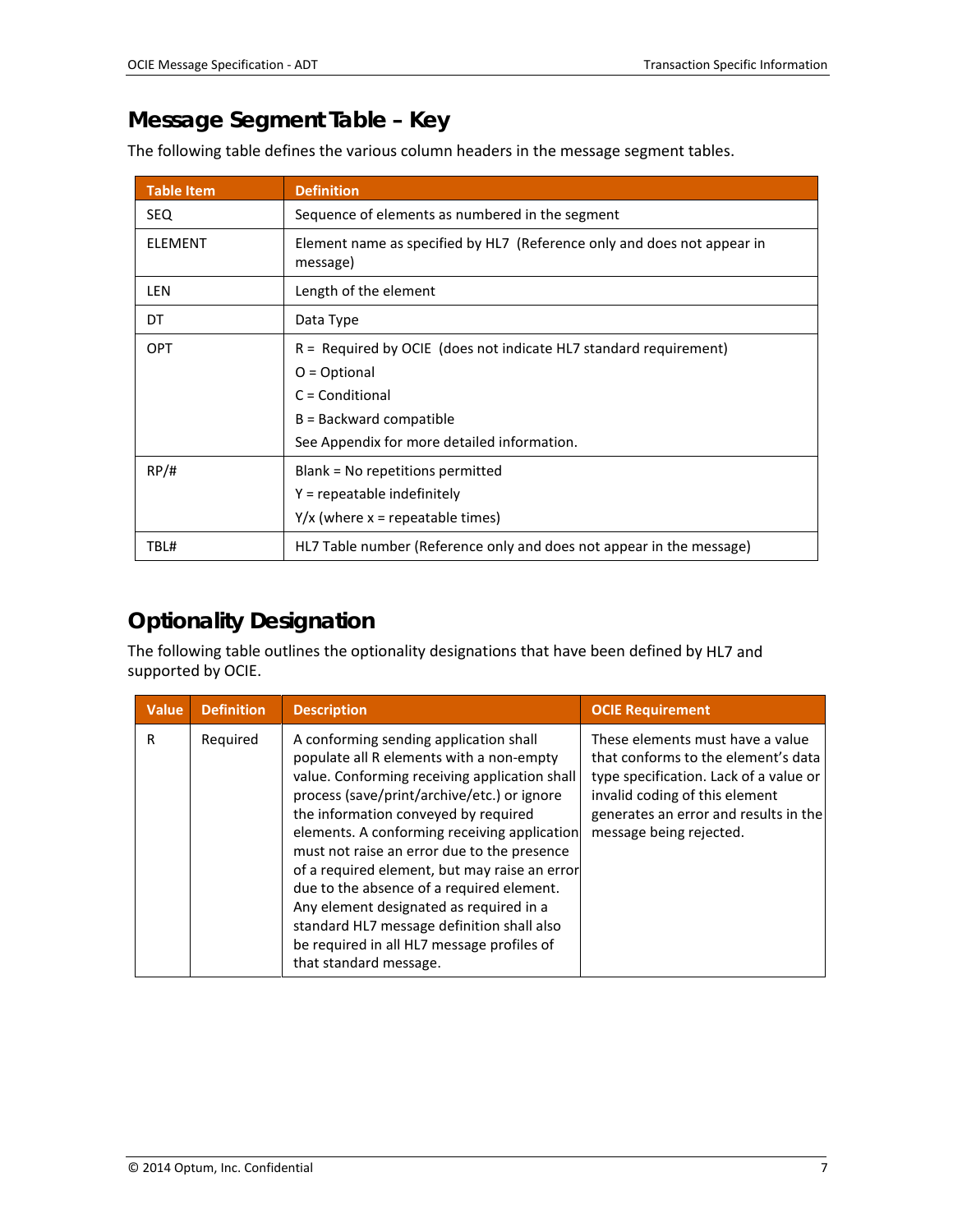| <b>Value</b> | <b>Definition</b>      | <b>Description</b>                                                                                                                                                                                                                                                                                                                                                                                                                                                                                                                                                          | <b>OCIE Requirement</b>                                                                                                                                                                                                                                                                   |
|--------------|------------------------|-----------------------------------------------------------------------------------------------------------------------------------------------------------------------------------------------------------------------------------------------------------------------------------------------------------------------------------------------------------------------------------------------------------------------------------------------------------------------------------------------------------------------------------------------------------------------------|-------------------------------------------------------------------------------------------------------------------------------------------------------------------------------------------------------------------------------------------------------------------------------------------|
| $\mathsf C$  | Conditional            | The element may be missing from the<br>message, but may be required based on<br>some other field(s). The field definitions<br>following the segment attribute table should<br>specify the algorithm that defines the<br>conditionality for this field. A conforming<br>sending application must be capable of<br>providing all C elements. If the conforming<br>sending application knows the required<br>values for the element, then it must send<br>that element. If the conforming sending<br>application does not know the required<br>values that element is omitted. | These elements are expected to<br>always be populated with a valid<br>value that conforms to the<br>element's data type specification.<br>Incorrectly coded data values cause<br>the message to be rejected.                                                                              |
| O            | Optional               | The component/sub-component may be<br>populated, but this is entirely at the<br>discretion of the sending system. If the<br>component/sub-component is populated<br>(non-NULL), it must conform to the<br>specifications of that component/sub-<br>component in HL7 version 2.5.1. Otherwise,<br>the receiving application may indicate an<br>error. Any specification of content or<br>formatting for these components or sub-<br>components beyond what is specified in HL7<br>version 2.5.1 must be negotiated separately<br>between trading partners.                   | These elements may be populated<br>at the discretion of the sending<br>application with a value that<br>conforms to the element's data type<br>specification. Lack of a data value<br>does NOT cause an error or<br>automatic rejection of the message.                                   |
| B            | Backward<br>Compatible | The element has been left in for backward<br>compatibility with previous versions of HL7.<br>The field definitions following the segment<br>attribute table should denote the optionality<br>of the field for prior versions. Elements sent<br>in backward compatible fields are ignored.                                                                                                                                                                                                                                                                                   | These elements can continue to be<br>sent in the pre version 2.5.1<br>location. The receiving application<br>is able to understand HL7 versions<br>earlier than 2.5.1, and does not<br>generate an error or reject a<br>message for information received in<br>an earlier version format. |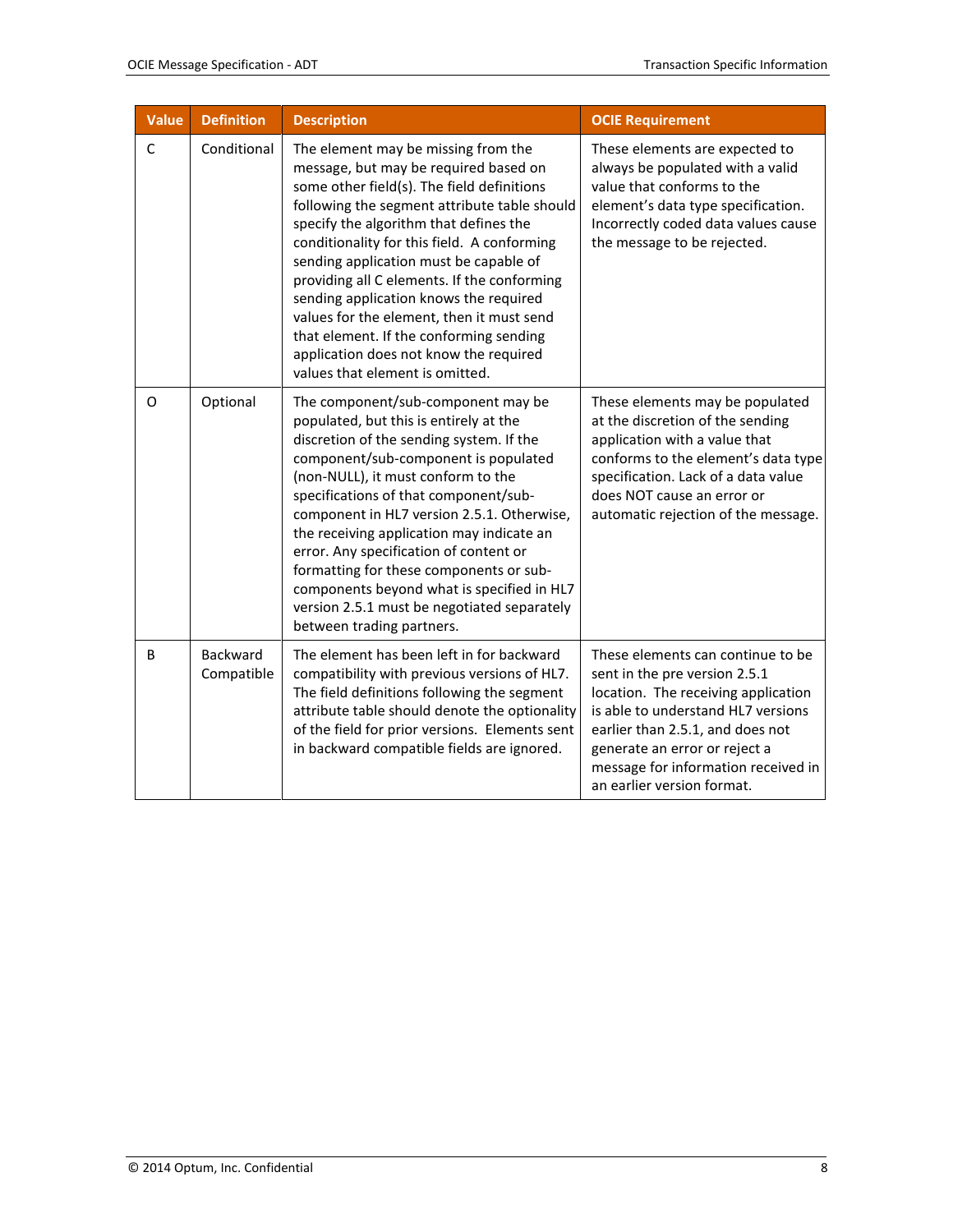# <span id="page-8-0"></span>**ADT Message Segments**

Message segments that are supported in ADT transactions and contain elements used in processing are detailed in the tables below.

Fields within each segment that are required by OCIE are defined beneath each table. Commonly sent optional and conditional fields may also be defined. Uncommon optional and conditional fields are generally not defined.

Message segments that are supported by OCIE, but do not contain elements processed by OCIE, are considered to be optional segments. These are noted herein for clarity, but generally not detailed.

Certain descriptions provided herein are taken directly from the HL7 messaging standards.

### <span id="page-8-1"></span>**MSH – Message Header Segment**

The MSH segment is used to define the intent, source, destination, and some specifics of the syntax of a message.

The MSH segment is required.

| <b>SEQ</b>     | <b>ELEMENT NAME</b>             | <b>LEN</b>     | <b>DT</b>  | <b>OPT</b>   | RP/H | TBL# |
|----------------|---------------------------------|----------------|------------|--------------|------|------|
| $\mathbf{1}$   | <b>Field Separator</b>          | $\mathbf{1}$   | <b>ST</b>  | R            |      |      |
| $\overline{2}$ | <b>Encoding Characters</b>      | 4              | <b>ST</b>  | R            |      |      |
| 3              | <b>Sending Application</b>      | 227            | HD         | O            |      | 361  |
| 4              | <b>Sending Facility</b>         | 227            | HD         | $R^*$        |      | 362  |
| 5              | <b>Receiving Application</b>    | 227            | HD         | O            |      | 361  |
| 6              | <b>Receiving Facility</b>       | 227            | HD         | $R^*$        |      | 362  |
| $\overline{7}$ | Date/Time Of Message            | 26             | <b>TS</b>  | R            |      |      |
| 8              | Security                        | 40             | <b>ST</b>  | O            |      |      |
| 9              | Message Type                    | 15             | <b>MSG</b> | R            |      |      |
| 10             | Message Control ID              | 20             | <b>ST</b>  | $\mathsf{R}$ |      |      |
| 11             | Processing ID                   | 3              | PT         | $\mathsf{R}$ |      |      |
| 12             | Version ID                      | 60             | <b>VID</b> | R            |      |      |
| 13             | Sequence Number                 | 15             | <b>NM</b>  | 0            |      |      |
| 14             | <b>Continuation Pointer</b>     | 180            | <b>ST</b>  | 0            |      |      |
| 15             | Accept Acknowledgment Type      | $\overline{2}$ | ID         | O            |      | 155  |
| 16             | Application Acknowledgment Type | $\overline{2}$ | ID         | O            |      | 155  |
| 17             | Country Code                    | 3              | ID         | 0            |      | 399  |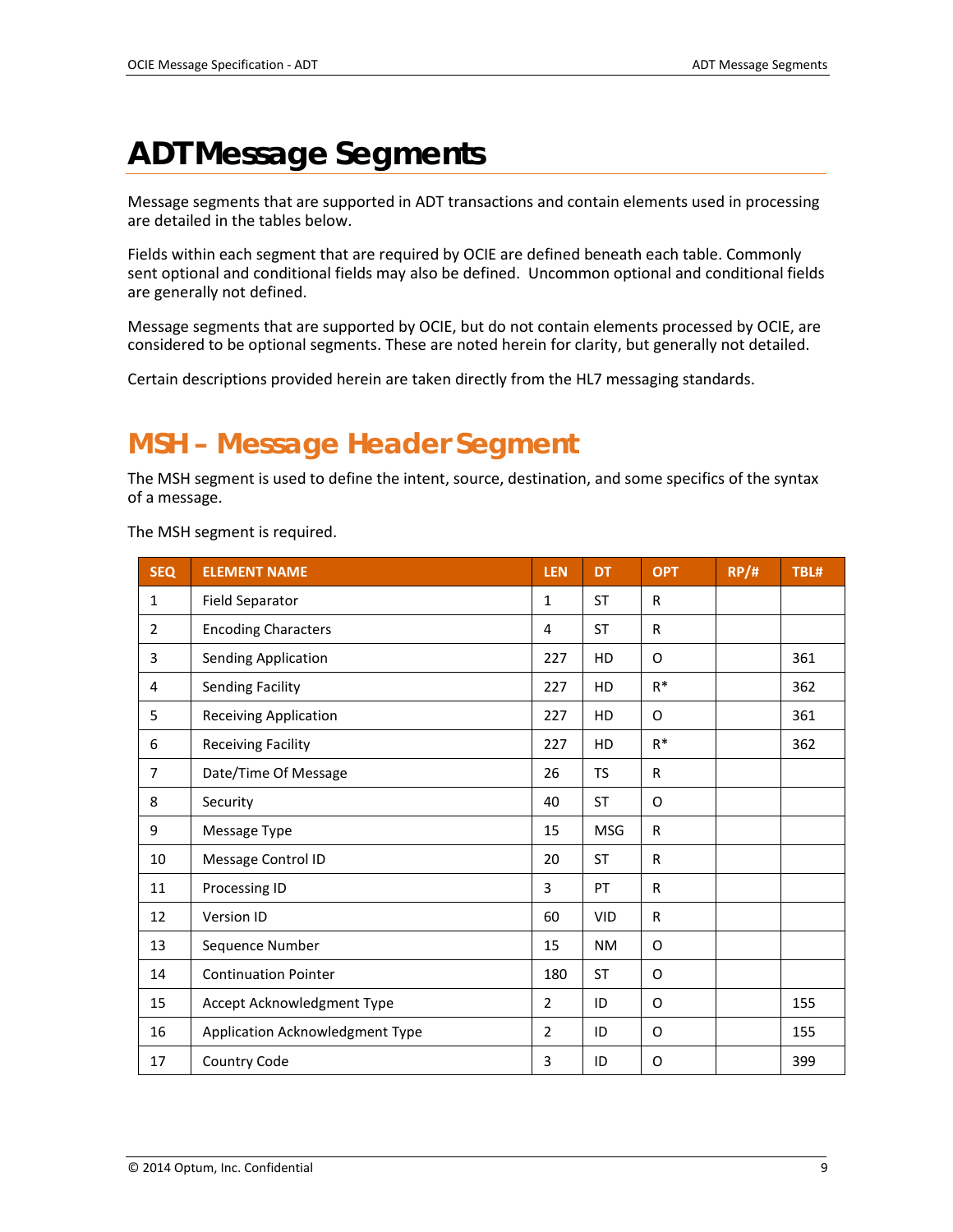| <b>SEQ</b> | <b>ELEMENT NAME</b>                     | <b>LEN</b> | DT | <b>OPT</b> | RP/H | TBL# |
|------------|-----------------------------------------|------------|----|------------|------|------|
| 18         | <b>Character Set</b>                    | 16         | ID |            | ٧    |      |
| 19         | Principal Language Of Message           | 250        | СE |            |      |      |
| 20         | Alternate Character Set Handling Scheme | 20         | ID |            |      | 356  |
| 21         | Message Profile Identifier              | 427        | EI |            | Υ    |      |

**MSH-1 Field Separator [R] -** This field contains the separator between the segment ID and the first real field, MSH-2-encoding characters. As such it serves as the separator and defines the character to be used as a separator for the rest of the message.

Value is |, (ASCII 124).

**MSH-2 Encoding Characters [R] -** This field contains the four characters in the following order: the component separator, repetition separator, escape character, and subcomponent separator.

Values are:

- Component delimiter =  $\wedge$
- Repeating delimiter =  $\sim$
- **Escape character =**  $\setminus$
- Sub-component delimiter = &
- (ASCII 94, 126, 92, and 38, respectively)

**MSH-3 Sending Application [O] -** This field uniquely identifies the sending application for purposes of differentiation between sources of data. The Universal ID, if specified, should be set to the OID (Object Identifier) of the application. The Universal ID Type, if the OID is specified, should be set to ISO for 'International Standards Organization Object Identifier.' Refer to HL7 Table 0301 - Name Type for valid values. While not required, it is highly recommended that this field is sent. HL7 format for HD data type:

<Namespace ID (IS)> ^ <Universal ID (ST)> ^ <Universal ID Type (ID)>

#### **Field: MSH-3 Sending Application (HD)**

| Component/Sub-Component | <b>OPT</b> |
|-------------------------|------------|
| Namespace ID (IS)       | R          |
| Universal ID (ST)       |            |
| Universal ID Type (ID)  |            |

| Value Example                  |
|--------------------------------|
| ADTApplication or              |
| ADTApplication^1.1.1.131.1^ISO |
|                                |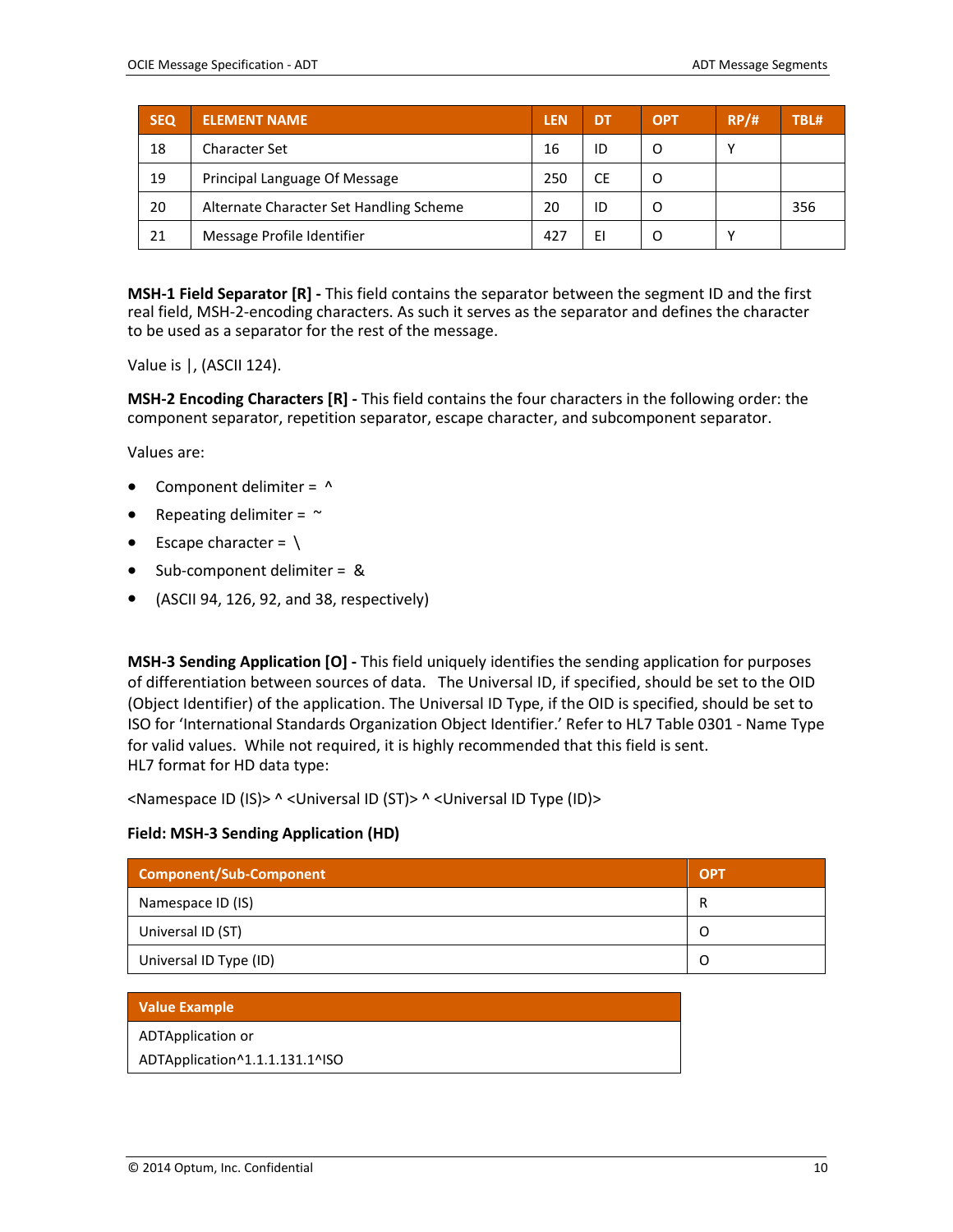**MSH-4 Sending Facility [R] -** This field further describes the MSH-3-sending application and is OCIE's assigned identifier for the organizational entity responsible for the sending application. The value in this field should be set to the identifier that uniquely identifies this organization to OCIE and that has been agreed upon between the submitter and OCIE. This is usually the submitter's Object Identifier (OID). The Universal ID Type, if an OID is specified, should be set to ISO for 'International Standards Organization Object Identifier.' Refer to HL7 Table 0301 - Name Type for valid values. HL7 format for HD data type:

<Namespace ID (IS)> ^ <Universal ID (ST)> ^ <Universal ID Type (ID)>

### **Field: MSH-4 Sending Facility (HD)**

| <b>Component/Sub-Component</b> | <b>OPT</b> |
|--------------------------------|------------|
| Namespace ID (IS)              | R          |
| Universal ID (ST)              |            |
| Universal ID Type (ID)         |            |

#### **Value Example**

GOODHEALTHHOSPITAL^1.1.1.131^ISO

**MSH-5 Receiving Application [O] –** This field uniquely identifies the receiving application among all other applications within the network enterprise. The network enterprise consists of all those applications that participate in the exchange of HL7 messages within the enterprise. The Universal ID Type, if an OID is specified, should be set to ISO for 'International Standards Organization Object Identifier.' Refer to HL7 Table 0301 - Name Type for valid values. While not required, it is highly recommended that this field is sent.

HL7 format for HD data type:

<Namespace ID (IS)> ^ <Universal ID (ST)> ^ <Universal ID Type (ID)>

#### **Field: MSH-5 Receiving Application (HD)**

| <b>Component/Sub-Component</b> | <b>OPT</b> |
|--------------------------------|------------|
| Namespace ID (IS)              |            |
| Universal ID (ST)              | O          |
| Universal ID Type (ID)         | O          |

#### **Value Example**

OptumApplication^1.1.1.121.1^ISO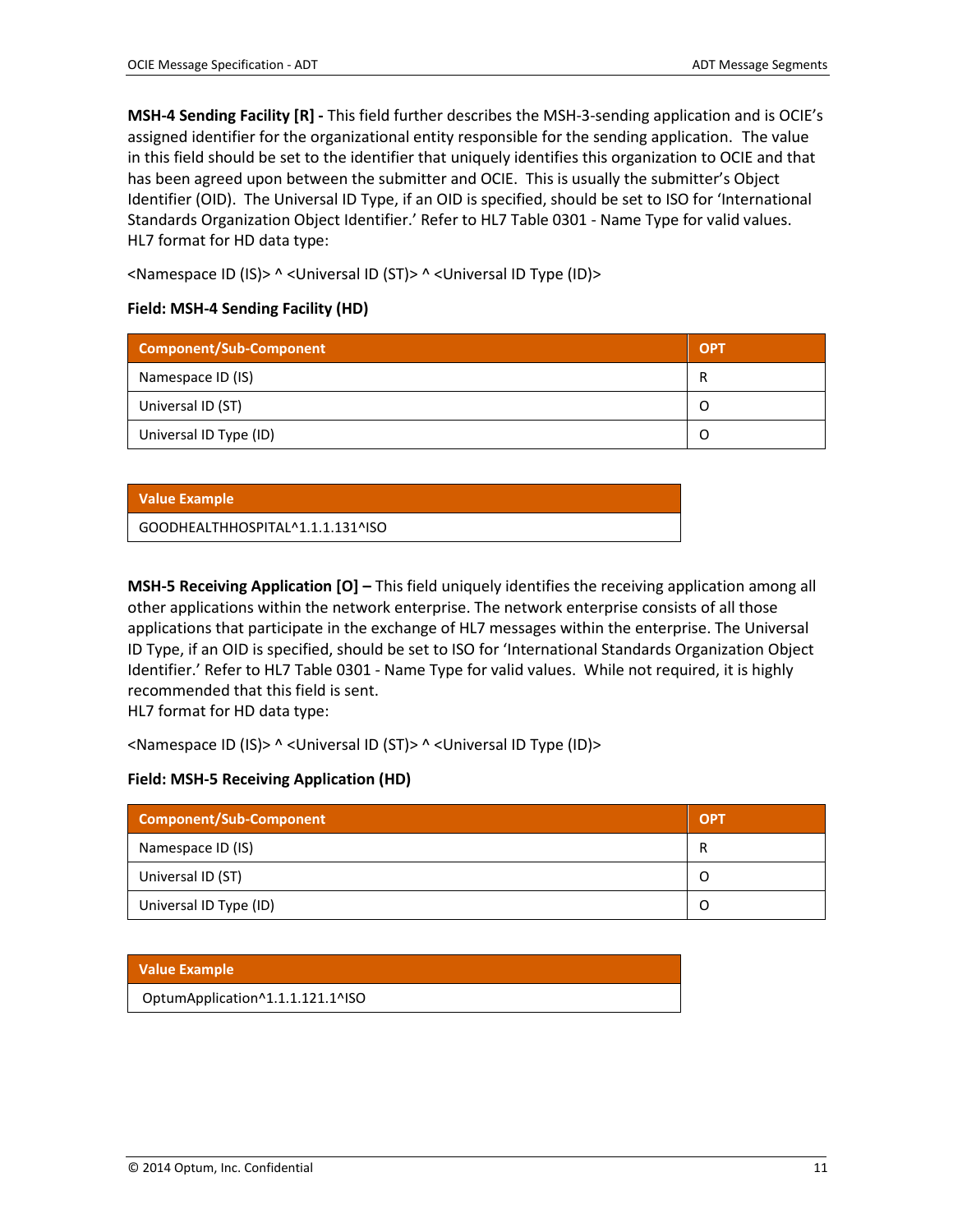**MSH-6 Receiving Facility [R]** - This field identifies the receiving application among multiple identical instances of the application running on behalf of different organizations. The Universal ID Type, if an OID is specified, should be set to ISO for 'International Standards Organization Object Identifier.' Refer to HL7 Table 0301 - Name Type for valid values. HL7 format for HD data type:

<Namespace ID (IS)> ^ <Universal ID (ST)> ^ <Universal ID Type (ID)>

#### **Field: MSH-6 Receiving Facility (HD)**

| Component/Sub-Component | <b>OPT</b> |
|-------------------------|------------|
| Namespace ID (IS)       | R          |
| Universal ID (ST)       |            |
| Universal ID Type (ID)  |            |

| <b>Value Example</b>        |  |
|-----------------------------|--|
| GOODHEALTHHIE^1.1.1.121^ISO |  |

**MSH-7 Date/Time of Message [R]** - This field contains the date/time that the sending system created the message. If the time zone is specified, it is used throughout the message as the default time zone. This field should be reported to at least a precision of minutes. Values with lesser precisions are considered non-conformant. The TS data type component degree of precision is a HL7 backward compatible value as of HL7 v2.3 and is ignored if sent.

HL7 format for TS data type:

YYYY[MM[DD[HH[MM[SS[.S[S[S[S]]]]]]]]][+/-ZZZZ]^<degree of precision>

#### **Field: MSH-7 Date/Time of Message (TS)**

| Component/Sub-Component                        | <b>OPT</b> |
|------------------------------------------------|------------|
| YYYY[MM[DD[HH[MM[SS[.S[S[S[S]]]]]]]]][+/-ZZZZ] |            |
| degree of precision                            |            |

#### **Value Example**

| minimum precision YYYYMMDDHHMM:              |  |
|----------------------------------------------|--|
| 200911241217 [12:17 pm on November 24, 2009] |  |

**MSH-9 Message Type [R]** - This field contains the message type, trigger event, and the message structure ID for the message.

Refer to HL7 Table 0076 - Message type for valid values for the message code. The OCIE interface definition requires ADT to be sent for the <Message Code (ID)>.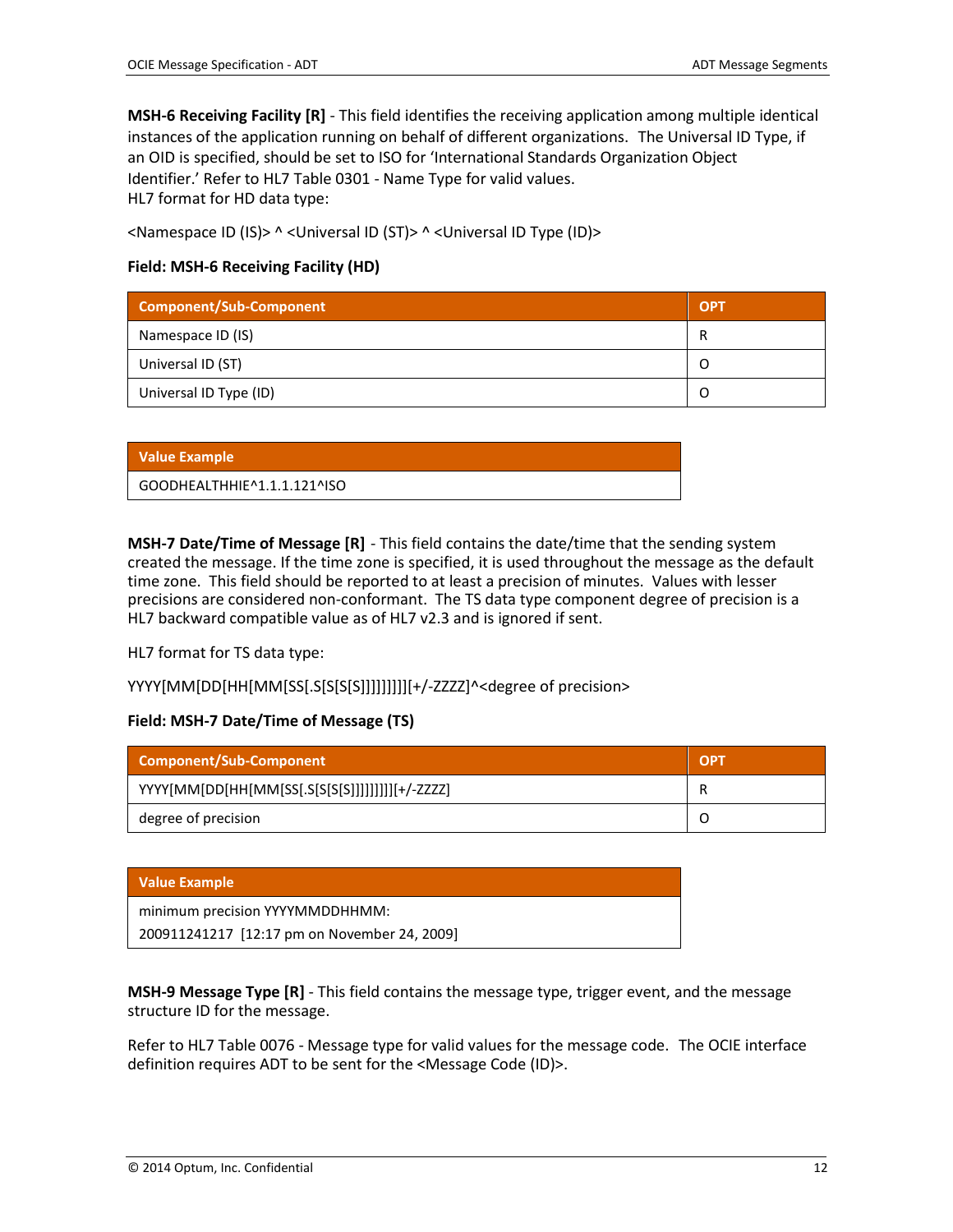Refer to HL7 Table 0003 - Event type for valid values for the trigger event. The OCIE interface definition requires this element to be sent for the <Trigger Event (ID)>.

Refer to HL7 Table 0354 - Message structure for valid values for the message structure. The OCIE interface definition requires ADT\_Axx to be sent for the <Message Structure (ID)>.

HL7 format for MSG data type:

<Message Code (ID)> ^ <Trigger Event (ID)> ^ <Message Structure (ID)>

#### **Field: MSH-9 Message Type (MSG)**

| <b>Component/Sub-Component</b> | <b>OP</b> |
|--------------------------------|-----------|
| Message Code (ID)              | R         |
| Trigger Event (ID)             | R         |
| Message Structure (ID)         | R         |

| <b>Value Example</b> |
|----------------------|
| ADT^A01^ADT A01      |

**MSH-10 Message Control ID [R] -** This field contains a number or other identifier that uniquely identifies the message. The receiving system echoes this ID back to the sending system in the Message acknowledgment segment (MSA). The sending system must assign an identifier for the message that remains globally unique for the lab service provider (MSH-3). This guarantees that the combination of the Message control ID and the Sending Application constitute a globally unique message identifier.

**MSH-11 Processing ID [R] -** This field is used to decide whether to process the message as defined in HL7 Application (level 7) Processing rules.

Recommended Values are P or T (Production order = P Testing = T) HL7 format for PT data type:

<Processing ID (ID)> ^ <Processing Mode (ID)>

#### **Field: MSH-11 Processing ID (PT)**

| Component/Sub-Component | - OPT |
|-------------------------|-------|
| Processing ID (ID)      |       |
| Processing Mode (ID)    |       |

**MSH-12 Version ID [R] -** This field is matched by the receiving system to its own version to be sure the message is interpreted correctly. The OCIE standard is based on HL7 version 2.5.1 but has attempted to accommodate backward compatibility to HL7 version 2.2. Valid values include 2.2, 2.3, 2.3.1, 2.4, 2.5.

HL7 format for VID data type:

<Version ID (ID)> ^ <Internationalization Code (CE)> ^ <International Version ID (CE)>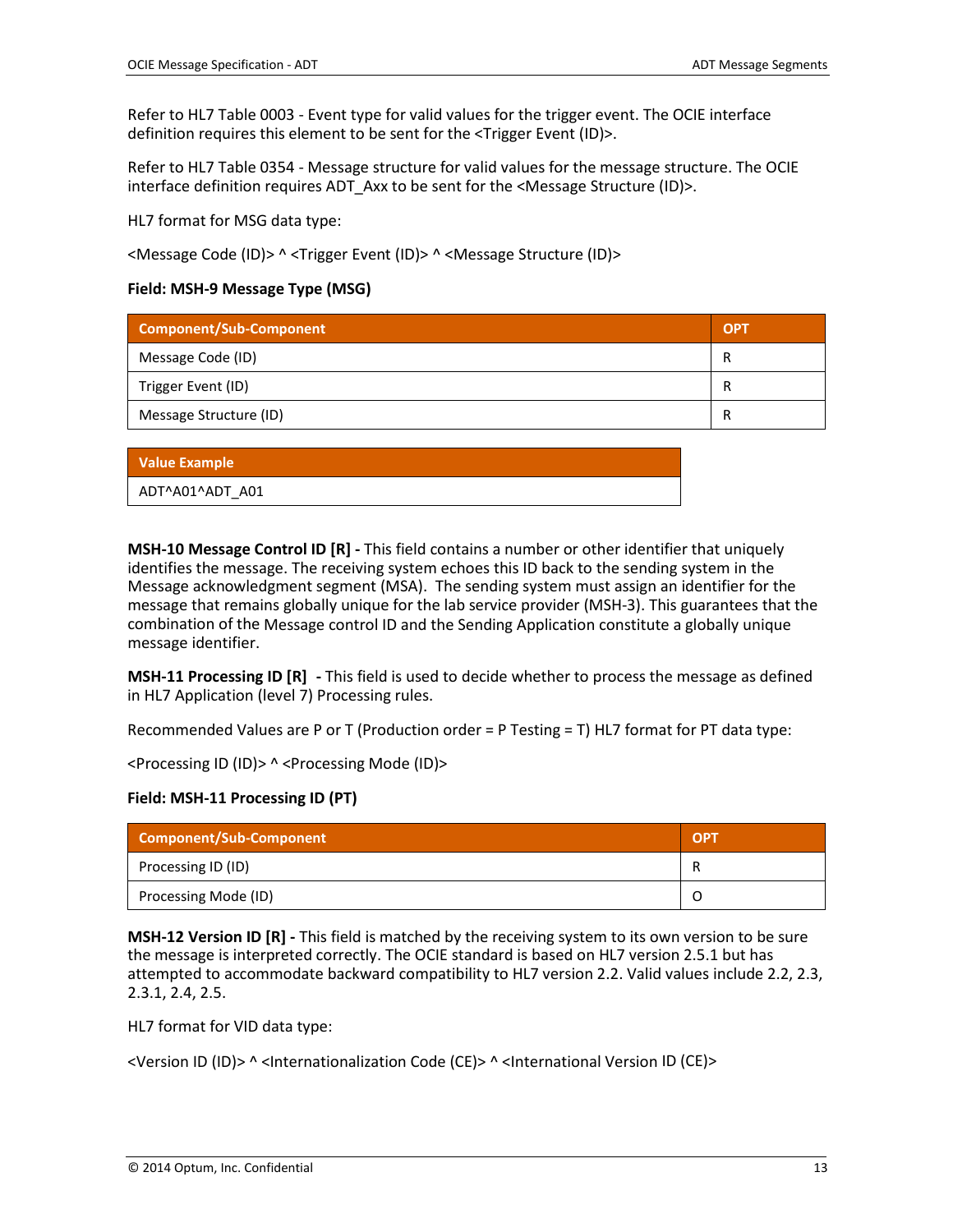#### **Field: MSH-12 Version ID (VID)**

| <b>Component/Sub-Component</b>       | <b>OPT</b> |
|--------------------------------------|------------|
| Version ID (ID)                      | R          |
| Internationalization Code (CE)       |            |
| Internationalization Version ID (CE) |            |

### **Value Example**

2.5.1

#### **Additional MSH fields are optional values.**

SFT Segment(s) are optional and no fields are required.

UAC Segment is optional and no fields are required.

### <span id="page-13-0"></span>**EVN – Event Segment**

The EVN segment is used to communicate necessary trigger event information to receiving applications.

The EVN segment is required.

| <b>SEQ</b> | <b>ELEMENT NAME</b>     | <b>LEN</b> | <b>DT</b>  | <b>OPT</b> | RP/H         | TBL# |
|------------|-------------------------|------------|------------|------------|--------------|------|
| 1          | Event Type Code         | 3          | ID         | B          |              |      |
| 2          | Recorded Date/Time      | 26         | TS         | R          |              |      |
| 3          | Date/Time Planned Event | 26         | TS         | O          |              |      |
| 4          | Event Reason Code       | 3          | IS         | O          |              | 62   |
| 5          | Operator ID             | 250        | <b>XCN</b> | O          | $\checkmark$ | 188  |
| 6          | Event Occurred          | 26         | TS         | $\Omega$   |              |      |
|            | <b>Event Facility</b>   | 241        | HD         | $\Omega$   |              |      |

**EVN-1 Event Type Code [B] –** This field has been retained for backward compatibility only. If sent, the value is ignored.

**EVN-2 Recorded Date/Time [R]** - Most systems default to the system date/time when the transaction was entered.

HL7 format for TS data type:

YYYY[MM[DD[HH[MM[SS[.S[S[S[S]]]]]]]]][+/-ZZZZ]^<degree of precision>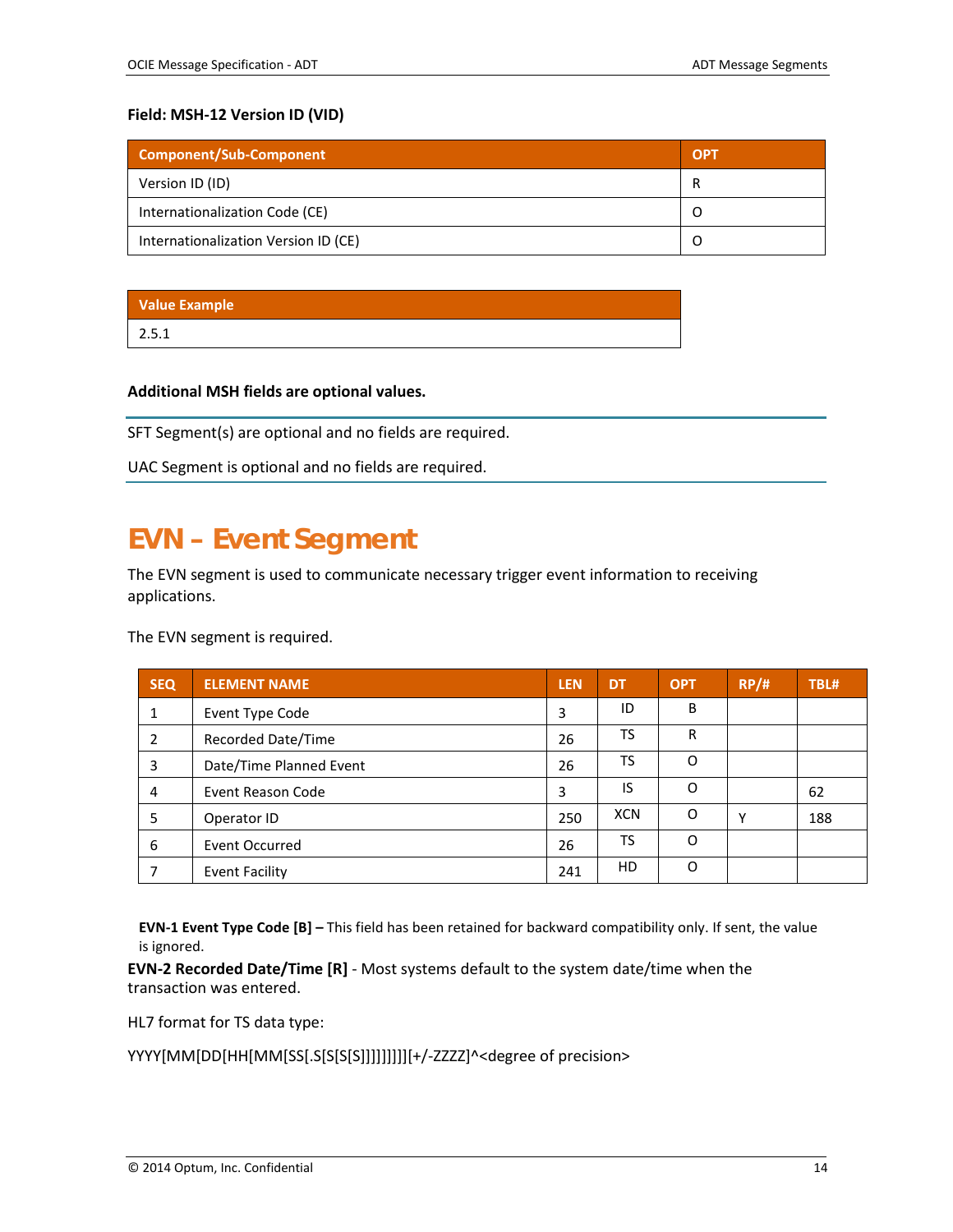#### **Field: EVN-2 Date/Time of Message (TS)**

| Component/Sub-Component                         | <b>OPT</b> |
|-------------------------------------------------|------------|
| YYYY[MM[DD[HH[MM[SS[.S[S[S[S]]]]]]]]]][+/-ZZZZ] |            |
| degree of precision                             |            |

|  | <b>Value Example</b> |  |
|--|----------------------|--|
|  |                      |  |
|  |                      |  |

minimum precision YYYYMMDDHHMM:

200911241217 [12:17 pm on November 24, 2009]

#### **Additional EVN fields are optional values.**

### <span id="page-14-0"></span>**PID – Patient Identification Segment**

The PID segment is used by all applications as the primary means of communicating patient identification information. This segment contains permanent patient identifying and demographic information that, for the most part, is not likely to change frequently.

The PID segment is required.

| <b>SEQ</b>     | <b>ELEMENT NAME</b>            | <b>LEN</b> | <b>DT</b>  | <b>OPT</b> | RP/H | TBL# |
|----------------|--------------------------------|------------|------------|------------|------|------|
| $\mathbf{1}$   | Set ID - PID                   | 4          | <b>SI</b>  | 0          |      |      |
| 2              | Patient ID                     | 20         | <b>CX</b>  | B          |      |      |
| 3              | Patient Identifier List        | 250        | <b>CX</b>  | R          | Y    |      |
| 4              | Alternate Patient ID - PID     | 20         | <b>CX</b>  | B          | Y    |      |
| 5              | <b>Patient Name</b>            | 250        | <b>XPN</b> | R          | Y    | 200  |
| 6              | Mother's Maiden Name           | 250        | <b>XPN</b> | O          | Y    |      |
| $\overline{7}$ | Date/Time of Birth             | 26         | <b>TS</b>  | 0          |      |      |
| 8              | <b>Administrative Sex</b>      | 1          | IS         | O          |      | 0001 |
| 9              | <b>Patient Alias</b>           | 250        | <b>XPN</b> | B          | Y    |      |
| 10             | Race                           | 250        | <b>CE</b>  | O          | Y    | 0005 |
| 11             | <b>Patient Address</b>         | 250        | <b>XAD</b> | 0          | Y    |      |
| 12             | County Code                    | 4          | IS.        | O          |      |      |
| 13             | Phone Number - Home            | 250        | <b>XTN</b> | O          | Y    |      |
| 14             | <b>Phone Number - Business</b> | 250        | <b>XTN</b> | 0          | Y    |      |
| 15             | Primary Language               | 250        | <b>CE</b>  | O          |      |      |
| 16             | <b>Marital Status</b>          | 250        | <b>CE</b>  | 0          |      | 0002 |
| 17             | Religion                       | 250        | <b>CE</b>  | O          |      | 0006 |
| 18             | <b>Patient Account Number</b>  | 250        | <b>CX</b>  | O          |      |      |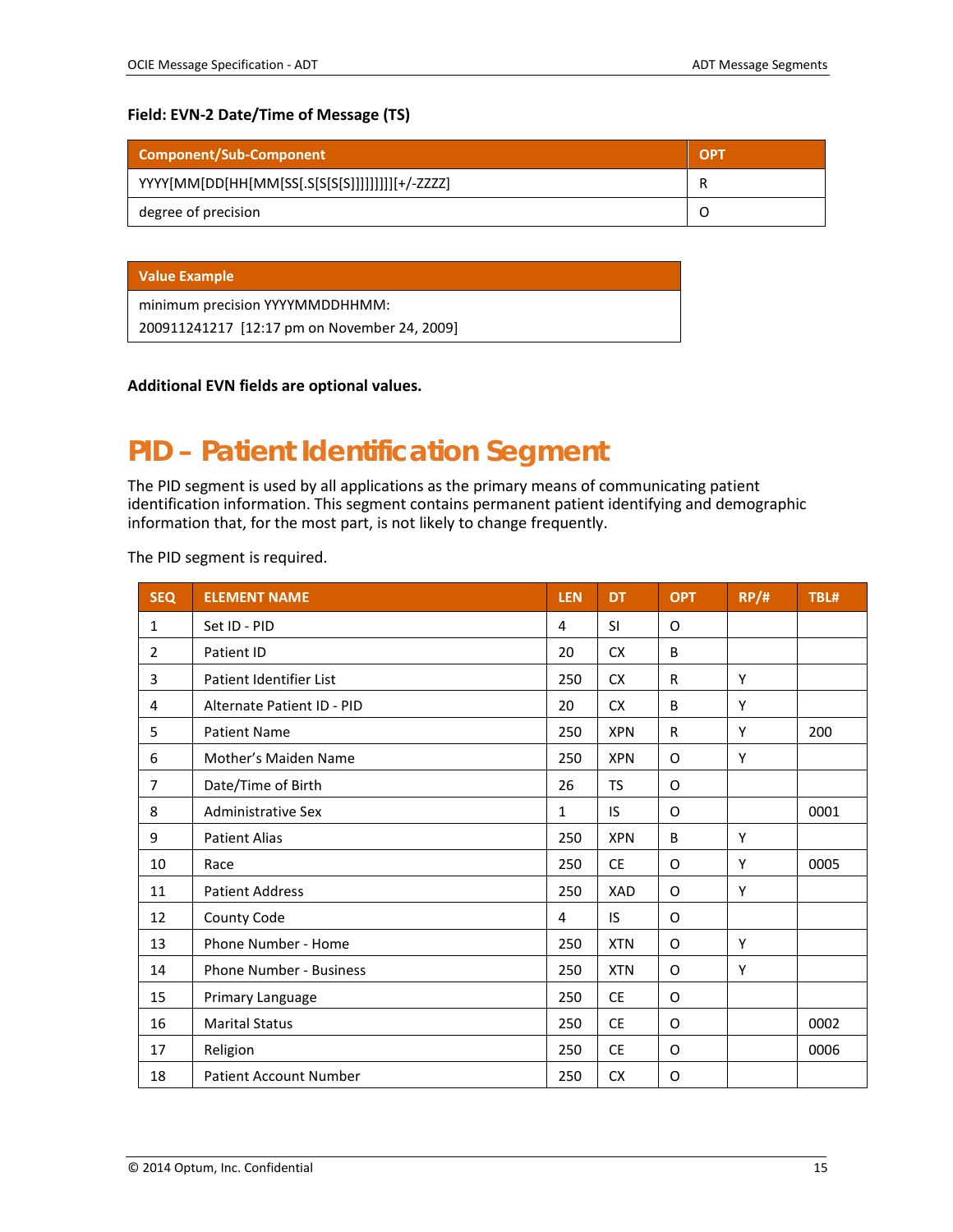| <b>SEQ</b> | <b>ELEMENT NAME</b>               | <b>LEN</b>     | <b>DT</b>  | <b>OPT</b>  | RP/H           | TBL# |
|------------|-----------------------------------|----------------|------------|-------------|----------------|------|
| 19         | <b>SSN Number - Patient</b>       | 16             | <b>ST</b>  | B           |                |      |
| 20         | Driver's License Number - Patient | 25             | <b>DLN</b> | B           |                |      |
| 21         | Mother's Identifier               | 250            | <b>CX</b>  | O           | Υ              |      |
| 22         | <b>Ethnic Group</b>               | 250            | <b>CE</b>  | O           | Y              | 0189 |
| 23         | <b>Birth Place</b>                | 250            | <b>ST</b>  | O           |                |      |
| 24         | Multiple Birth Indicator          | 1              | ID         | O           |                | 0136 |
| 25         | <b>Birth Order</b>                | $\overline{2}$ | <b>NM</b>  | O           |                |      |
| 26         | Citizenship                       | 250            | <b>CE</b>  | O           | Υ              |      |
| 27         | <b>Veterans Military Status</b>   | 250            | <b>CE</b>  | O           |                |      |
| 28         | Nationality                       | 250            | <b>CE</b>  | B           |                |      |
| 29         | Patient Death Date and Time       | 26             | <b>TS</b>  | O           |                |      |
| 30         | Patient Death Indicator           | 1              | ID         | $\mathsf O$ |                | 0136 |
| 31         | Identity Unknown Indicator        | 1              | ID         | O           |                | 0136 |
| 32         | <b>Identity Reliability Code</b>  | 20             | IS         | O           | Υ              | 0445 |
| 33         | Last Update Date/Time             | 26             | <b>TS</b>  | O           |                |      |
| 34         | Last Update Facility              | 241            | HD         | O           |                |      |
| 35         | Species Code                      | 250            | <b>CE</b>  | O           |                |      |
| 36         | <b>Breed Code</b>                 | 250            | <b>CE</b>  | O           |                |      |
| 37         | <b>Strain</b>                     | 80             | <b>ST</b>  | O           |                |      |
| 38         | <b>Production Class Code</b>      | 250            | <b>CE</b>  | O           | $\overline{2}$ | 0429 |
| 39         | Tribal Citizenship                | 250            | <b>CWE</b> | O           | Υ              |      |

**PID-1 Set ID - PID [O]** - This field contains the number that identifies this transaction. The HL7 standard identifies that for the first occurrence of the segment within the parent MSH segment, the sequence number shall be one, for the second occurrence, the sequence number shall be two, etc. For the OCIE standard, since only a single PID segment is requested for a MSH segment, this value should always be set to 1.

**PID-2 Patient ID [B]** - This field contains the OCIE assigned Patient Identifier and has been retained for backward compatibility only. It is recommended to use PID-3 - Patient Identifier List for all patient identifiers. See description in PID-3 for additional information for population of this field.

When used for backward compatibility this field is valued when the patient is from another institution, outside office, etc., and the identifier used by that institution can be shown in this field. This may be a number that multiple disparate corporations or facilities share.

**PID-3 Patient Identifier List [R] -** This field contains the list of identifiers (one or more) used by the healthcare facility to uniquely identify a patient (e.g., medical record number, billing number, birth registry, national unique individual identifier). In Canada, the Canadian Provincial Healthcare Number should be sent in this field. The arbitrary term of 'internal ID' has been removed from the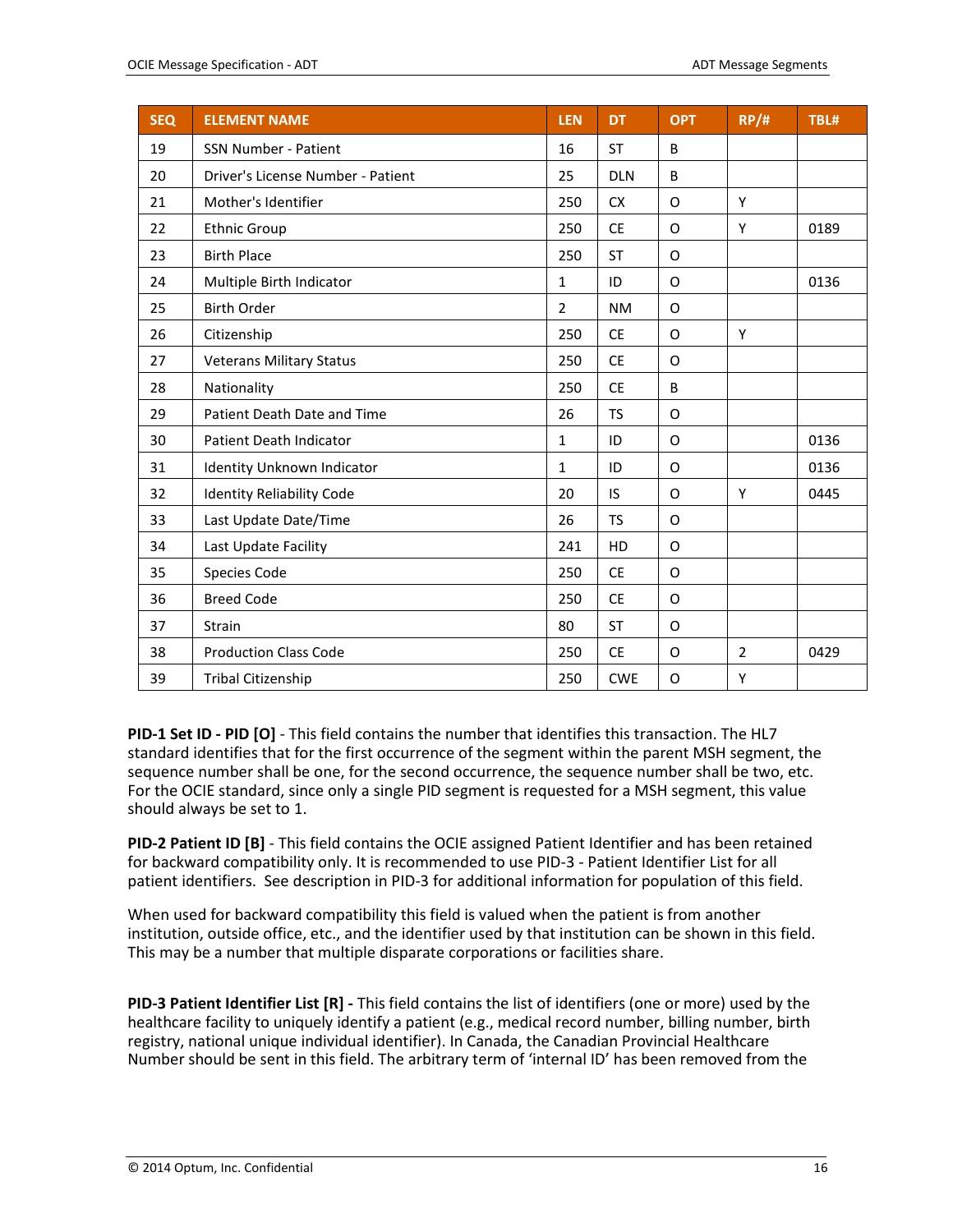name of this field for clarity. The OCIE assigned Patient Identifier must be the first value sent in this repeating value field before any other sets of identifiers.

If data provider specific identifiers are sent they should be coded using the identifier type code associated with the ID number being submitted. The type of identifier for each identifier sent should be indicated in the <identifier type code (ID)> component. Refer to HL7 Table 0203 – Identifier type for the complete list. The patient identifier itself should be placed in the <ID (ST)> component.

HL7 format for CX data type:

<ID Number (ST)> ^ <Check Digit (ST)> ^ <Check Digit Scheme (ID)> ^ <Assigning Authority (HD)> ^ <Identifier Type Code (ID)> ^ <Assigning Facility (HD)> ^ <Effective Date (DT)> ^ <Expiration Date (DT)> ^ <Assigning Jurisdiction (CWE)> ^ <Assigning Agency or Department (CWE)>

|  |  | Field: PID3 Patient Identifier List (CX) |  |  |
|--|--|------------------------------------------|--|--|
|--|--|------------------------------------------|--|--|

| <b>Component/Sub-Component</b>       | <b>OPT</b> |
|--------------------------------------|------------|
| ID Number (ST)                       | R          |
| Check Digit (ST)                     | O          |
| Check Digit Scheme (ID)              | O          |
| Assigning Authority (HD)             | O          |
| Identifier Type Code (ID)            | O          |
| Assigning Facility (HD)              | O          |
| Effective Date (DT)                  | O          |
| Expiration Date (DT)                 | O          |
| Assigning Jurisdiction (CWE)         | O          |
| Assigning Agency or Department (CWE) | Ω          |

#### **Value Example**

987123456^^^^MR

**PID-4 Alternate Patient ID [B] -** From V2.3.1, this field has been retained for backward compatibility only. It is recommended to use PID-3 - Patient Identifier List for all patient identifiers. When used for backward compatibility this field contains the alternate, temporary, or pending optional patient identifier to be used, if needed, or additional numbers that may be required to identify a patient. This field may be used to convey multiple patient IDs when more than one exist for a patient. Possible contents might include a visit number, a visit date, or a Social Security Number.

**PID-5 Patient Name [R] -** This field contains the names of the patient.

HL7 format for XPN data type:

<Family Name (FN)> ^ <Given Name (ST)> ^ <Second and Further Given Names or Initials Thereof (ST)> ^ <Suffix (e.g., JR or III) (ST)> ^ <Prefix (e.g., DR) (ST)> ^ <Degree (e.g., MD) (IS)> ^ <Name Type Code (ID)> ^ <Name Representation Code (ID)> ^ <Name Context (CE)> ^ <Name Validity Range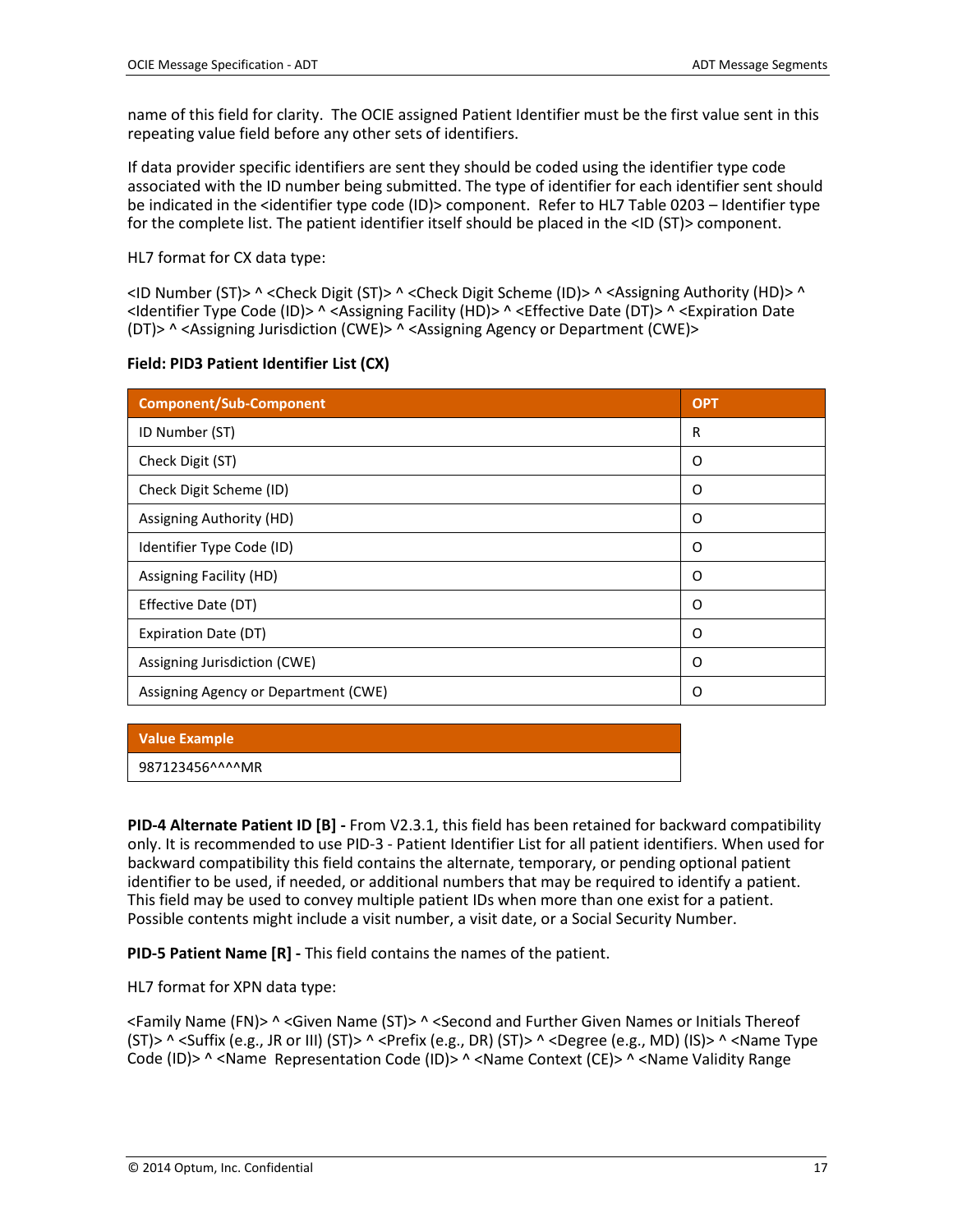(DR)> ^ <Name Assembly Order (ID)> ^ <Effective Date (TS)> ^ <Expiration Date (TS)> ^ <Professional Suffix (ST)>

#### **Field: PID-5 Patient Name (XPN)**

| <b>Component/Sub-Component</b>                          | <b>OPT</b> |
|---------------------------------------------------------|------------|
| Family Name (FN)                                        | R          |
| Given Name (ST)                                         | R          |
| Second and Further Given Names or Initials Thereof (ST) | 0          |
| Suffix (e.g. JR or III) (ST)                            | 0          |
| Prefix (e.g. DR) (ST)                                   | O          |
| Degree (e.g. MD) (IS)                                   | B          |
| Name Type Code (ID)                                     | O          |
| Name Representation Code (ID)                           | O          |
| Name Context (CE)                                       | O          |
| Name Validity Range (DR)                                | B          |
| Name Assembly Order (ID)                                | O          |
| Effective Date (TS)                                     | 0          |
| <b>Expiration Date (TS)</b>                             | O          |
| Professional Suffix (ST)                                | O          |

| <b>Value Example</b> |  |
|----------------------|--|
| Smith^John^Q         |  |
|                      |  |

**PID-7 Date/Time of Birth [O]** - This field contains the patient's date and time of birth. The TS data type component degree of precision is a HL7 backward compatible value as of HL7 v2.3 and is ignored if sent. While not required by OCIE, it is highly recommended that this field is sent as some consuming systems do require this field.

HL7 format for TS data type:

YYYY[MM[DD[HH[MM[SS[.S[S[S[S]]]]]]]]][+/-ZZZZ]^<degree of precision>

### **Field: PID-7 Date/Time of Birth (TS)**

| Component/Sub-Component                        | <b>OPT</b> |
|------------------------------------------------|------------|
| YYYY[MM[DD[HH[MM[SS[.S[S[S[S]]]]]]]]][+/-ZZZZ] |            |
| degree of precision                            |            |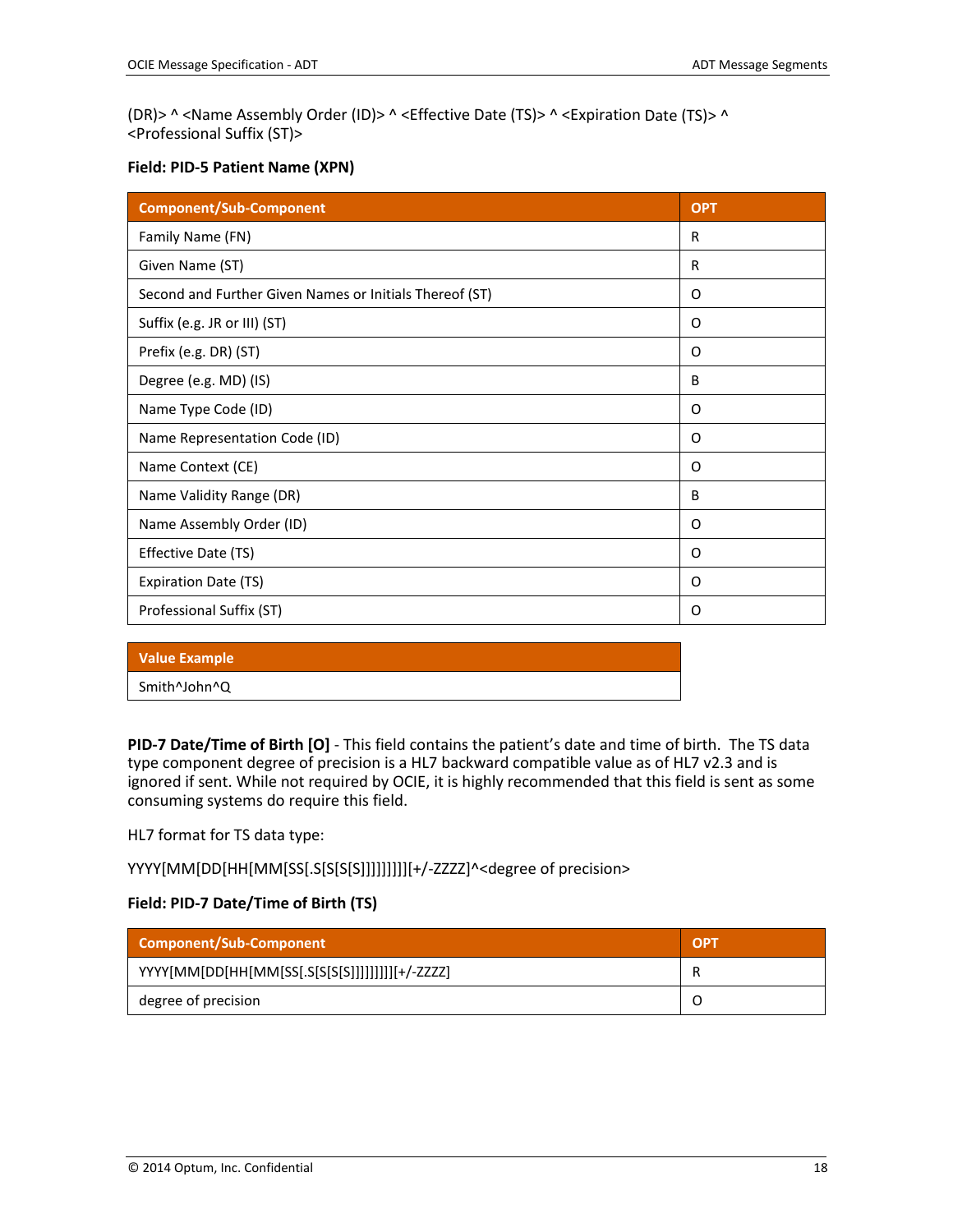minimum precision YYYYMMDD:

20091124 [November 24, 2009]

**PID-8 Administrative Sex [R] -** This field contains the patient's sex. Refer to User-defined Table 0001 - Administrative Sex for the HL7 defined values.

**PID-9 Patient Alias [B]** – From V2.4, this field has been retained for backward compatibility only. It is recommended to use *PID-5 - Patient Name* for all patient names. This field contained the name(s) by which the patient has been known at sometime. Refer to *HL7 Table 0200 - Name Type* for valid values.

**PID-11 Patient Address [O] -** This field contains the mailing address of the patient.

HL7 format for XAD data type:

<Street Address (SAD)> ^ <Other Designation (ST)> ^ <City (ST)> ^ <State or Province (ST)> ^ <Zip or Postal Code (ST)> ^ <Country (ID)> ^ <Address Type (ID)> ^ <Other Geographic Designation (ST)> ^ <County/Parish Code (IS)> ^ <Census Tract (IS)> ^ <Address Representation Code (ID)> ^ <Address Validity Range (DR)> ^ <Effective Date (TS)> ^ <Expiration Date (TS)>

| <b>Component/Sub-Component</b>    | <b>OPT</b> |
|-----------------------------------|------------|
| street address (SAD)              | O          |
| > street address (ST)             | O          |
| > street name (ST)                | O          |
| > dwelling number (ST)            | O          |
| other designation (ST)            | O          |
| city (ST)                         | O          |
| state or province (ST)            | O          |
| zip or postal code (ST)           | O          |
| country (ID)                      | O          |
| address type (ID)                 | O          |
| other geographic designation (ST) | O          |
| county/parish code (IS)           | O          |
| census tract (IS)                 | O          |
| address representation code (ID)  | O          |
| address validity range (DR)       | B          |
| Address Validity Range (DR)       | O          |
| Effective Date (TS)               | O          |
| <b>Expiration Date (TS)</b>       | O          |

#### **Field: PID-11 Patient Address (XAD)**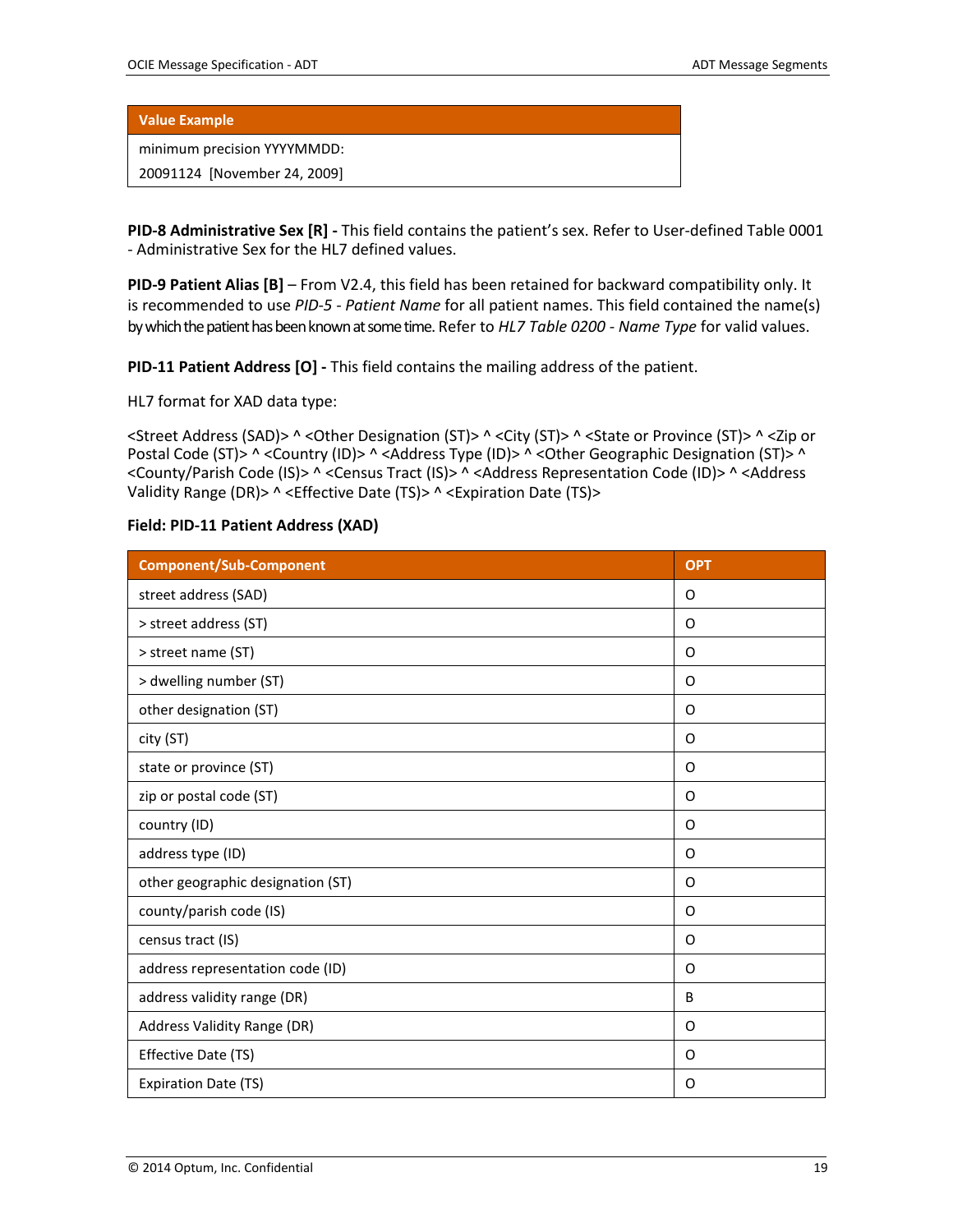123 Main Street^Apt. 3B^St. Louis^MO^63146-85242

**PID-12 County Code [B]** – From V2.3, this field has been retained for backward compatibility. This field contains the patient's county code. The county can now be supported in the county/parish code component of the XAD data type (*PID-11 - Patient Address*). Refer to *User-defined Table 0289 - County/Parish* for suggested values

**PID-13 Phone Number – Home [O]** – This field contains the patient's personal phone numbers. All personal phone numbers for the patient are sent in the following sequence. The first sequence is considered the primary number (for backward compatibility). If the primary number is not sent, then a repeat delimiter is sent in the first sequence. Refer to HL7 Table 0201 - Telecommunication Use Code and HL7 Table 0202 - Telecommunication Equipment Type for valid values.

HL7 format for XTN data type:

<DEPRECATED-Telephone Number (ST)> ^ <Telecommunication Use Code (ID)> ^ <Telecommunication Equipment Type (ID)> ^ <Email Address (ST)> ^ <Country Code (NM)> ^ <Area/City Code (NM)> ^ <Local Number (NM)> ^ <Extension (NM)> ^ <Any Text (ST)> ^ <Extension Prefix (ST)> ^ <Speed Dial Code (ST)> ^ <Unformatted Telephone number (ST)>

| Field: PID-13 Phone Number - Home (XTN) |            |  |  |  |
|-----------------------------------------|------------|--|--|--|
| <b>Component/Sub-Component</b>          | <b>OPT</b> |  |  |  |
| DEPRECATED-Telephone Number (ST)        | O          |  |  |  |
| Telecommunication Use Code (ID)         | O          |  |  |  |
| Telecommunication Equipment Type (ID)   | O          |  |  |  |
| Email Address (ST)                      | O          |  |  |  |
| Country Code (NM)                       | O          |  |  |  |
| Area/City Code (NM)                     | R          |  |  |  |
| Local Number (NM)                       | R          |  |  |  |
| Extension (NM)                          | Ω          |  |  |  |
| <b>Extension Prefix (ST)</b>            | O          |  |  |  |
| Any Text (ST)                           | O          |  |  |  |
| Speed Dial Code (ST)                    | O          |  |  |  |
| Unformatted Telephone number (ST)       | O          |  |  |  |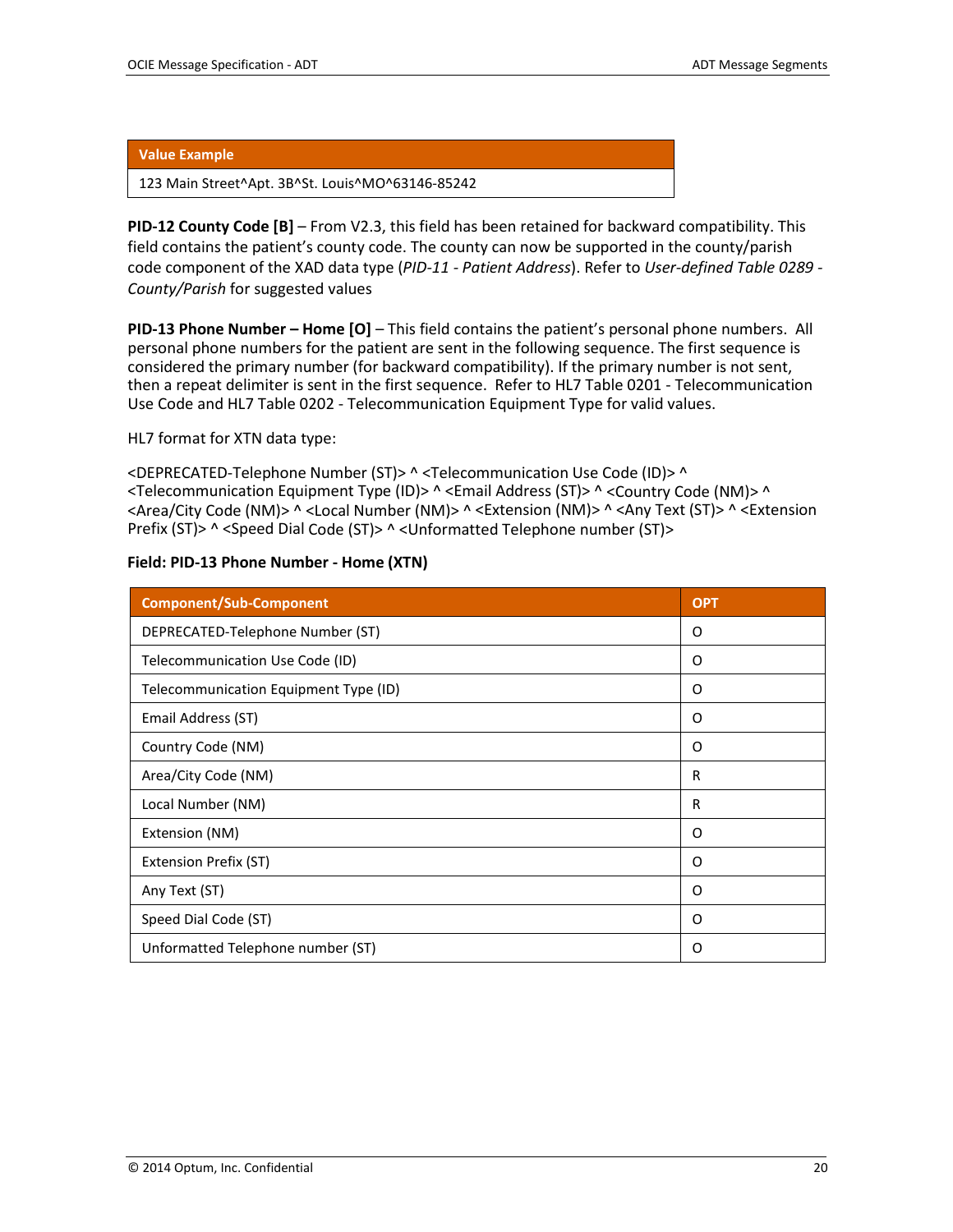^^^^^987^5551212

OR

^WPN^PH^^^987^5551212^^^call before 5:00 pm only~^ASN^PH^^^789^5552121 [Example of two phone numbers sent]

**PID-19 SSN – Patient [B]** – From V2.3.1 onward, this field has been retained for backward compatibility only. It is recommended to use *PID-3 - Patient Identifier List* for all patient identifiers. However, in order to maintain backward compatibility, this field should also be populated. When used for backward compatibility, this field contains the patient's social security number. This number may also be a RR retirement number.

**PID-20 Driver's License Number [B]** – From V2.5 onward, this field has been retained for backward compatibility only. It is recommended to use *PID-3 - Patient Identifier List* for all patient identifiers. When used for backward compatibility, this field contains the patient's driver's license number. The default of the second component is the state in which the patient's license is registered.

**PID-28 Nationality [B]** – From V2.4 onward, this field has been retained for backward compatibility only. It is recommended to refer to *PID-10 - Race*, *PID-22 - Ethnic group* and *PID-26 - Citizenship*. This field contains a code that identifies the nation or national grouping to which the person belongs. This information may be different from a person's citizenship in countries in which multiple nationalities are recognized (for example, Spain: Basque, Catalan, etc.).

**Additional PID fields are optional values**

### <span id="page-20-0"></span>**PD1- Additional Demographics Segment**

The patient additional demographic segment contains demographic information that is likely to change about the patient.

| <b>SEQ</b>     | <b>ELEMENT NAME</b>                         | <b>LEN</b> | <b>DT</b>  | <b>OPT</b> | RP/H | TBL# |
|----------------|---------------------------------------------|------------|------------|------------|------|------|
| 1              | Living Dependency                           |            | <b>CWE</b> | O          | Υ    | 223  |
| $\overline{2}$ | Living Arrangement                          |            | <b>CWE</b> | O          |      | 220  |
| 3              | <b>Patient Primary Facility</b>             |            | <b>XON</b> | 0          | Υ    | 204  |
| 4              | Patient Primary Care Provider Name & ID No. |            | <b>XCN</b> | B          | Υ    |      |
| 5              | Student Indicator                           |            | <b>CWE</b> | O          |      | 231  |
| 6              | Handicap                                    |            | <b>CWE</b> | O          |      | 295  |
| 7              | Living Will Code                            |            | <b>CWE</b> | O          |      | 315  |
| 8              | Organ Donor Code                            |            | <b>CWE</b> | O          |      | 316  |

The PD1 segment is optional, but if sent, the following fields are used: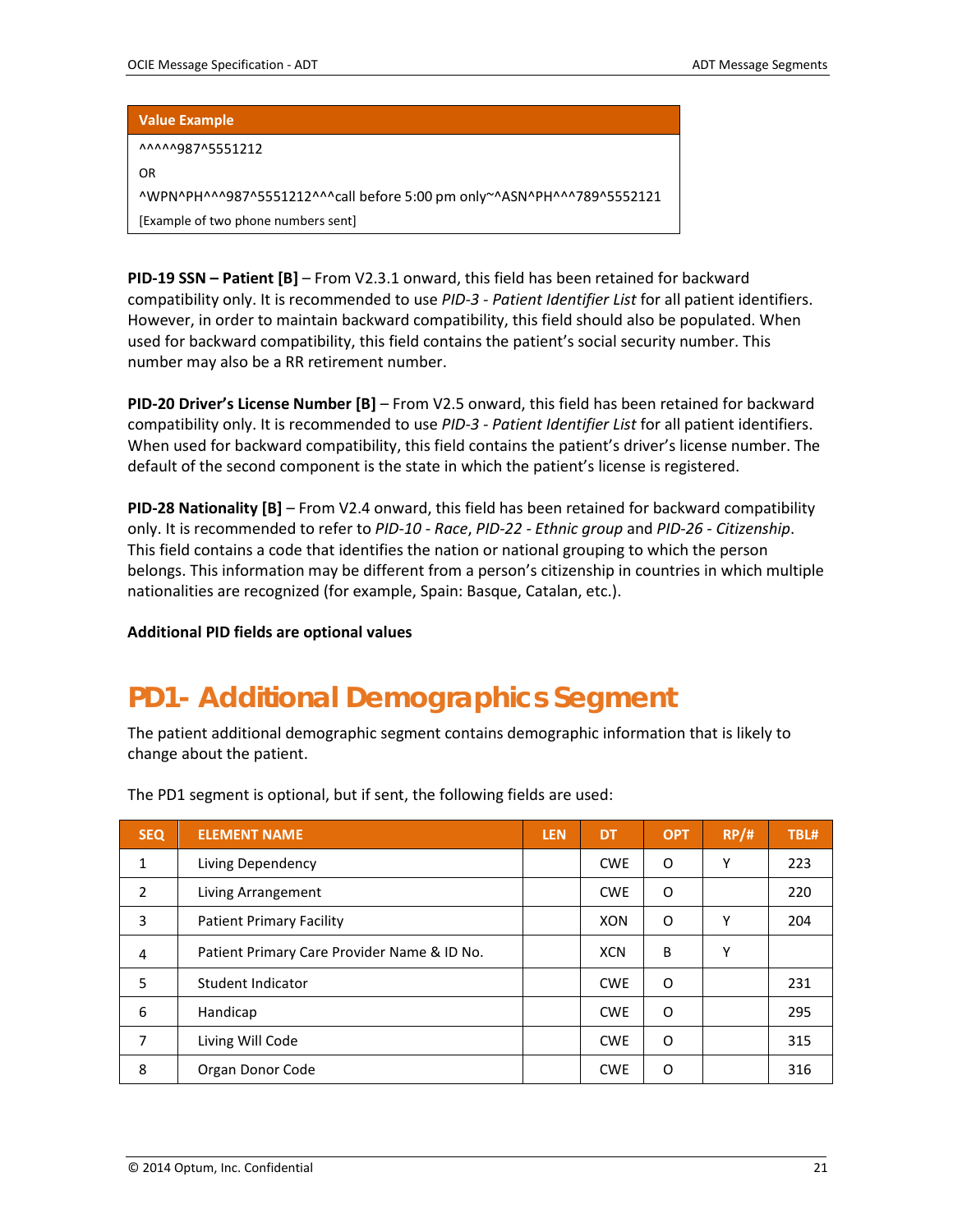| <b>SEQ</b> | <b>ELEMENT NAME</b>                         | <b>LEN</b> | <b>DT</b>  | <b>OPT</b> | RP/H | TBL# |
|------------|---------------------------------------------|------------|------------|------------|------|------|
| 9          | Separate Bill                               |            | ID         | 0          |      | 136  |
| 10         | <b>Duplicate Patient</b>                    |            | <b>CX</b>  | O          | Y    |      |
| 11         | <b>Publicity Code</b>                       |            | <b>CWE</b> | 0          |      | 215  |
| 12         | <b>Protection Indicator</b>                 |            | ID         | O          |      | 136  |
| 13         | <b>Protection Indicator Effective Date</b>  |            | DT         | O          |      |      |
| 14         | Place of Worship                            |            | <b>XON</b> | O          | Y    |      |
| 15         | <b>Advance Directive Code</b>               |            | <b>CWE</b> | O          | Y    | 435  |
| 16         | Immunization Registry Status                |            | <b>CWE</b> | 0          |      | 441  |
| 17         | Immunization Registry Status Effective Date |            | DT         | O          |      |      |
| 18         | <b>Publicity Code Effective Date</b>        |            | DT         | O          |      |      |
| 19         | Military Branch                             |            | <b>CWE</b> | 0          |      | 140  |
| 20         | Military Rank/Grade                         |            | <b>CWE</b> | 0          |      | 141  |
| 21         | <b>Military Status</b>                      |            | <b>CWE</b> | 0          |      | 142  |
| 22         | Advance Directive Last Verified Date        |            | DT         | n/a        |      |      |

**PD1 -4 Patient Primary Care Provider Name & ID No**. **[B]** – This field is retained for backward compatibility only. The ROL segment is now used to convey more complete information about the primary care provider. This field contained the provider name and ID of the primary care provider. Multiple names are allowed for the same person. The legal name must be sent in the first sequence. If the legal name is not sent, then the repeat delimiter must be sent in the first sequence.

**Additional PD1 fields are optional values**

### <span id="page-21-0"></span>**ROL - Role Segment**

The role segment contains the data necessary to add, update, correct, and delete from the record persons involved, as well as their functional involvement with the activity being transmitted.

| <b>SEQ</b> | <b>ELEMENT NAME</b>  | <b>LEN</b> | DT         | <b>OPT</b> | RP/H | TBL# |
|------------|----------------------|------------|------------|------------|------|------|
|            | Role Instance ID     |            | EI         |            |      |      |
|            | <b>Action Code</b>   |            | ID         | R          |      | 287  |
|            | Role-ROL             |            | <b>CE</b>  | R          |      | 443  |
| 4          | Role Person          |            | <b>XCN</b> | R          |      |      |
|            | Role Begin Date/Time |            | <b>DTM</b> | O          |      |      |

The ROL segment is optional, but if sent, the following fields are used: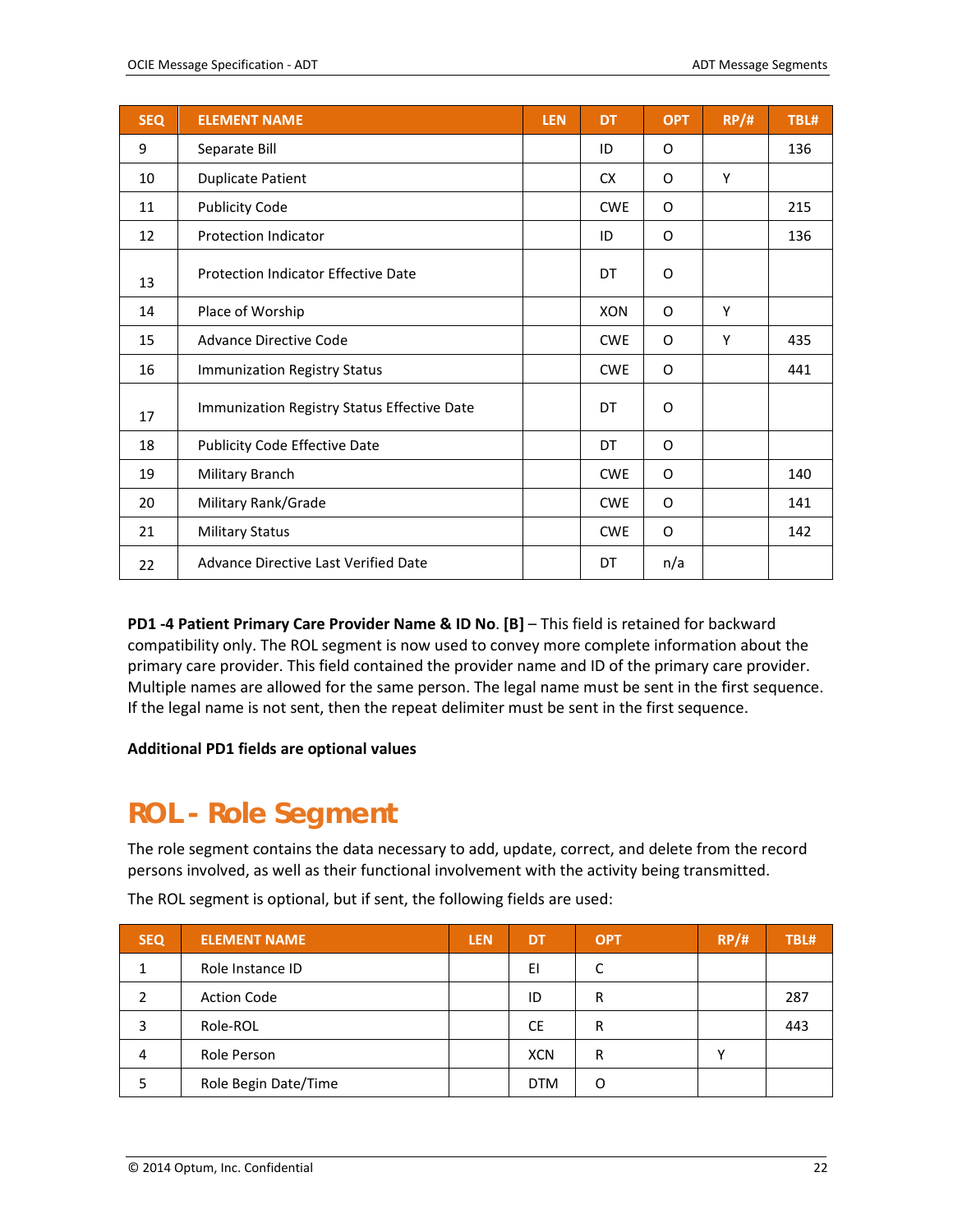| 6  | Role End Date/Time             | <b>DTM</b> | O |   |     |
|----|--------------------------------|------------|---|---|-----|
|    | <b>Role Duration</b>           | <b>CWE</b> | O |   |     |
| 8  | <b>Role Action Reason</b>      | <b>CWE</b> | O |   |     |
| 9  | Provider Type                  | <b>CWE</b> | O |   |     |
| 10 | <b>Organization Unit Type</b>  | <b>CWE</b> | O |   | 406 |
| 11 | Office/Home Address/Birthplace | XAD        | Ω | v |     |
| 12 | Phone                          | <b>XTN</b> | O |   |     |

**ROL -1 Role Instance ID [C]** – This field contains a unique identifier of the specific role record.

HL7 format for EI data type:

Components: <Entity Identifier (ST)> ^ <Namespace ID (IS)> ^ <Universal ID (ST)> ^ <Universal ID Type (ID)>

#### **Field: ROL-1 Role Instance ID (EI)**

| Component/Sub-Component | <b>OPT</b> |
|-------------------------|------------|
| Entity Identifier (ST)  | O          |
| Namespace ID (IS)       | O          |
| Universal ID (ST)       |            |
| Universal ID Type (ID)  | ∼          |

#### **Value Example**

| LAB1^1.2.3.3.4.6.7^ISO |  |  |
|------------------------|--|--|
|                        |  |  |

**ROL -2 Action Code [R] -** This field reveals the intent of the message. Refer to HL7 table 0287 – Problem/goal action code for valid values.

**ROL -3 Role-ROL [R] -** This field indicates the functional involvement with the activity being transmitted (e.g., Case Manager, Evaluator, Transcriber, Nurse Care Practitioner, Midwife, Physician Assistant, etc.). Refer to User-defined table 0443 – Provider role for valid values.

HL7 format for CE data type:

Components: <Identifier (ST)> ^ <Text (ST)> ^ <Name of Coding System (ID)> ^ <Alternate Identifier (ST)> ^ <Alternate Text (ST)> ^ <Name of Alternate Coding System (ID)>

| <b>Component/Sub-Component</b> | <b>OPT</b> |
|--------------------------------|------------|
| Identifier (ST)                |            |
| Text (ST)                      |            |
| Name of Coding System (ID)     |            |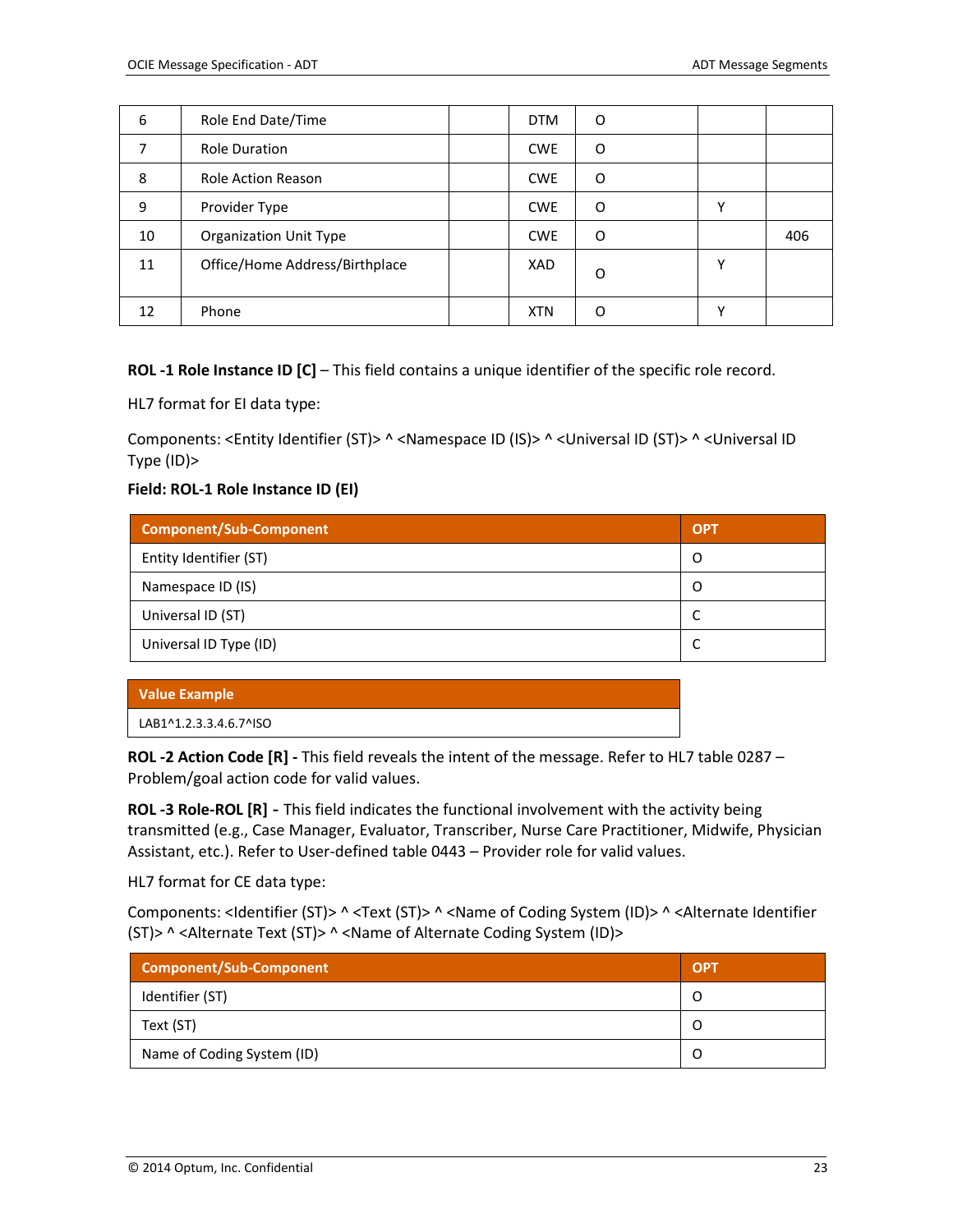| <b>Component/Sub-Component</b>       | <b>OPT</b> |
|--------------------------------------|------------|
| Alternate Identifier (ST)            | O          |
| Alternate Text (ST)                  |            |
| Name of Alternate Coding System (ID) |            |

PP^Primary Care Provider^HL70443

**ROL -4 Role-ROL [R] -** This field contains the identity of the person who is assuming the role that is being transmitted. This field correlates to STF-2 Staff ID Code and STF-3 Staff Name.

HL7 format for XCN data type:

Components: <ID Number (ST)> ^ <Family Name (FN)> ^ <Given Name (ST)> ^ <Second and Further Given Names or Initials Thereof (ST)> ^ < Suffix (e.g., JR or III) (ST)> ^ < Prefix (e.g., DR) (ST)> ^ <DEPRECATED-Degree (e.g., MD) (IS)> ^ <Source Table (IS)> ^ <Assigning Authority (HD)> ^ <Name Type Code (ID)> ^ <Identifier Check Digit (ST)> ^ <Check Digit Scheme (ID)> ^ <Identifier Type Code (ID)> ^ <Assigning Facility (HD)> ^ <Name Representation Code (ID)> ^ <Name Context (CE)> ^ <DEPRECATED-Name Validity Range (DR)> ^ <Name Assembly Order (ID)> ^ <Effective Date (TS)> ^ <Expiration Date (TS)> ^ <Professional Suffix (ST)> ^ <Assigning Jurisdiction (CWE)> ^ <Assigning Agency or Department (CWE)>

| <b>Component/Sub-Component</b>                  | <b>OPT</b> |
|-------------------------------------------------|------------|
| Identifier (ST)                                 | O          |
| Family Name (FN)                                | O          |
| Given Name (ST)                                 | O          |
| Second and Further Given Names of Initials (ST) | O          |
| Suffix (e.g. JR or III) (ST)                    | O          |
| Prefix (e.g. DR) (ST)                           | O          |
| DEPRECATED - Degree (e.g. MD) (IS)              | B          |
| Source Table (IS)                               | C          |
| Assigning Authority (HD)                        | O          |
| Name Type Code (ID)                             | O          |
| Identifier Check Digit (ST)                     | O          |
| Check Digit Scheme (ID)                         | C          |
| Identifier Type Code (ID)                       | O          |
| Assigning Facility (HD)                         | 0          |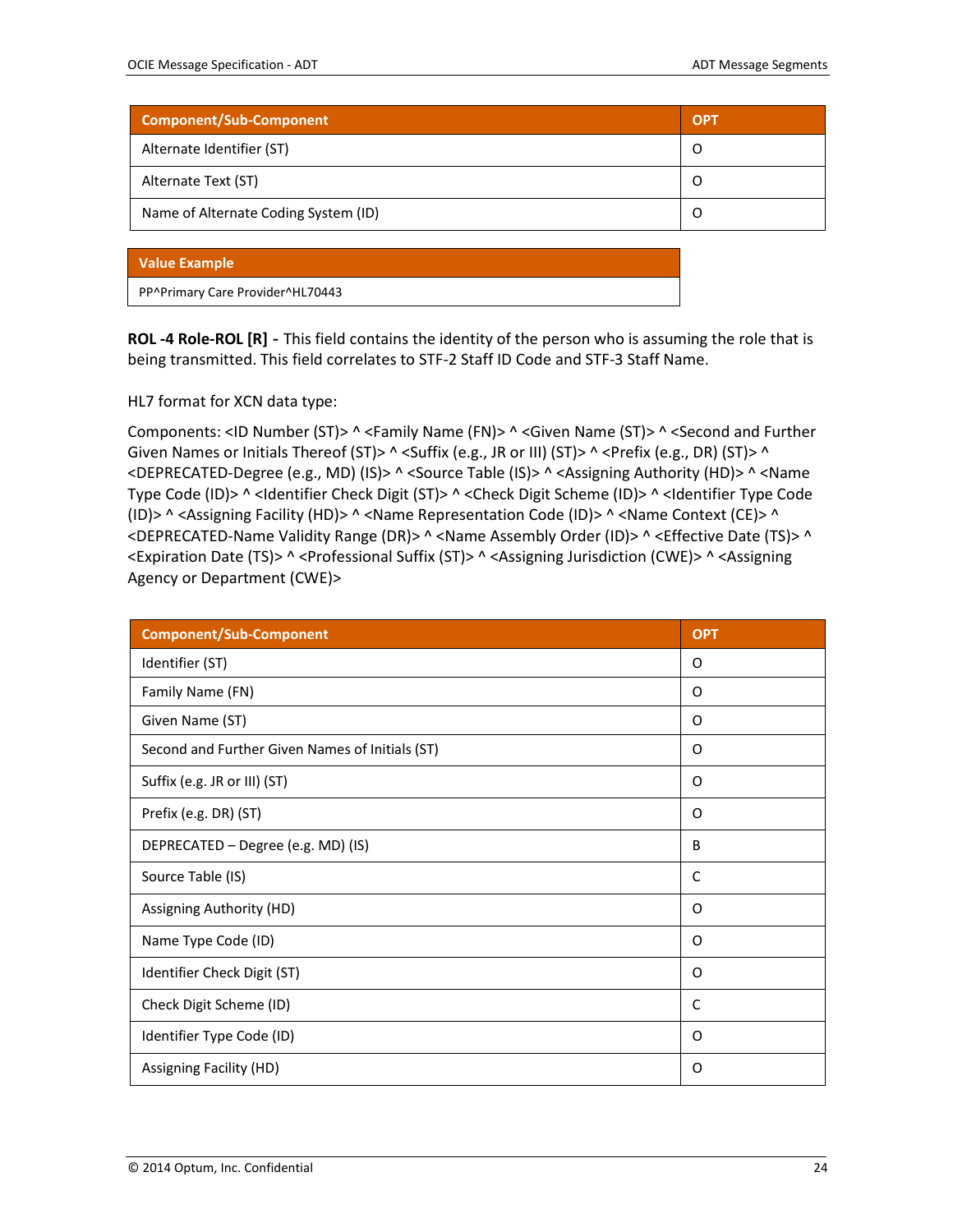| <b>Component/Sub-Component</b>        | <b>OPT</b> |
|---------------------------------------|------------|
| Name Representation Code (ID)         | O          |
| Name Contact (CE)                     | O          |
| DEPRECATED - Name Validity Range (DR) | B          |
| Name Assembly Order (ID)              | O          |
| Effective Date (TS)                   | O          |
| Expiration Date (TS)                  | O          |
| Professional Suffix (ST)              | O          |
| Assigning Jurisdiction (CWE)          | O          |
| Assigning Agency or Department (CWE)  | O          |

|1234567^Everyman^Adam^A^III^DR^PHD^ADT01^^L^4^M11^MR|

#### **Additional ROL fields are optional values.**

NK1 Segment is optional and no fields are required.

### <span id="page-24-0"></span>**PV1 – Patient Visit Segment**

The PV1 segment is used by Registration/Patient Administration applications to communicate information on an account or visit-specific basis. The PV1 segment is required.

| <b>SEQ</b> | <b>ELEMENT NAME</b>              | <b>LEN</b> | DT         | <b>OPT</b> | RP/H | TBL# |
|------------|----------------------------------|------------|------------|------------|------|------|
| 1          | Set ID - PV1                     |            | <b>SI</b>  | O          |      |      |
| 2          | <b>Patient Class</b>             |            | IS         | R          |      | 4    |
| 3          | <b>Assigned Patient Location</b> |            | <b>PL</b>  | 0          |      |      |
| 4          | <b>Admission Type</b>            |            | <b>CWE</b> | O          |      | 7    |
| 5          | <b>Preadmit Number</b>           |            | <b>CX</b>  | O          |      |      |
| 6          | <b>Prior Patient Location</b>    |            | <b>PL</b>  | 0          |      |      |
| 7          | <b>Attending Doctor</b>          |            | <b>XCN</b> | 0          | Υ    | 10   |
| 8          | <b>Referring Doctor</b>          |            | <b>XCN</b> | O          | Υ    | 10   |
| 9          | <b>Consulting Doctor</b>         |            | <b>XCN</b> | B          | Υ    |      |
| 10         | <b>Hospital Service</b>          |            | <b>CWE</b> | 0          |      | 69   |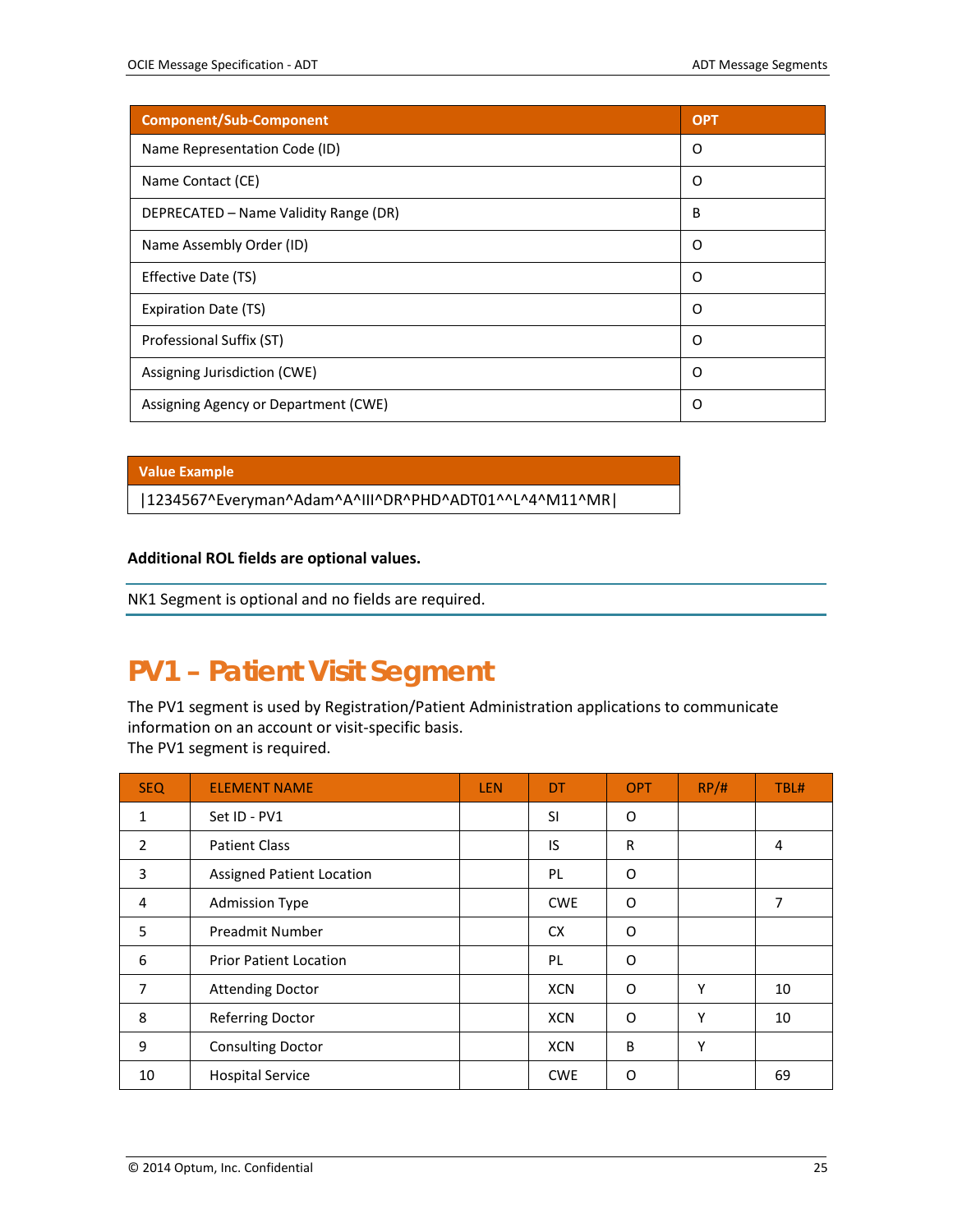| <b>SEQ</b> | <b>ELEMENT NAME</b>             | LEN | <b>DT</b>  | <b>OPT</b>  | RP/H | TBL# |
|------------|---------------------------------|-----|------------|-------------|------|------|
| 11         | <b>Temporary Location</b>       |     | <b>PL</b>  | O           |      |      |
| 12         | Preadmit Test Indicator         |     | <b>CWE</b> | $\circ$     |      | 87   |
| 13         | Re-admission Indicator          |     | <b>CWE</b> | O           |      | 92   |
| 14         | Admit Source                    |     | <b>CWE</b> | O           |      | 23   |
| 15         | <b>Ambulatory Status</b>        |     | <b>CWE</b> | $\circ$     | Υ    | 9    |
| 16         | <b>VIP Indicator</b>            |     | <b>CWE</b> | O           |      | 99   |
| 17         | <b>Admitting Doctor</b>         |     | <b>XCN</b> | O           | Υ    | 10   |
| 18         | Patient Type                    |     | <b>CWE</b> | $\circ$     |      | 18   |
| 19         | Visit Number                    |     | CX         | O           |      |      |
| 20         | <b>Financial Class</b>          |     | FC         | $\circ$     | Υ    | 64   |
| 21         | Charge Price Indicator          |     | <b>CWE</b> | O           |      | 32   |
| 22         | Courtesy Code                   |     | <b>CWE</b> | $\circ$     |      | 45   |
| 23         | <b>Credit Rating</b>            |     | <b>CWE</b> | O           |      | 46   |
| 24         | <b>Contract Code</b>            |     | <b>CWE</b> | O           | Υ    | 44   |
| 25         | <b>Contract Effective Date</b>  |     | DT         | O           | Υ    |      |
| 26         | <b>Contract Amount</b>          |     | NM         | O           | Υ    |      |
| 27         | <b>Contract Period</b>          |     | <b>NM</b>  | O           | Υ    |      |
| 28         | <b>Interest Code</b>            |     | <b>CWE</b> | O           |      | 73   |
| 29         | Transfer to Bad Debt Code       |     | <b>CWE</b> | O           |      | 110  |
| 30         | Transfer to Bad Debt Date       |     | DT         | $\mathsf O$ |      |      |
| 31         | <b>Bad Debt Agency Code</b>     |     | <b>CWE</b> | O           |      | 21   |
| 32         | <b>Bad Debt Transfer Amount</b> |     | <b>NM</b>  | $\circ$     |      |      |
| 33         | <b>Bad Debt Recovery Amount</b> |     | <b>NM</b>  | $\circ$     |      |      |
| 34         | Delete Account Indicator        |     | <b>CWE</b> | $\mathsf O$ |      | 111  |
| 35         | Delete Account Date             |     | DT         | $\mathsf O$ |      |      |
| 36         | Discharge Disposition           |     | <b>CWE</b> | $\mathsf O$ |      | 112  |
| 37         | Discharged to Location          |     | <b>DLD</b> | O           |      | 113  |
| 38         | Diet Type                       |     | <b>CWE</b> | O           |      | 114  |
| 39         | Servicing Facility              |     | <b>CWE</b> | O           |      | 115  |
| 40         | <b>Bed Status</b>               |     |            | B           |      |      |
| 41         | <b>Account Status</b>           |     | <b>CWE</b> | O           |      | 117  |
| 42         | Pending Location                |     | PL         | $\mathsf O$ |      |      |
| 43         | <b>Prior Temporary Location</b> |     | PL         | $\mathsf O$ |      |      |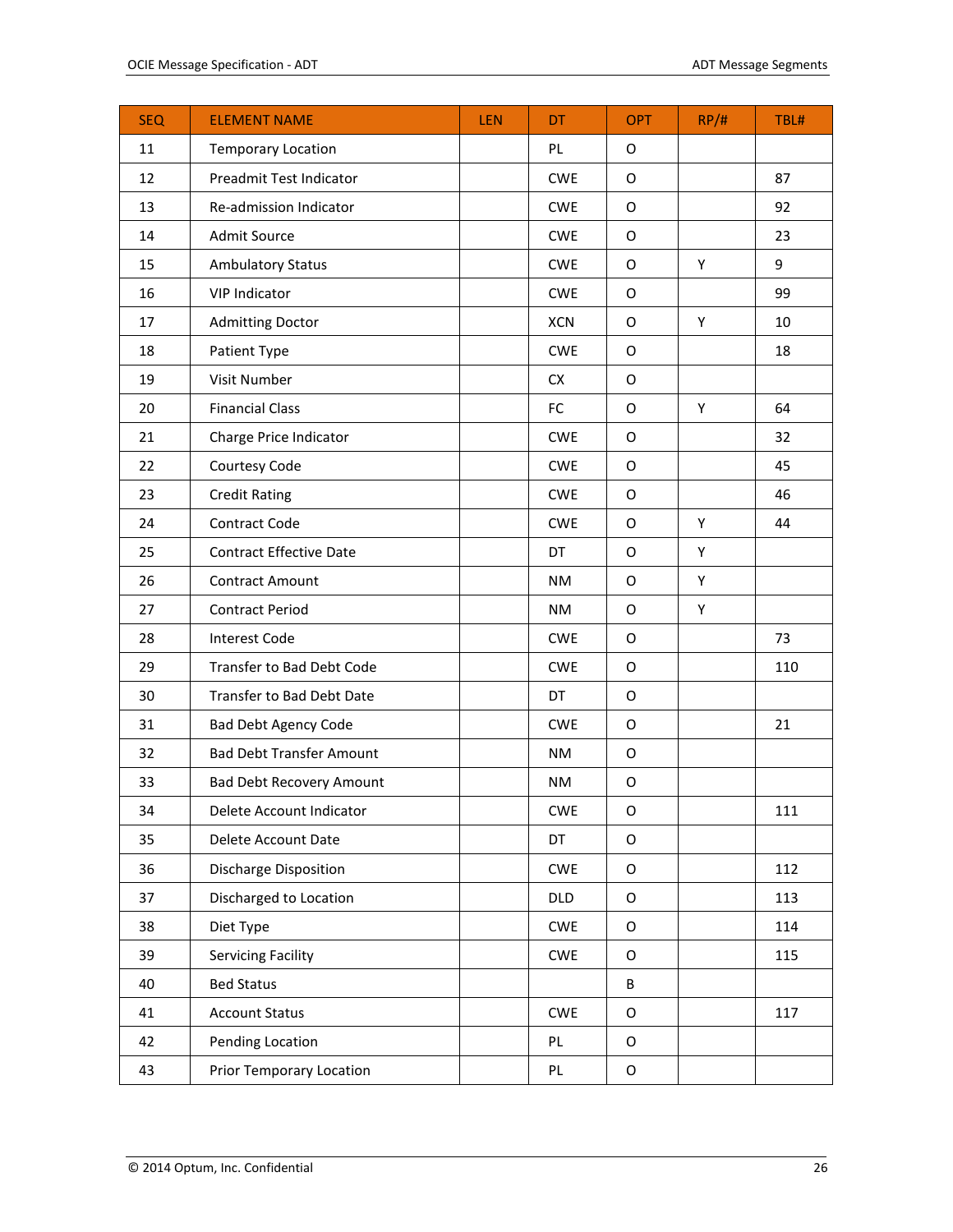| <b>SEQ</b> | <b>ELEMENT NAME</b>              | <b>LEN</b> | DT         | <b>OPT</b> | RP/H | TBL# |
|------------|----------------------------------|------------|------------|------------|------|------|
| 44         | Admit Date/Time                  |            | <b>DTM</b> | 0          |      |      |
| 45         | Discharge Date/Time              |            | <b>DTM</b> | O          |      |      |
| 46         | <b>Current Patient Balance</b>   |            | <b>NM</b>  | O          |      |      |
| 47         | <b>Total Charges</b>             |            | <b>NM</b>  | O          |      |      |
| 48         | <b>Total Adjustments</b>         |            | <b>NM</b>  | O          |      |      |
| 49         | <b>Total Payments</b>            |            | <b>NM</b>  | O          |      |      |
| 50         | Alternate Visit ID               |            | <b>CX</b>  | O          |      | 203  |
| 51         | Visit Indicator                  |            | <b>CWE</b> | O          |      | 326  |
| 52         | <b>Other Healthcare Provider</b> |            |            | B          |      |      |
| 53         | Service Episode Description      |            | <b>ST</b>  | n/a        |      |      |
| 54         | Service Episode Identifier       |            | <b>CX</b>  | n/a        |      |      |

**PV1-2 – Patient Class [R] -** Definition: This field is used by systems to categorize patients by site. It does not have a consistent industry-wide definition. It is subject to site-specific variations. Refer to HL7 *User-defined Table 0004 – Patient Class* for suggested values.

| Component/Sub-Component | <b>OPT</b> |
|-------------------------|------------|
| Identifier (ST)         |            |

| <b>Value Example</b> |  |  |
|----------------------|--|--|
| O                    |  |  |
|                      |  |  |

#### **Additional PV1 fields are optional values.**

PV2 Segment is optional and no fields are required.

DB1 Segment(s) are optional and no fields are required.

OBX Segment(s) are optional and no fields are required.

### <span id="page-26-0"></span>**AL1 – Allergy Information Segment**

The AL1 segment contains patient allergy information of various types. Most of this information is derived from user-defined tables. Each AL1 segment describes a single patient allergy.

The AL1 segment is optional, but if sent, the following fields are used: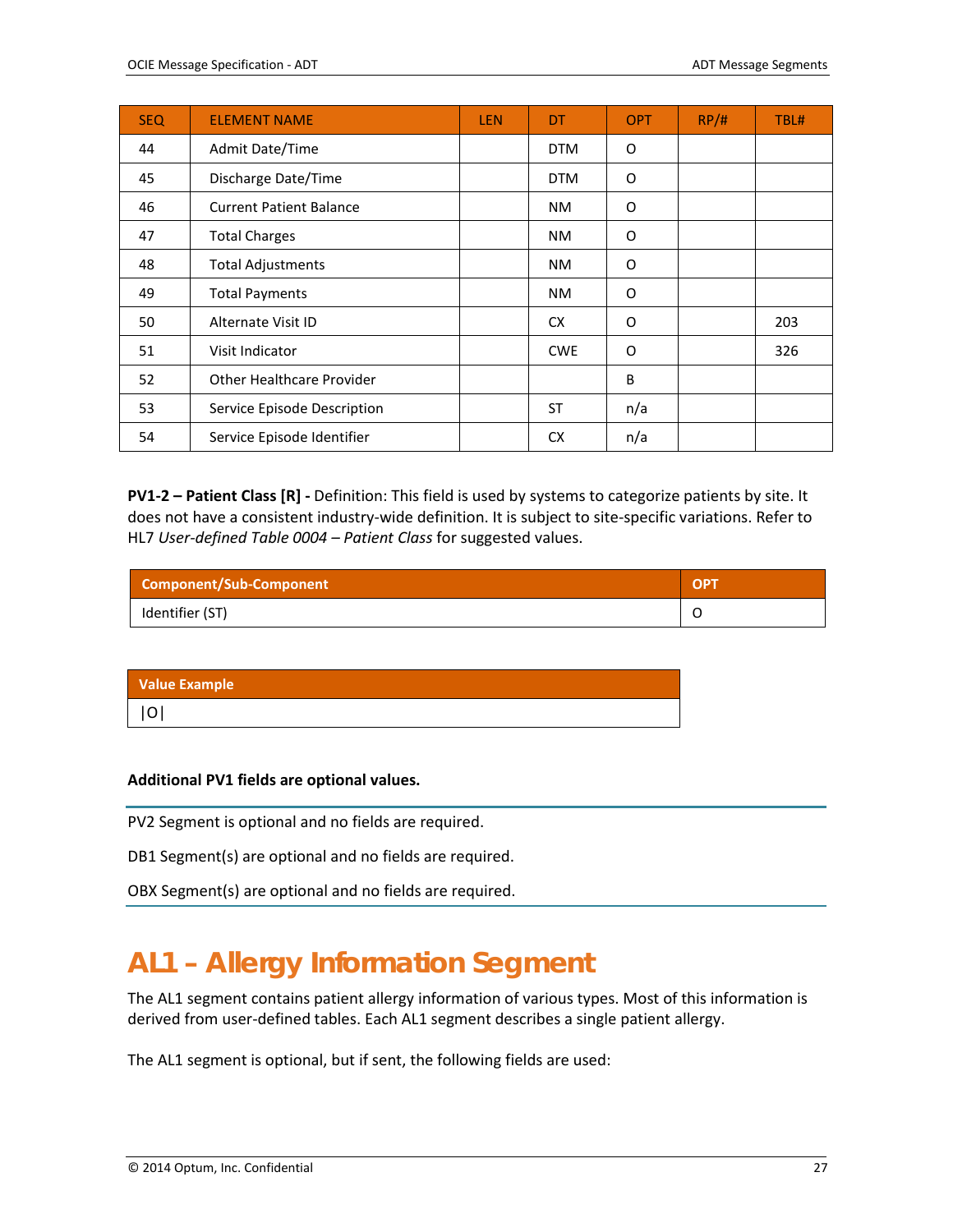| <b>SEQ</b> | <b>ELEMENT NAME</b>                | <b>LEN</b> | DT        | <b>OPT</b> | RP/H | TBL# |
|------------|------------------------------------|------------|-----------|------------|------|------|
|            | Set ID - AL1                       |            | SI        | R          |      |      |
| າ          | Allergen Type Code                 |            | CE.       | O          |      | 127  |
| 3          | Allergen Code/Mnemonic/Description |            | <b>CE</b> | R          |      |      |
| 4          | Allergy Severity Code              |            | CE.       | O          |      | 128  |
|            | <b>Allergy Reaction Code</b>       |            | ST        | Ω          |      |      |
| 6          | <b>Identification Date</b>         |            |           | B          |      |      |

**AL1-1 – Set ID [R]** - Definition: This field contains the number that identifies this transaction. For the first occurrence of the segment, the sequence number shall be one, for the second occurrence, the sequence number shall be two, etc.

**AL1-3 – Allergen Code/Mneumonic/Description [R]** - Allergen Code/Mneumonic Description - Definition: This field uniquely identifies a particular allergen. This element may conform to some external, standard coding system (that must be identified), or it may conform to local, largely textual or mnemonic descriptions.

HL7 example for CE data format type:

Components: <Identifier (ST)> ^ <Text (ST)> ^ <Name of Coding System (ID)> ^ <Alternate Identifier (ST)> ^ <Alternate Text (ST)> ^ <Name of Alternate Coding System (ID)>

| <b>Component/Sub-Component</b>       | <b>OPT</b> |
|--------------------------------------|------------|
| Identifier (ST)                      | O          |
| Text (ST)                            | O          |
| Name of Coding System (ID)           | O          |
| Alternate Identifier (ST)            | O          |
| Alternate Text (ST)                  | O          |
| Name of Alternate Coding System (ID) | O          |

#### **Value Example**

|DG123^DRUG ALLERGY^L^416098002^Drug allergy (disorder)^SNOMED CT|

<span id="page-27-0"></span>**Additional AL1 fields are optional values.**

### **DG1 – Diagnosis Information Segment**

The DG1 segment contains patient diagnosis information of various types, for example, admitting, primary, etc. The DG1 segment is used to send multiple diagnoses (for example, for medical records encoding). It is also used when the *FT1-19 - Diagnosis Code - FT1* does not provide sufficient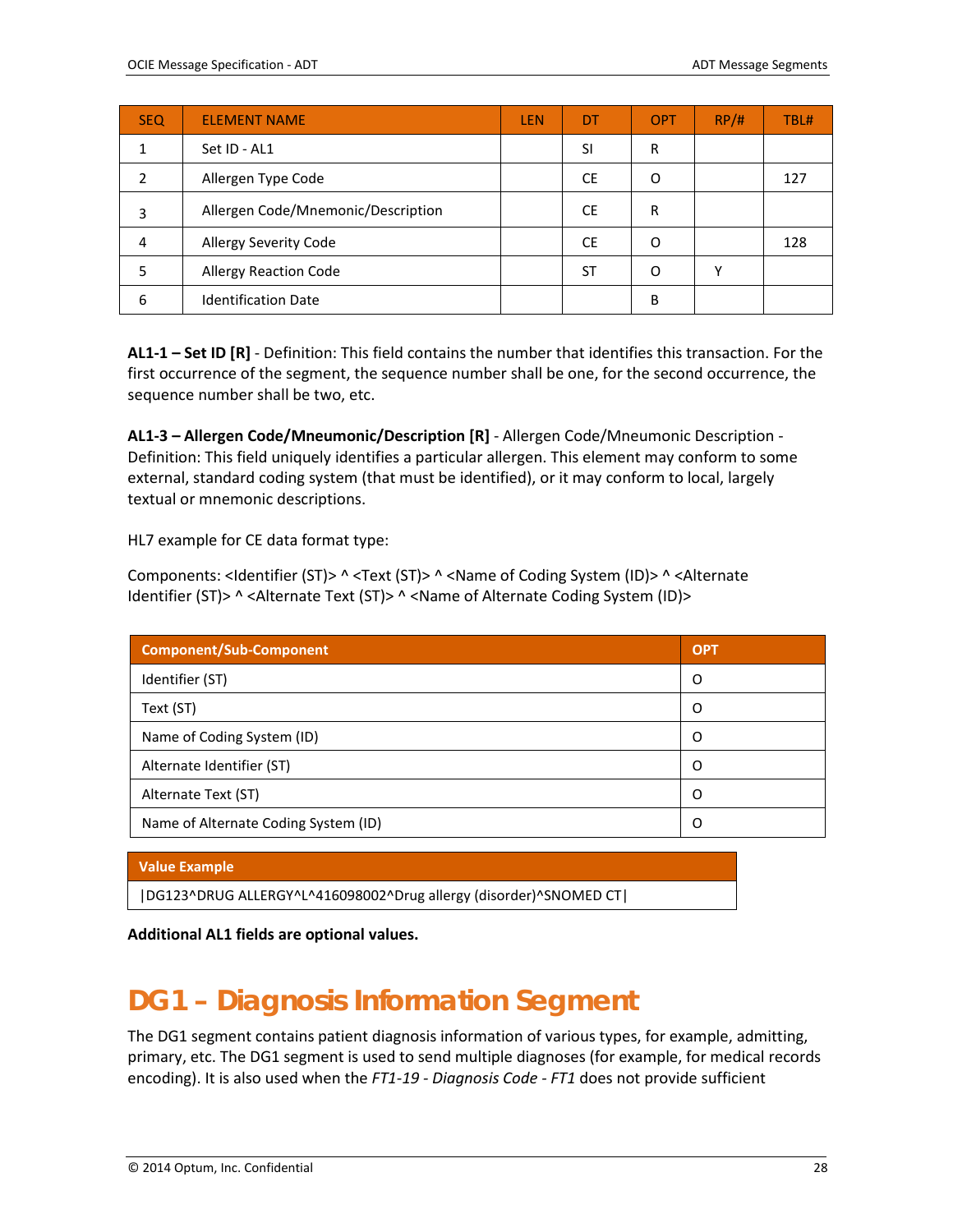information for a billing system. This diagnosis coding should be distinguished from the clinical problem segment used by caregivers to manage the patient (see *Chapter 12, Patient Care in the HL7 2.5.1 standard*). Coding methodologies are also defined.

| <b>SEQ</b>     | <b>ELEMENT NAME</b>              | LEN | <b>DT</b>  | <b>OPT</b>   | RP/H | TBL# |
|----------------|----------------------------------|-----|------------|--------------|------|------|
| $\mathbf{1}$   | Set ID - DG1                     |     | <b>SI</b>  | $\mathsf{R}$ |      |      |
| $\overline{2}$ | Diagnosis Coding Method          |     | ID         | (B) R        |      |      |
| 3              | Diagnosis Code - DG1             |     | <b>CE</b>  | O            |      | 51   |
| 4              | <b>Diagnosis Description</b>     |     | <b>ST</b>  | B            |      |      |
| 5              | Diagnosis Date/Time              |     | <b>TS</b>  | O            |      |      |
| 6              | Diagnosis Type                   |     | IS         | $\mathsf R$  |      | 52   |
| $\overline{7}$ | <b>Major Diagnostic Category</b> |     | <b>CE</b>  | B            |      |      |
| 8              | Diagnostic Related Group         |     | <b>CE</b>  | B            |      |      |
| 9              | <b>DRG Approval Indicator</b>    |     | ID         | B            |      |      |
| 10             | <b>DRG Grouper Review Code</b>   |     | IS         | B            |      |      |
| 11             | <b>Outlier Type</b>              |     | <b>CE</b>  | B            |      |      |
| 12             | <b>Outlier Days</b>              |     | <b>NM</b>  | B            |      |      |
| 13             | <b>Outlier Cost</b>              |     | <b>CP</b>  | B            |      |      |
| 14             | <b>Grouper Version And Type</b>  |     | <b>ST</b>  | B            |      |      |
| 15             | Diagnosis Priority               |     | ID         | O            |      | 359  |
| 16             | Diagnosing Clinician             |     | <b>XCN</b> | O            | Y    |      |
| 17             | Diagnosis Classification         |     | IS         | O            |      | 228  |
| 18             | Confidential Indicator           |     | ID         | O            |      | 136  |
| 19             | <b>Attestation Date/Time</b>     |     | <b>TS</b>  | O            |      |      |
| 20             | Diagnosis Identifier             |     | EI         | $\mathsf C$  |      |      |
| 21             | Diagnosis Action Code            |     | ID         | $\mathsf{C}$ |      | 206  |

The DG1 segment is optional, but if sent, the following fields are used:

**DG1-1 – Set ID [R]** - Definition: This field contains the number that identifies this transaction. For the first occurrence of the segment, the sequence number shall be one, for the second occurrence, the sequence number shall be two, etc.

**DG1-2 – Diagnosis Coding Method [(B)R]** - Definition: *As of Version 2.3, this field has been retained for backward compatibility only.* Use the components of *DG1-3 - Diagnosis Code –DG1* instead of this field. When used for backward compatibility, ICD9 is the recommended coding methodology. Refer to *User-defined Table 0053 - Diagnosis Coding Method in the HL7 2.5.1 standard* for suggested values.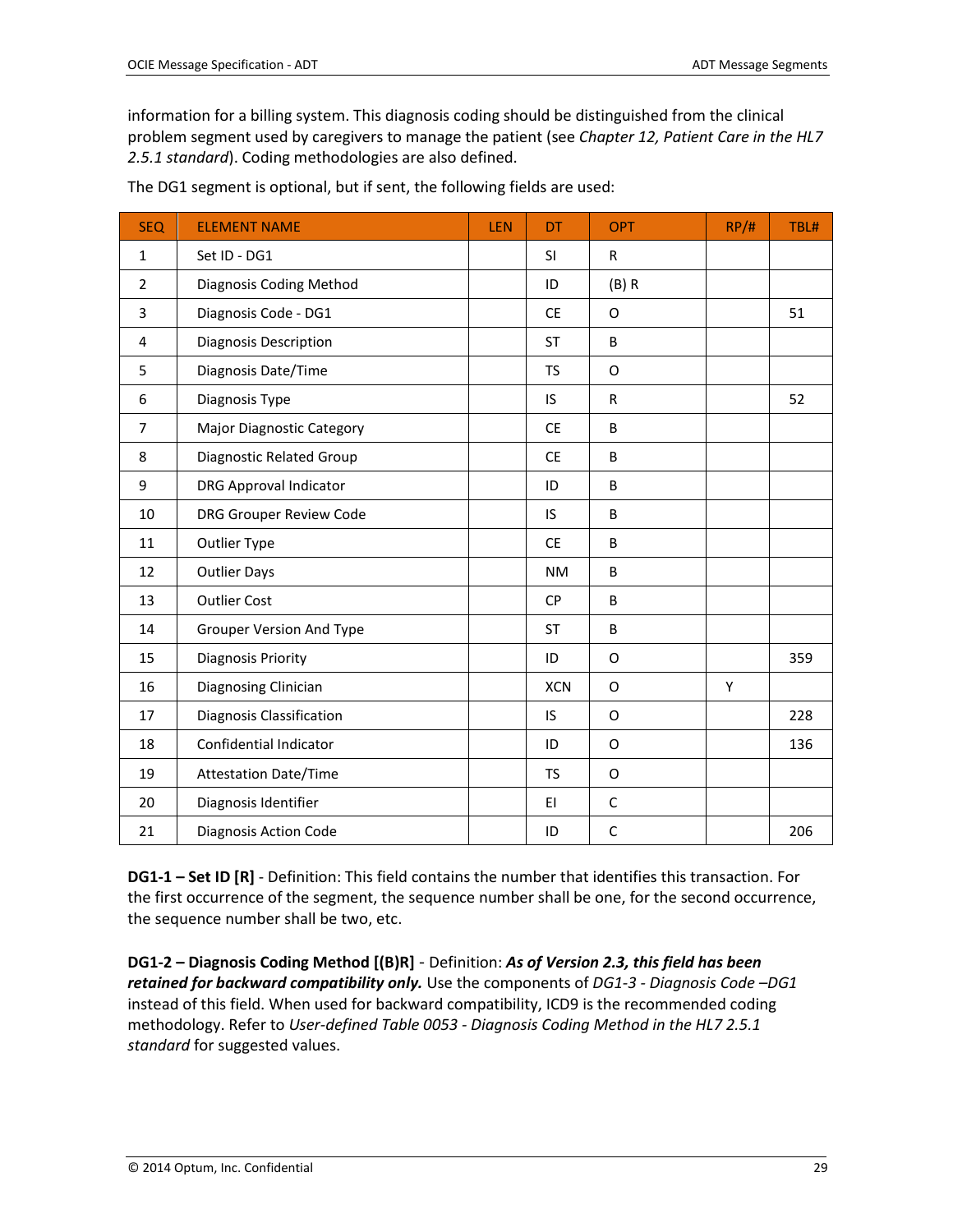**DG1-3 – Diagnosis Code – DG1[O]** - Definition: Use this field instead of *DG1-2 - Diagnosis Coding Method* and *DG1-4 - Diagnosis Description*, which have been retained, as of Version 2.3, for backward compatibility only. *DG1-3 - Diagnosis Code - DG1* contains the diagnosis code assigned to this diagnosis. Refer to *User-defined Table 0051 - Diagnosis Code in the HL7 2.5.1 standard* for suggested values. This field is a CE data type for compatibility with clinical and ancillary systems.

#### HL7 Example for CE data type:

Components: <Identifier (ST)> ^ <Text (ST)> ^ <Name of Coding System (ID)> ^ <Alternate Identifier (ST)> ^ <Alternate Text (ST)> ^ <Name of Alternate Coding System (ID)>

| Component/Sub-Component              | <b>OPT</b> |
|--------------------------------------|------------|
| Identifier (ST)                      | O          |
| Text (ST)                            | O          |
| Name of Coding System (ID)           | O          |
| Alternate Identifier (ST)            | O          |
| Alternate Text (ST)                  | O          |
| Name of Alternate Coding System (ID) | O          |

#### **Value Example**

|787.02 ^NAUSEA ALONE^ICD9|

**DG1-6 – Diagnosis Type[R]** - Definition: This field contains a code that identifies the type of diagnosis being sent. Refer to *User-defined Table 0052 in the HL7 2.5.1 standard - Diagnosis Type*  for suggested values. This field should no longer be used to indicate DRG because the DRG fields have moved to the new DRG segment.

**Additional DG1 fields are optional values and as of version 2.3, some of these have been retained for backward compatibility only.**

The DRG Segment is optional and no fields are required.

### <span id="page-29-0"></span>**PR1 – Procedures Segment**

The PR1 segment contains information relative to various types of procedures that can be performed on a patient. The PR1 segment can be used to send procedure information, for example: Surgical, Nuclear Medicine, X-ray with contrast. The PR1 segment is used to send multiple procedures, for example, for medical records encoding or for billing systems.

The PR1 segment is optional, but if sent the following fields are used:

| <b>SEQ</b> | <b>ELEMENT NAME</b> | <b>LEN</b> | <b>DT</b>                      | <b>OPT</b> | <b>RP</b><br>/# | <b>TBL#</b> |
|------------|---------------------|------------|--------------------------------|------------|-----------------|-------------|
|            | Set ID - PR1        |            | $\overline{\phantom{0}}$<br>اد |            |                 |             |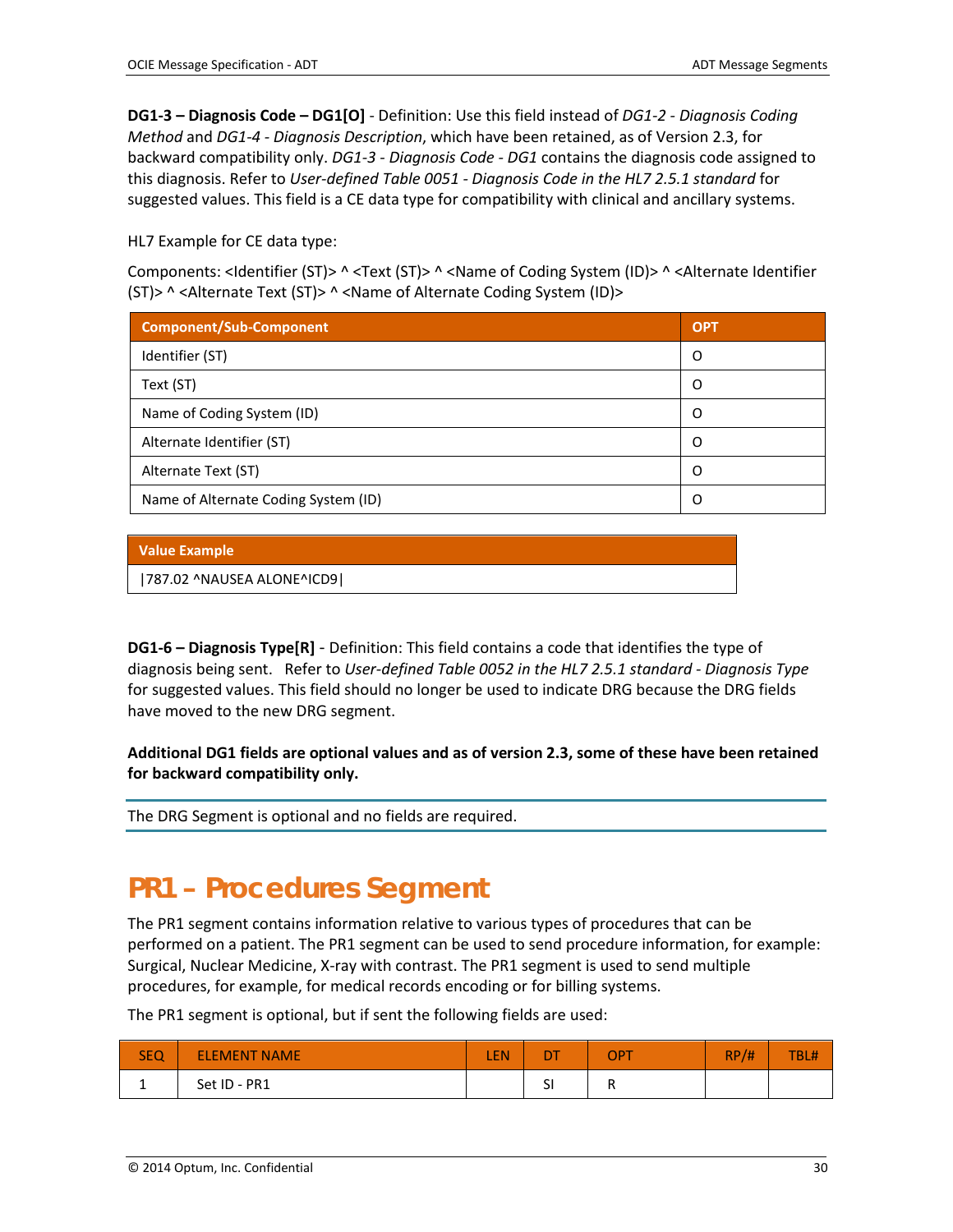| <b>SEQ</b>     | <b>ELEMENT NAME</b>              | <b>LEN</b> | DT         | <b>OPT</b>   | RP/H | TBL# |
|----------------|----------------------------------|------------|------------|--------------|------|------|
| $\overline{2}$ | Procedure Coding Method          |            | IS.        | (B)R         |      |      |
| 3              | Procedure Code                   |            | <b>CE</b>  | $\mathsf{R}$ | Y    | 88   |
| 4              | Procedure Description            |            | <b>ST</b>  | B            |      |      |
| 5              | Procedure Date/Time              |            | <b>TS</b>  | $\mathsf{R}$ |      |      |
| 6              | Procedure Functional Type        |            | IS.        | O            |      | 230  |
| 7              | <b>Procedure Minutes</b>         |            | <b>NM</b>  | O            |      |      |
| 8              | Anesthesiologist                 |            | <b>XCN</b> | B            |      |      |
| 9              | Anesthesia Code                  |            | IS.        | O            |      | 19   |
| 10             | Anesthesia Minutes               |            | <b>NM</b>  | O            |      |      |
| 11             | Surgeon                          |            | <b>XCN</b> | B            |      |      |
| 12             | <b>Procedure Practitioner</b>    |            | <b>XCN</b> | B            |      |      |
| 13             | <b>Consent Code</b>              |            | <b>CE</b>  | O            |      | 59   |
| 14             | Procedure Priority               |            | ID         | O            |      | 418  |
| 15             | <b>Associated Diagnosis Code</b> |            | <b>CE</b>  | O            |      | 51   |
| 16             | Procedure Code Modifier          |            | <b>CE</b>  | O            | Y    | 340  |
| 17             | Procedure DRG Type               |            | IS         | O            |      | 416  |
| 18             | Tissue Type Code                 |            | <b>CE</b>  | O            | Y    | 417  |
| 19             | Procedure Identifier             |            | EI         | C            |      |      |
| 20             | Procedure Action Code            |            | ID         | C            |      | 206  |

**PR1-1 – Set ID [R]** - Definition: This field contains the number that identifies this transaction. For the first occurrence of the segment, the sequence number shall be one, for the second occurrence, the sequence number shall be two, etc.

**PR1-2 – Procedure Coding Method [(B)R]** - Definition: *As of Version 2.3, this field has been retained for backward compatibility only*. Use the components of *PR1-3 - Procedure Code* instead of this field. When used for backward compatibility, *PR1-2 - Procedure Coding Method* contains the methodology used to assign a code to the procedure (CPT4, for example). If more than one coding method is needed for a single procedure, this field and the associated values in *PR1-3 - Procedure Code* and *PR1-4 - Procedure Description* may repeat. In this instance, the three fields (*PR1-2* through *PR1-4*) are directly associated with one another. Refer to *User-defined Table 0089 - Procedure Coding Method in the HL7 2.5.1 standard* for suggested values.

**PR1-3- Procedure Code [R] -** Definition: Use this field instead of *PR1-2 - Procedure Coding Method*  and *PR1-4 - Procedure Description*. Those two fields have been retained for backward compatibility only. This field contains a unique identifier assigned to the procedure. Refer to *User-defined Table 0088 - Procedure Code in the HL7 2.5.1 standard* for suggested values. This field is a CE data type for compatibility with clinical and ancillary systems.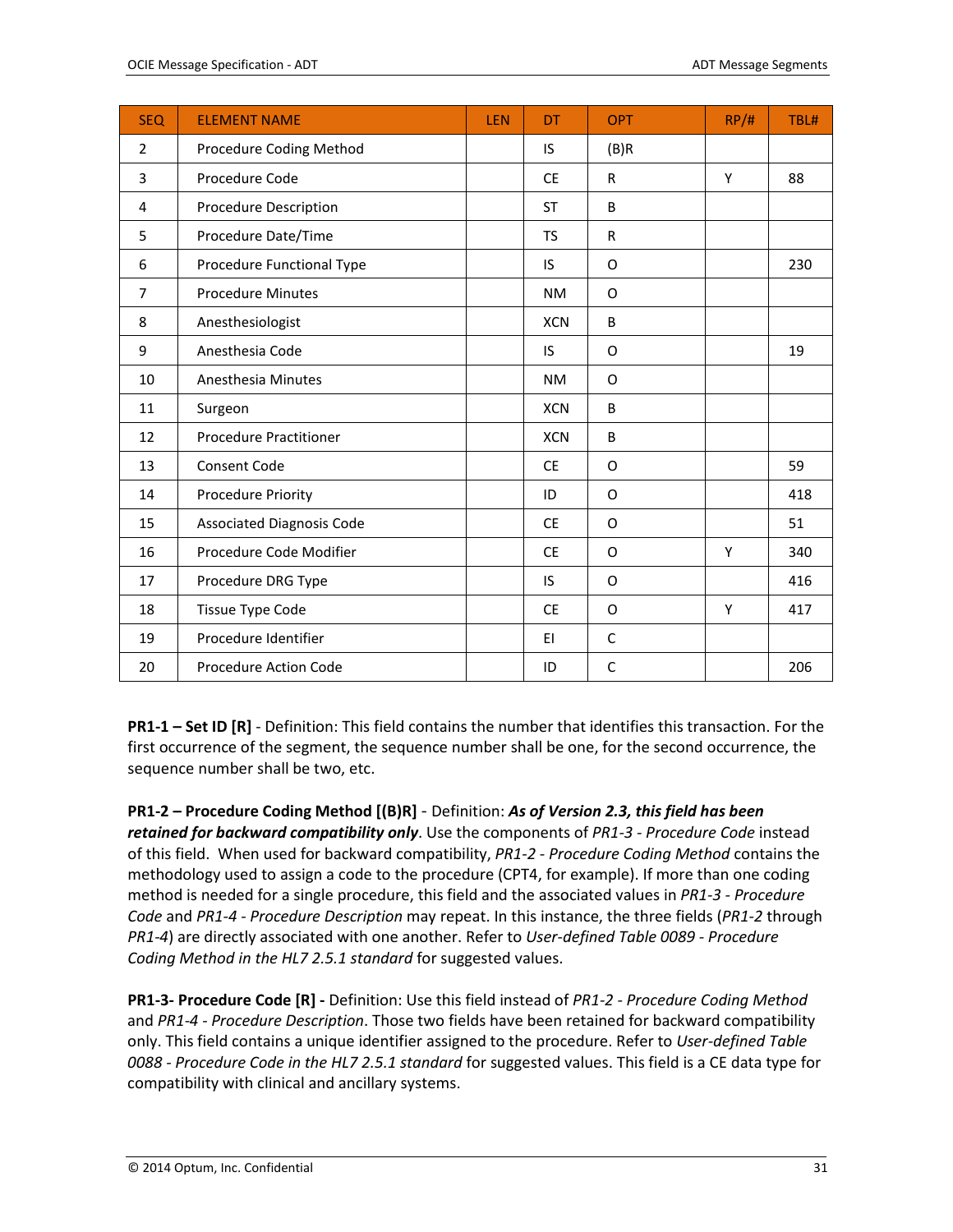HL7 example for CE data type:

Components: <Identifier (ST)> ^ <Text (ST)> ^ <Name of Coding System (ID)> ^ <Alternate Identifier (ST)> ^ <Alternate Text (ST)> ^ <Name of Alternate Coding System (ID)>

| <b>Component/Sub-Component</b>       | <b>OPT</b> |
|--------------------------------------|------------|
| Identifier (ST)                      | O          |
| Text (ST)                            | O          |
| Name of Coding System (ID)           | O          |
| Alternate Identifier (ST)            | O          |
| Alternate Text (ST)                  | Ω          |
| Name of Alternate Coding System (ID) |            |

|  | <b>Value Example</b> |  |
|--|----------------------|--|
|  |                      |  |
|  |                      |  |

|87.0 ^DIAGNOSTIC RADIOLOGY^ICD9|

**PR1-4-Procedure Description [B]** - Definition: *As of Version 2.3, this field has been retained for backward compatibility only*. Use the components of *PR1-3 - Procedure Code* instead of this field. The field contains a text description that describes the procedure.

**PR1-5 – Procedure Date and Time [R]** – Definition: This field contains the date/time that the procedure was performed.

**Additional PR1 fields are optional values, and as of version 2.3 some of these have been retained for backward compatibility only.**

GT1 Segment(s) are optional and no fields are required.

### <span id="page-31-0"></span>**IN1 – Insurance Segment**

The IN1 segment contains insurance policy coverage information necessary to produce properly pro-rated and patient and insurance bills.

| <b>SEQ</b> | <b>ELEMENT NAME</b>    | <b>LEN</b> | DT         | OPT | RP/H | TBL# |
|------------|------------------------|------------|------------|-----|------|------|
|            | Set ID - IN1           |            | SI         | R   |      |      |
|            | Health Plan ID         |            | <b>CE</b>  | R   |      |      |
|            | Insurance Company ID   |            | СX         | R   |      |      |
| 4          | Insurance Company Name |            | <b>XON</b> | C   |      |      |

The IN1 segment is optional, but if sent the following fields are used: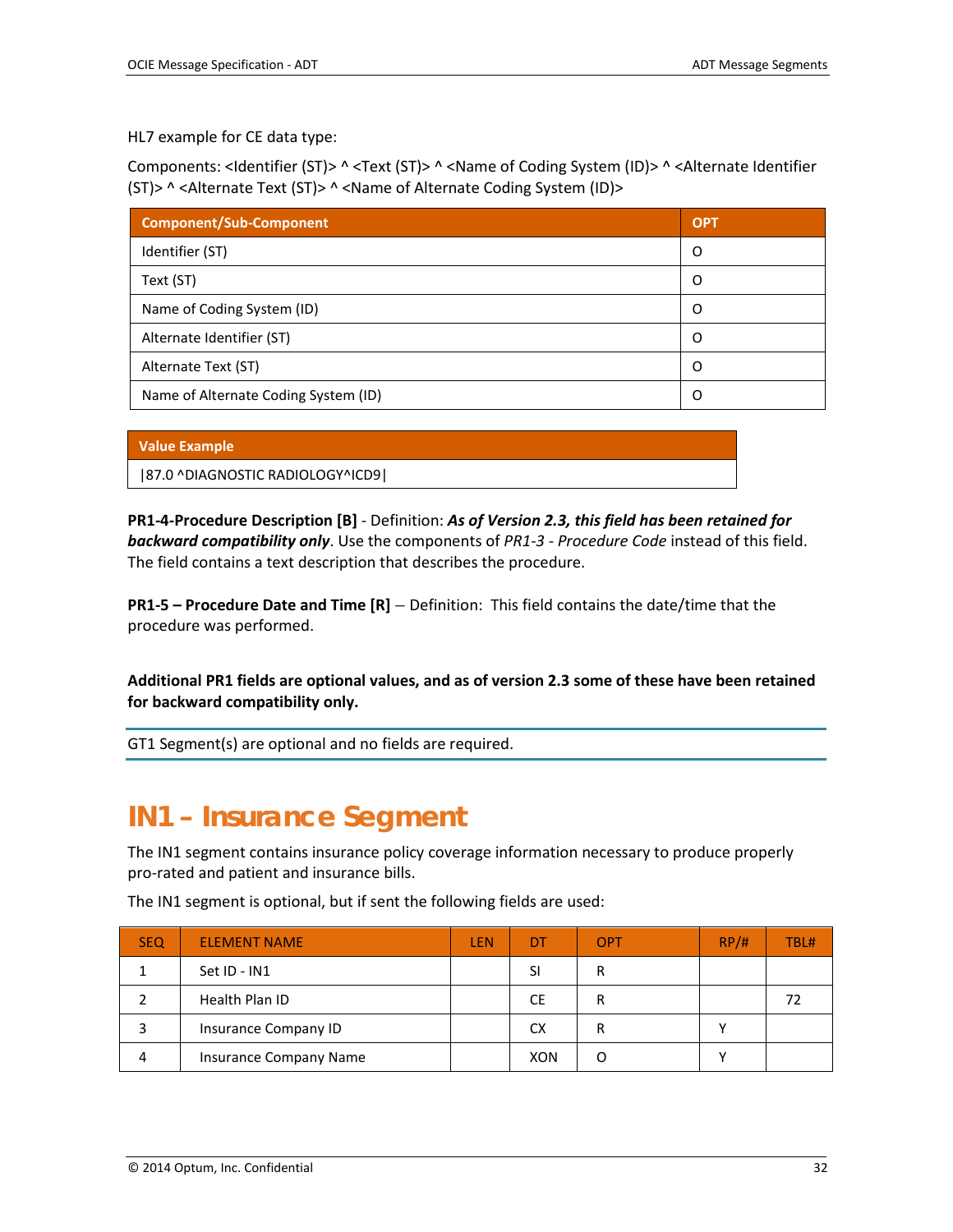| <b>SEQ</b>     | <b>ELEMENT NAME</b>               | LEN | <b>DT</b>  | <b>OPT</b>  | RP/H | TBL# |
|----------------|-----------------------------------|-----|------------|-------------|------|------|
| 5              | <b>Insurance Company Address</b>  |     | <b>XAD</b> | O           | Υ    |      |
| 6              | Insurance Co Contact Person       |     | <b>XPN</b> | $\mathsf O$ | Υ    |      |
| $\overline{7}$ | Insurance Co Phone Number         |     | <b>XTN</b> | O           | Υ    |      |
| 8              | <b>Group Number</b>               |     | <b>ST</b>  | $\mathsf O$ |      |      |
| 9              | <b>Group Name</b>                 |     | <b>XON</b> | O           | Υ    |      |
| 10             | Insured's Group Emp ID            |     | CX         | O           | Y    |      |
| 11             | Insured's Group Emp Name          |     | <b>XON</b> | O           | Y    |      |
| 12             | Plan Effective Date               |     | DT         | O           |      |      |
| 13             | Plan Expiration Date              |     | DT         | O           |      |      |
| 14             | Authorization Information         |     | AUI        | O           |      |      |
| 15             | Plan Type                         |     | IS         | O           |      | 86   |
| 16             | Name Of Insured                   |     | <b>XPN</b> | $\mathsf O$ | Υ    |      |
| 17             | Insured's Relationship To Patient |     | <b>CE</b>  | O           |      | 63   |
| 18             | Insured's Date Of Birth           |     | <b>TS</b>  | $\mathsf O$ |      |      |
| 19             | Insured's Address                 |     | XAD        | O           | Υ    |      |
| 20             | Assignment Of Benefits            |     | IS         | O           |      | 135  |
| 21             | <b>Coordination Of Benefits</b>   |     | IS         | O           |      | 173  |
| 22             | Coord Of Ben. Priority            |     | <b>ST</b>  | O           |      |      |
| 23             | Notice Of Admission Flag          |     | ID         | O           |      | 136  |
| 24             | Notice Of Admission Date          |     | DT         | O           |      |      |
| 25             | Report Of Eligibility Flag        |     | ID         | O           |      | 136  |
| 26             | Report Of Eligibility Date        |     | DT         | O           |      |      |
| 27             | Release Information Code          |     | IS         | O           |      | 93   |
| 28             | Pre-Admit Cert (PAC)              |     | ST         | $\mathsf O$ |      |      |
| 29             | Verification Date/Time            |     | TS         | $\mathsf O$ |      |      |
| 30             | Verification By                   |     | <b>XCN</b> | $\mathsf O$ | Υ    |      |
| 31             | Type Of Agreement Code            |     | IS         | O           |      | 98   |
| 32             | <b>Billing Status</b>             |     | IS         | $\mathsf O$ |      | 22   |
| 33             | Lifetime Reserve Days             |     | <b>NM</b>  | $\mathsf O$ |      |      |
| 34             | Delay Before L.R. Day             |     | <b>NM</b>  | $\mathsf O$ |      |      |
| 35             | Company Plan Code                 |     | IS         | $\mathsf O$ |      | 42   |
| 36             | Policy Number                     |     | <b>ST</b>  | O           |      |      |
| 37             | Policy Deductible                 |     | ${\sf CP}$ | O           |      |      |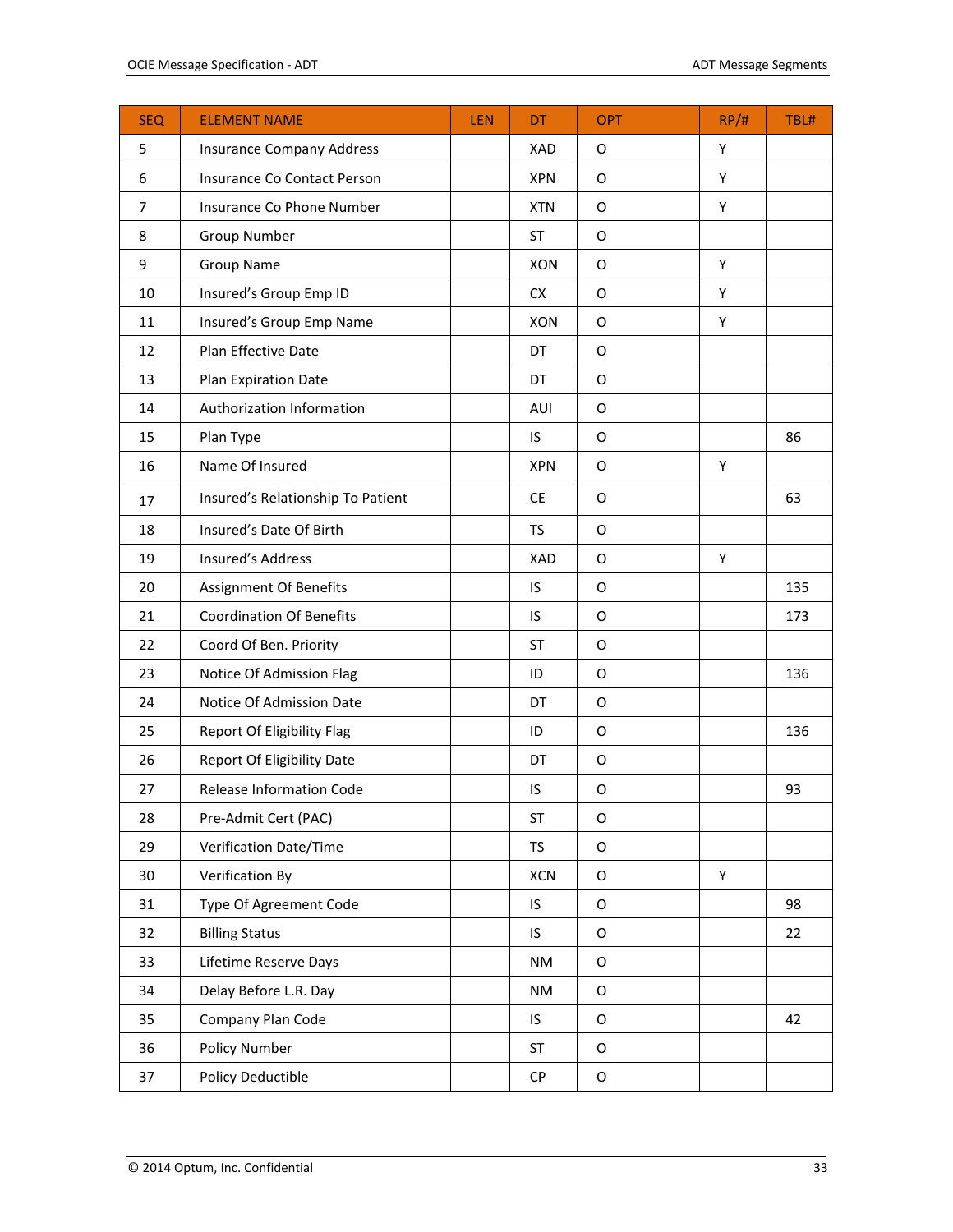| <b>SEQ</b> | <b>ELEMENT NAME</b>          | LEN | DT        | <b>OPT</b> | RP/H | TBL#         |
|------------|------------------------------|-----|-----------|------------|------|--------------|
| 38         | Policy Limit - Amount        |     | <b>CP</b> | B          |      |              |
| 39         | Policy Limit - Days          |     | <b>NM</b> | O          |      |              |
| 40         | Room Rate - Semi-Private     |     | <b>CP</b> | B          |      |              |
| 41         | Room Rate - Private          |     | <b>CP</b> | B          |      |              |
| 42         | Insured's Employment Status  |     | <b>CE</b> | O          |      | 66           |
| 43         | Insured's Administrative Sex |     | IS        | O          |      | $\mathbf{1}$ |
| 44         | Insured's Employer's Address |     | XAD       | O          | Y    |              |
| 45         | <b>Verification Status</b>   |     | ST        | O          |      |              |
| 46         | Prior Insurance Plan ID      |     | <b>IS</b> | O          |      | 72           |
| 47         | Coverage Type                |     | IS        | O          |      | 309          |
| 48         | Handicap                     |     | IS        | O          |      | 295          |
| 49         | Insured's ID Number          |     | <b>CX</b> | O          | Y    |              |
| 50         | Signature Code               |     | IS        | O          |      | 535          |
| 51         | Signature Code Date          |     | DT        | O          |      |              |
| 52         | Insured's Birth Place        |     | <b>ST</b> | O          |      |              |
| 53         | <b>VIP Indicator</b>         |     | IS        | O          |      | 99           |

**IN1-1 – Set ID [R]** - Definition: This field contains the number that identifies this transaction. For the first occurrence of the segment, the sequence number shall be one, for the second occurrence, the sequence number shall be two, etc.

**IN1-2 – Insurance Plan ID [R]** - Definition: This field contains a unique identifier for the insurance plan. Refer to User-defined Table 0072 - Insurance Plan ID for suggested values.

HL7 Example for CE data type:

Components: <Identifier (ST)> ^ <Text (ST)> ^ <Name of Coding System (ID)> ^ <Alternate Identifier (ST)> ^ <Alternate Text (ST)> ^ <Name of Alternate Coding System (ID)>

| <b>Component/Sub-Component</b>       | <b>OPT</b> |
|--------------------------------------|------------|
| Identifier (ST)                      | O          |
| Text (ST)                            | O          |
| Name of Coding System (ID)           | Ω          |
| Alternate Identifier (ST)            | O          |
| Alternate Text (ST)                  | O          |
| Name of Alternate Coding System (ID) | O          |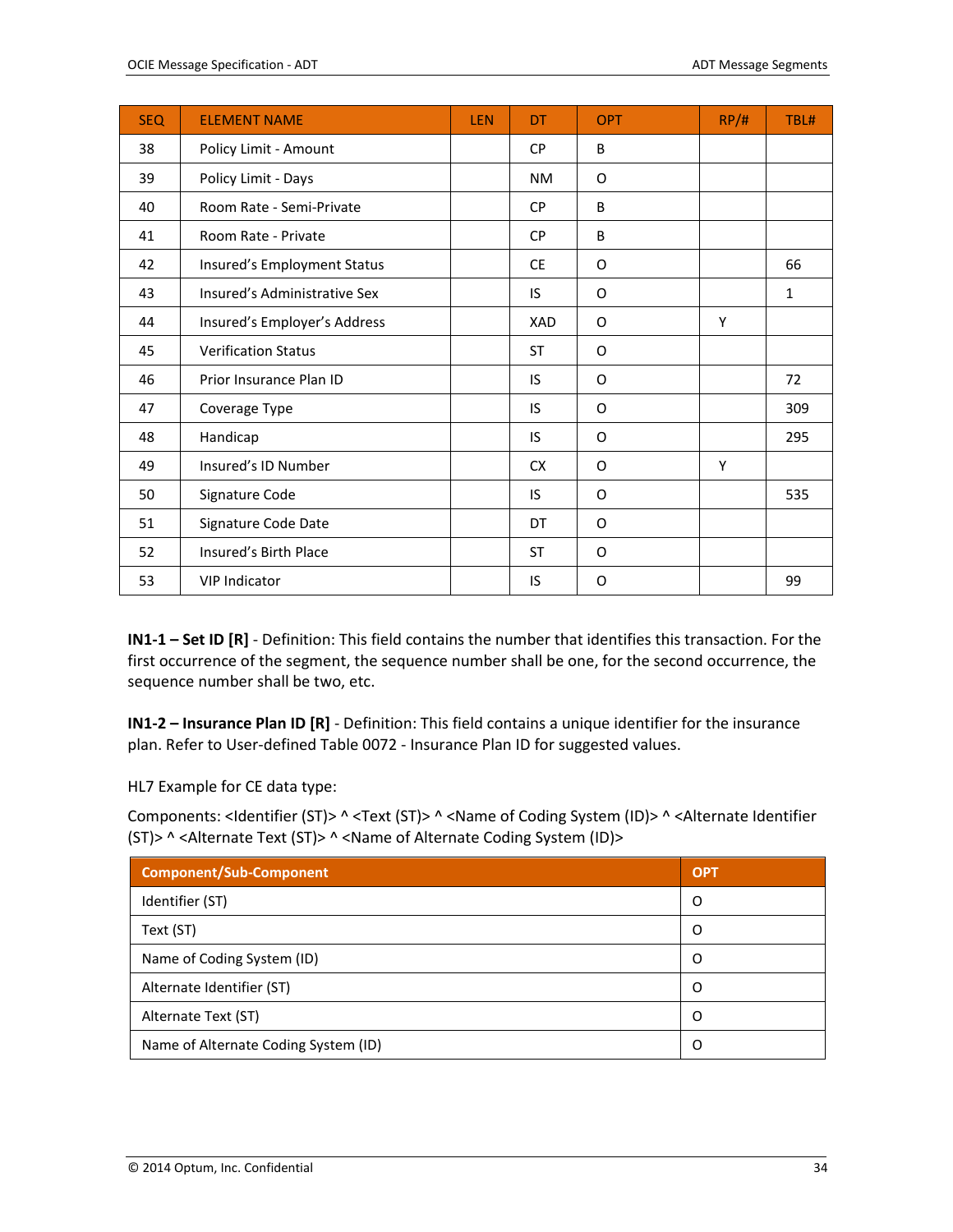#### |BCCO ^ANTHEM BLUE CROSS^222 |

**IN1-3 – Insurance Company ID [R]** - Definition: This field contains unique identifiers for the insurance company. The assigning authority and identifier type code are strongly recommended for all CX data types.

HL7 format for CX data type:

<ID Number (ST)> ^ <Check Digit (ST)> ^ <Check Digit Scheme (ID)> ^ <Assigning Authority (HD)> ^ <Identifier Type Code (ID)> ^ <Assigning Facility (HD)> ^ <Effective Date (DT)> ^ <Expiration Date (DT)> ^ <Assigning Jurisdiction (CWE)> ^ <Assigning Agency or Department (CWE)>

#### **Field: IN1-3 Insurance Company ID (CX)**

| <b>Component/Sub-Component</b>       | <b>OPT</b> |
|--------------------------------------|------------|
| ID Number (ST)                       | R          |
| Check Digit (ST)                     | O          |
| Check Digit Scheme (ID)              | O          |
| Assigning Authority (HD)             | O          |
| Identifier Type Code (ID)            | R          |
| Assigning Facility (HD)              | O          |
| Effective Date (DT)                  | O          |
| Expiration Date (DT)                 | O          |
| Assigning Jurisdiction (CWE)         | O          |
| Assigning Agency or Department (CWE) | O          |

#### **Value Example**

2222<sup>^^^^</sup>HC

#### **Additional IN1 fields are optional values.**

IN2 Segment(s) are optional and no fields are required.

IN3 Segment(s) are optional and no fields are required.

ACC Segment is optional and no fields are required.

UB1 Segment is optional and no fields are required.

UB2 Segment is optional and no fields are required.

PDA Segment is optional and no fields are required.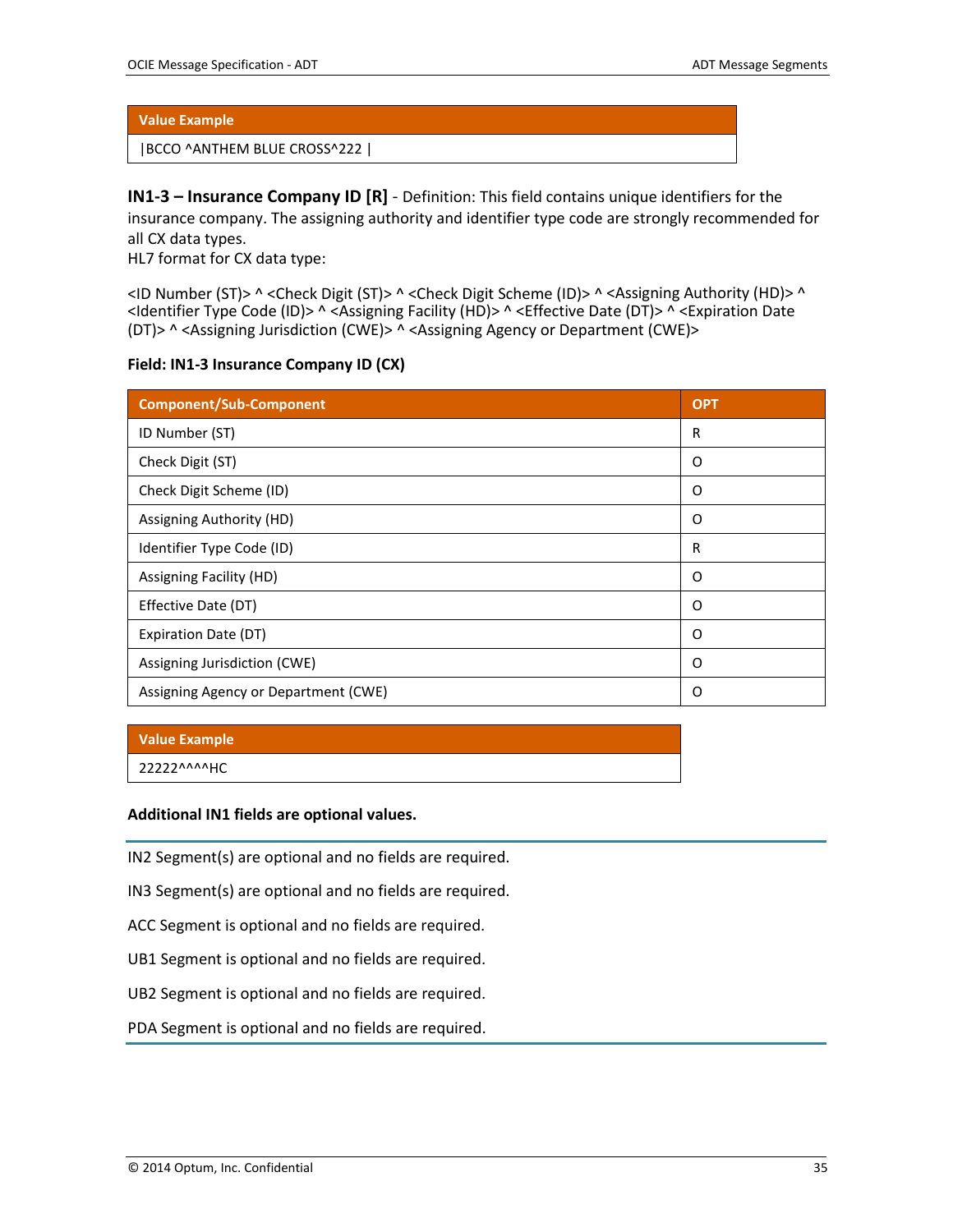## <span id="page-35-0"></span>**Message Samples**

### <span id="page-35-1"></span>**ADT Transaction Layout Examples**

The layout of two example ADT messages is listed below. Braces, { . . . }, indicate there can be one or more repetitions of the enclosed group of segments. Brackets, [ . . . ], indicate the enclosed group of segments is optional.

The following table describes the required segments and cardinality of segments and groups of segments in the sample ADT message below sent to OCIE. For a complete listing of possible segment and segment groups, refer to the *HL7 2.5.1 standard*.

| <b>Example 1: Hospital admits Inpatient</b> |                        |
|---------------------------------------------|------------------------|
|                                             |                        |
| <b>MSH</b>                                  | Message Header Segment |
| <b>EVN</b>                                  | Event Type             |
| <b>PID</b>                                  | Patient Identification |
| $[\{NK1\}]$                                 | Next of Kin            |
| PV1                                         | <b>Patient Visit</b>   |
| $[$ {DG1}]                                  | Diagnosis Information  |
| $[{GT1}]$                                   | Guarantor              |
| $[$ {IN1}]                                  | Insurance              |

**MSH**|^~\&|SENDING APPLICATION^1.2.3.4.1^ISO|SENDING FACILITY^1.2.3.4^ISO|RECEIVING APPLICATION^9.9.9.9.1^ISO|RECEIVING FACILITY^9.9.9.9^ISO|201308090046||ADT^A01^ADT\_A01|ADT32833385|P|2.5.1|

**EVN**||201308090046|

**PID**|1||5555555^^^&1.1.1.1&ISO||MOUSE^MICKEY^F|Vole|19250604|M||2106-3|1234 DISNEYLAND

WAY^^ANAHEIM^CA^94035^US|||||S||H123456789^^^^AN||||N|

**NK1**|1|MOUSE^MINNIE|SPO|1234 DINSEYLAND WAY^^ANAHEIM^CA^94035|||C

**PV1**|1|I|ICU^ICU128^A^ASV|E|||BB^BROWN^BETTY^^^^^^|AA^AZURE^ANNA||MED||||ER|||BB^BROWN^BETTY|IN||BC||||||||||

|||||||||ASV||ADM IN|||201308090044|

**DG1**|1||909.1|||W

**GT1**|1||DUCK^DONALD^F||1234 MUDDY MEADOWS

DR^^CARONSVILLE^CA^99999|^^PH^^^555^5555555|||||SEL|555128888||||TASTERS|16 KEEN

ROAD^^CARONSVILLE^CA^99999|^^PH^^^555^5551952|

**IN1**|1|BCCO|222^^^^HC|ANTHEM BLUE CROSS|BOX 17777^^MOUNTAIN

VIEW^CA^99999||^^PH^^^999^8888888|11111|||UNKNOWN|20070106|||||SEL|||||||||||||||||||ABC987A72302|

| <b>Example 2: Add person information</b> |                        |
|------------------------------------------|------------------------|
| MSH                                      | Message Header Segment |
| EVN                                      | Event Type             |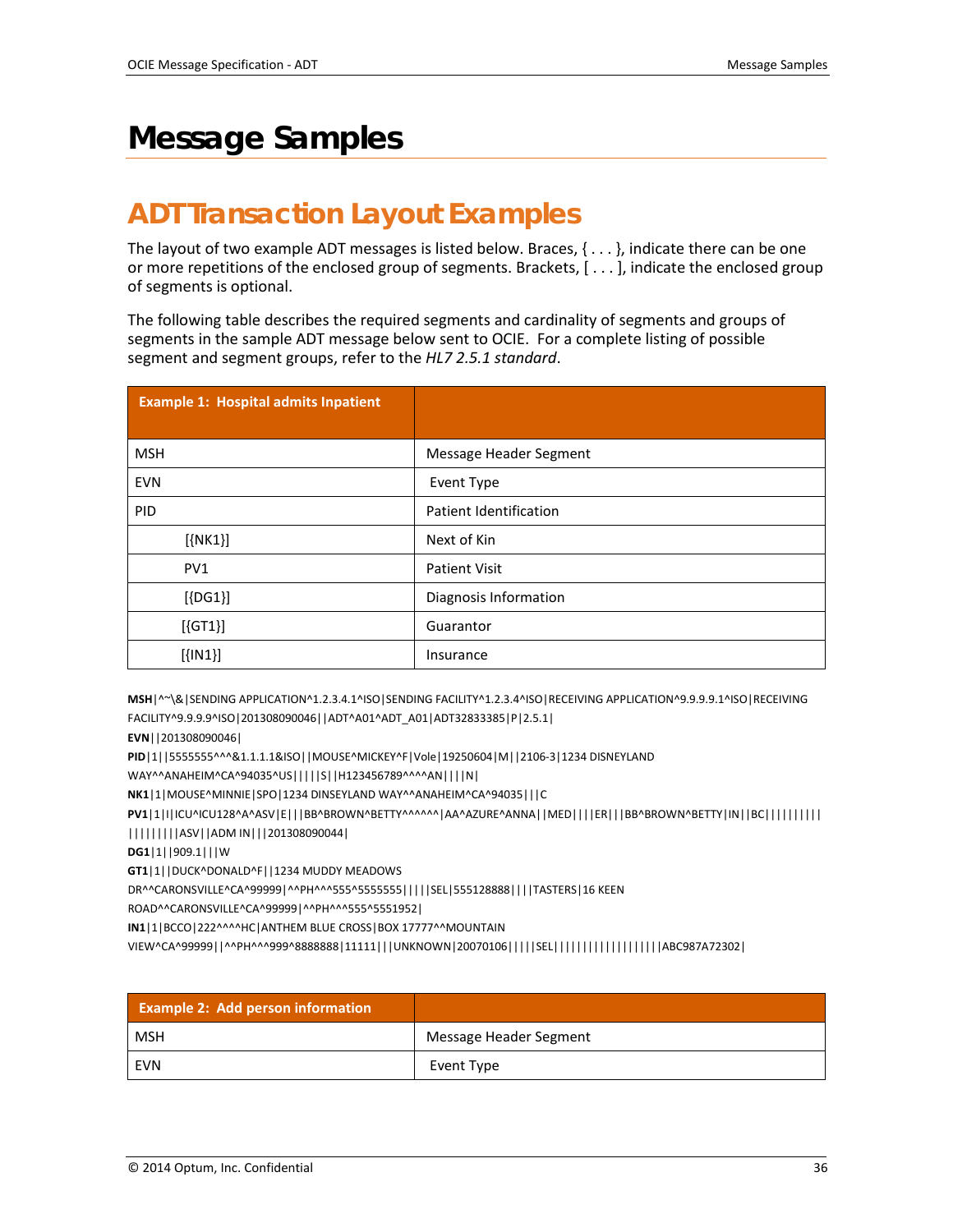| <b>Example 2: Add person information</b> |                        |
|------------------------------------------|------------------------|
| <b>PID</b>                               | Patient Identification |
| $[\{NK1\}]$                              | Next of Kin            |
| PV <sub>1</sub>                          | <b>Patient Visit</b>   |

MSH|^~\&|SENDING APPLICATION^1.2.3.4.1^ISO|SENDING FACILITY^1.2.3.4^ISO|RECEIVING APPLICATION^9.9.9.9.1^ISO|RECEIVING FACILITY^9.9.9.9^ISO|201308090046||ADT^A28^ADT\_A05|ADT32833385|P|2.5.1|

EVN||201308090046|

PID|1||5555555^^^&1.1.1.1&ISO||MOUSE^MICKEY^F|Vole|19250604|M||2106-3|1234 DISNEYLAND

WAY^^ANAHEIM^CA^94035^US|||||S||H123456789^^^^AN||||N|

NK1|1|MOUSE^MINNIE|SPO|1234 DINSEYLAND WAY^^ANAHEIM^CA^94035|||C

<span id="page-36-0"></span>PV1|1|I|ICU^ICU128^A^ASV|E|||BB^BROWN^BETTY^^^^^^|AA^AZURE^ANNA||MED||||ER|||BB^BROWN^BETTY|IN||BC|||||||||| |||||||||ASV||ADM IN|||201308090044|

### **Acknowledgement Messages**

The layout of the message response is listed below. Braces,  $\{ \ldots \}$ , indicate one or more repetitions of the enclosed group of segments. Brackets, [ . . . ], show that the enclosed group of segments is optional. The following table describes the required segments and cardinality of segments and groups of segments in the OCIE HL7 response message.

|  |            | <b>Segment Identifier</b> | <b>Usage</b> | <b>Cardinality</b> | <b>Segment Name</b>    |  |
|--|------------|---------------------------|--------------|--------------------|------------------------|--|
|  | <b>MSH</b> |                           | R            | $[1*]$             | Message Header         |  |
|  |            | $[\{SFT\}]$               |              |                    | Software Segment       |  |
|  |            | <b>MSA</b>                |              | [11]               | Message Acknowledgment |  |
|  |            | $[$ {ERR}]                | O            | [01]               | <b>Error Segment</b>   |  |

The response message conforms directly to the information submitted in the original message. If the acknowledgment indicates an error was found within the MSH a single ERR (Error Segment) is included following the MSA. If no errors were found in the MSH no ERR segment is included.

A standard ACK acknowledgement message consists of one of the following scenarios:

- 1. A successful processing of a message without errors results in a ACK message with a value of AA in the MSA-1 Acknowledgement Code
- 2. An error found within the MSH-9 Message Type, MSH-12 Version ID, or MSH-11 Processing ID results in an ACK message with a value of AR in the MSA-1 Acknowledgement Code and the message is excluded from processing
- 3. An error found within the functional segment fields results in an ACK message with a value of AE in the MSA-1 Acknowledgement Code and the message is excluded from processing.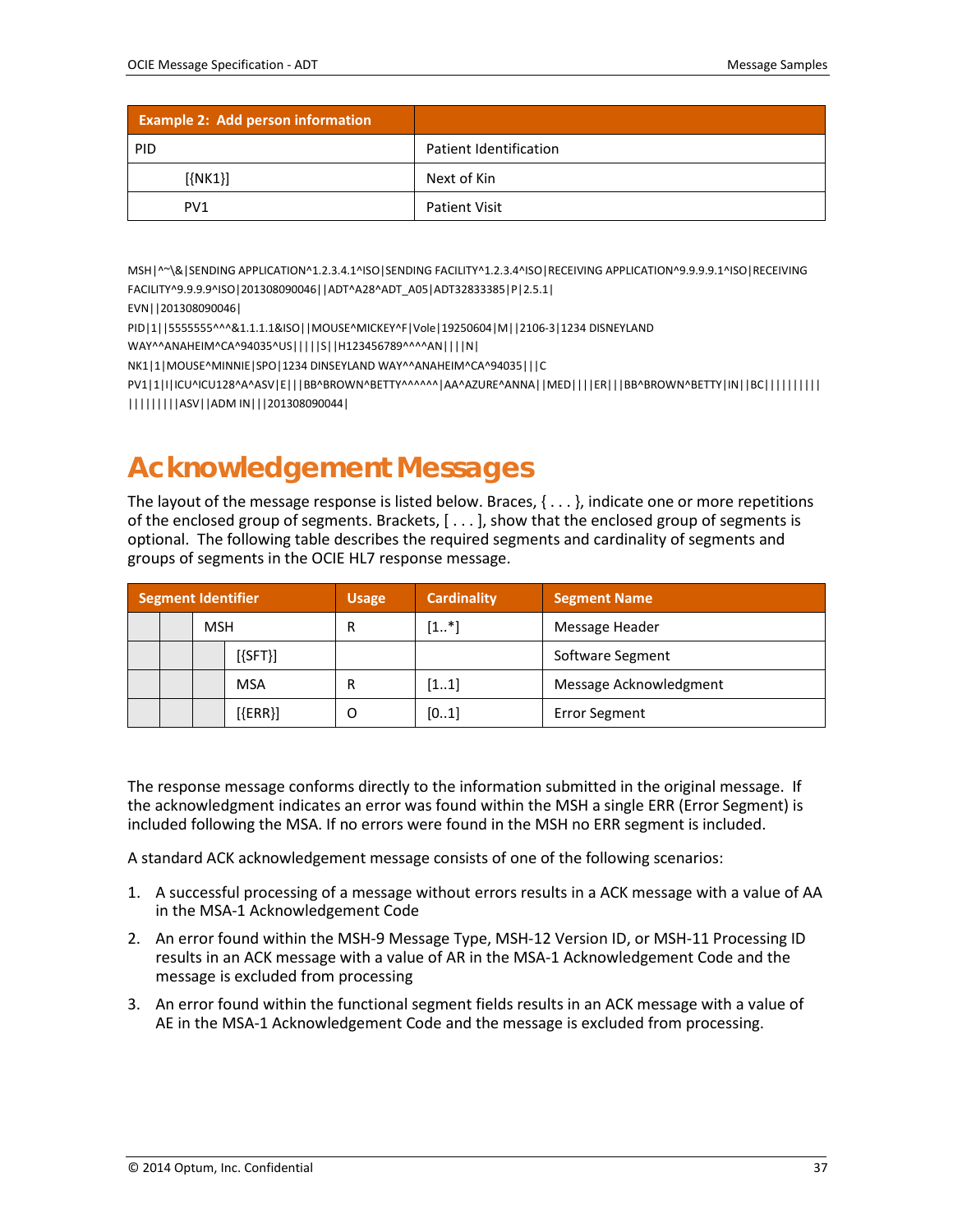### <span id="page-37-0"></span>**MSA – Message Acknowledgment Segment**

The MSA segment contains information sent while acknowledging another message.

| <b>SEQ</b> | <b>ELEMENT NAME</b>             | <b>LEN</b> | <b>DT</b> | <b>OPT</b> | RP/H | TBL# |
|------------|---------------------------------|------------|-----------|------------|------|------|
|            | Acknowledgment Code             | 2          | ID        | R          |      | 0008 |
| 2          | Message Control ID              | 20         | ST.       | R          |      |      |
| 3          | <b>Text Message</b>             | 80         | ST        | O          |      |      |
| 4          | <b>Expected Sequence Number</b> | 15         | <b>NM</b> | O          |      |      |
| 5          | Delayed Acknowledgment Type     |            |           |            |      |      |
| 6          | <b>Error Condition</b>          | 250        | CE        | O          |      | 0357 |

**MSA-1 Acknowledgment Code [R] -** Definition: This field contains an acknowledgment code, see message processing rules. Refer to HL7 Table 0008 - Acknowledgment code for valid values. Values included in the OCIE standard are AA and AE.

#### **HL7 Table 0008 – Acknowledgment code**

| <b>Value</b> | <b>Description</b>                                                                       | <b>Comment</b> |
|--------------|------------------------------------------------------------------------------------------|----------------|
| AA           | Original mode: Application Accept - Enhanced mode: Application<br>acknowledgment: Accept |                |
| AE           | Original mode: Application Error - Enhanced mode: Application acknowledgment:<br>Error   |                |
| AR           | Original mode: Application Reject - Enhanced mode: Application<br>acknowledgment: Reject | Not Used       |
| СA           | Enhanced mode: Accept acknowledgment: Commit Accept                                      | Not Used       |
| <b>CE</b>    | Enhanced mode: Accept acknowledgment: Commit Error                                       | Not Used       |
| CR.          | Enhanced mode: Accept acknowledgment: Commit Reject                                      | Not Used       |

**MSA-2 Message Control ID [R]** - Definition: This field contains the message control ID of the message sent by the sending system. It allows the sending system to associate this response with the message for which it is intended. This value contains the MSH-10 Message Control ID value related to this acknowledgement.

#### **MSA-3 Text Message** - Optional Value

The MSA-3 was deprecated as of v 2.4. The reader is referred to the ERR segment. The ERR segment allows for richer descriptions of the erroneous conditions.

This field will NOT be included in the OCIE MSA segment.

#### **MSA-4 Expected Sequence Number** - Optional Value

This field will NOT be included in the OCIE MSA segment.